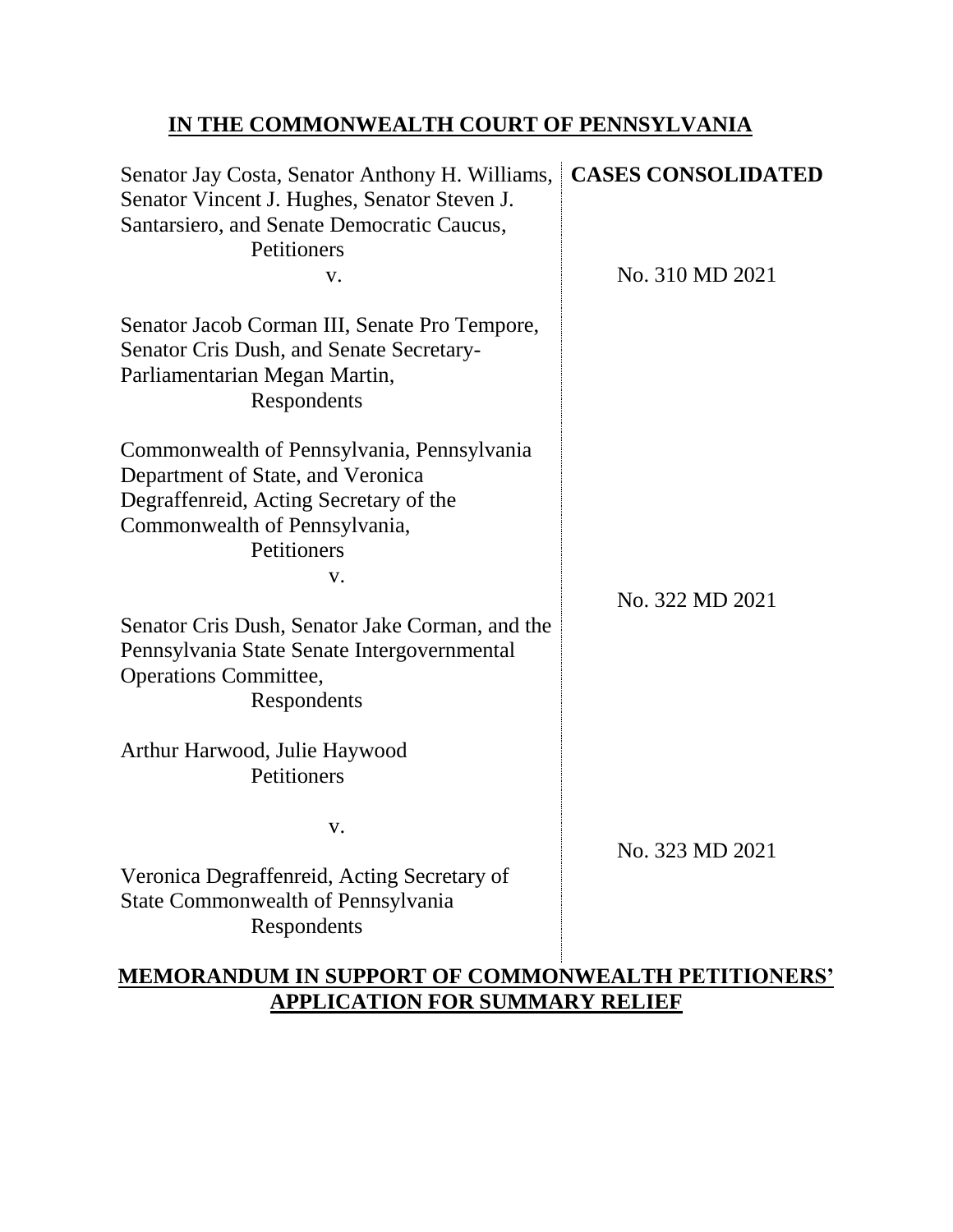# **TABLE OF CONTENTS**

| $\mathbf{I}$ . |           | The 2020 Election in Pennsylvania Was Fair, Secure, and                                                                |     |
|----------------|-----------|------------------------------------------------------------------------------------------------------------------------|-----|
| II.            |           | The 2020 Presidential Election Has Been Subjected to an<br>Unprecedented Campaign of Unfounded Attacks, Including by   |     |
| Ш.             |           | The Committee Has Initiated an Unlawful "Investigation" of                                                             |     |
| IV.            |           | The Committee's Only Hearing Supplies No Evidence of                                                                   |     |
| V.             |           |                                                                                                                        |     |
| VI.            |           | By Law and Practice, Pennsylvania Protects the Privacy and<br>Security of Pennsylvania Voters' Personal Information 23 |     |
|                |           |                                                                                                                        |     |
| $\mathbf{I}$ . |           | The Subpoena Lacks a Legitimate Legislative Purpose27                                                                  |     |
| II.            |           | Elections are Outside the Committee's Subject Matter Area                                                              |     |
| Ш.             |           | The Subpoena Violates Pennsylvanians' Constitutional Right                                                             | .38 |
|                | A.        | The Subpoena Violates the Informational Privacy                                                                        | .38 |
|                | <b>B.</b> | The Subpoena Invades a Reasonable Expectation of                                                                       |     |
| IV.            |           | The Subpoena Interferes with Pennsylvanians' Right to Fair                                                             |     |
| V.             |           | The Subpoena Demands Protected Critical Infrastructure                                                                 |     |
| VI.            |           |                                                                                                                        |     |
|                |           |                                                                                                                        |     |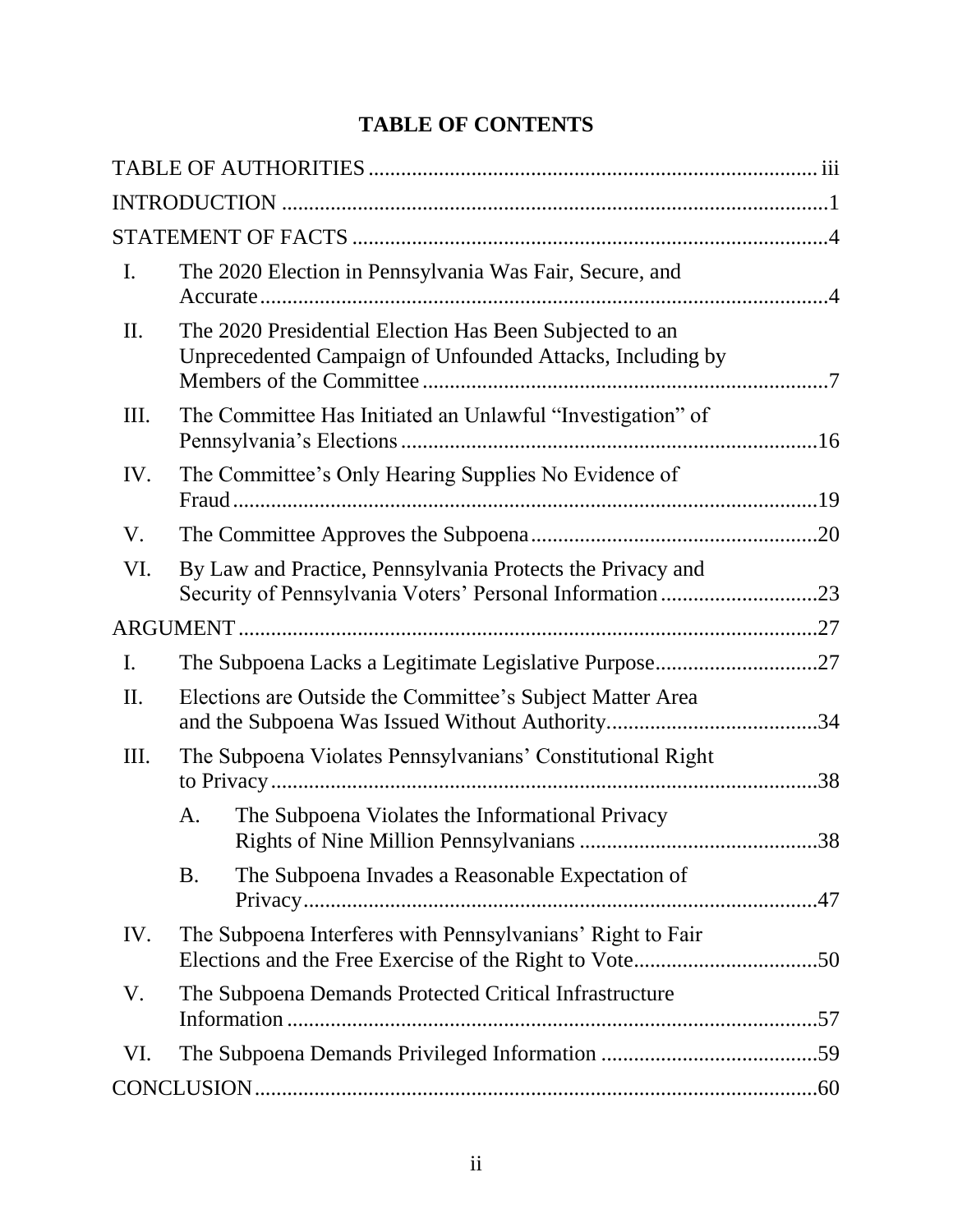# <span id="page-2-0"></span>**TABLE OF AUTHORITIES**

| .22 |
|-----|
|     |
|     |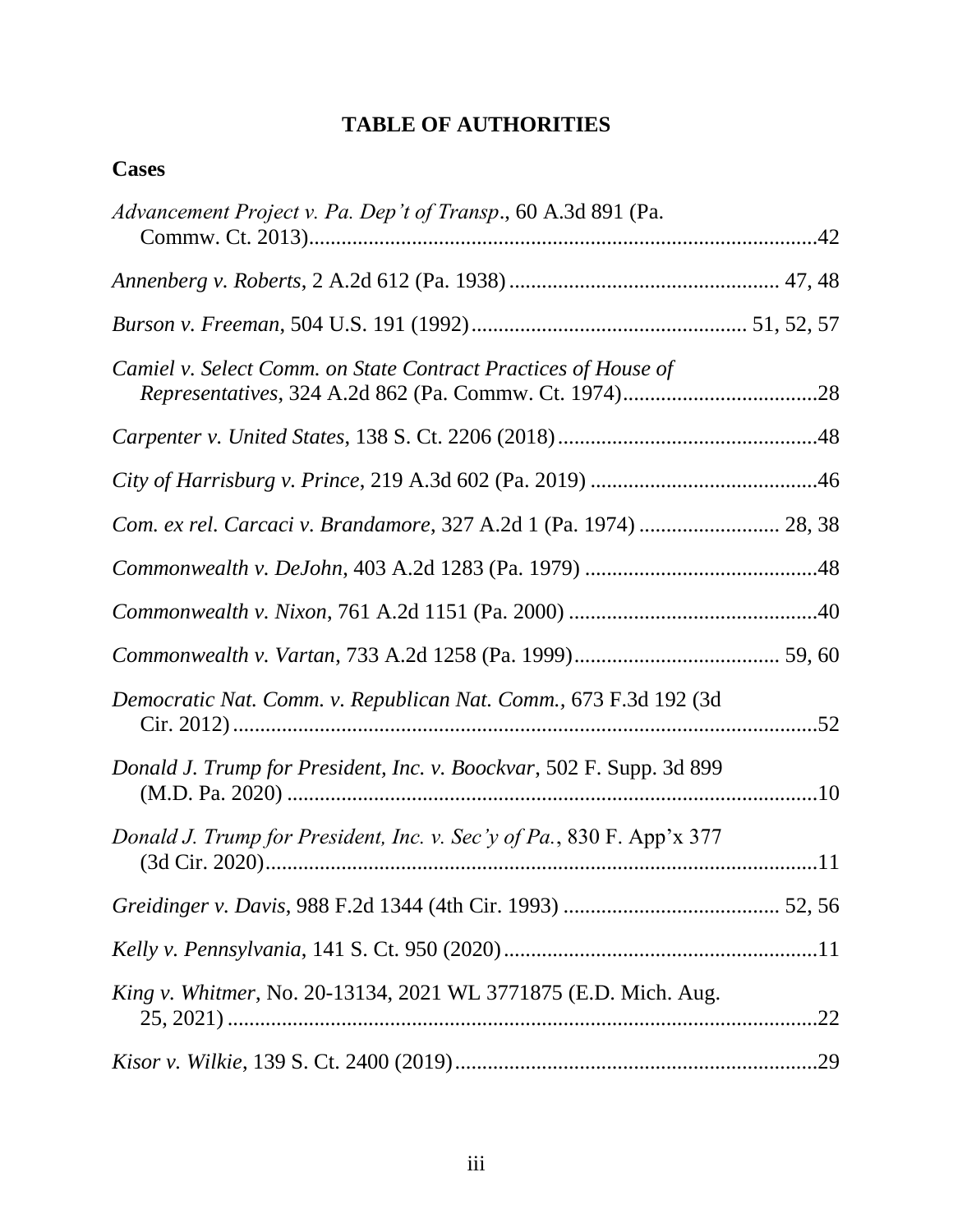| <i>Kroptavich v. Pa. Power &amp; Light Co., 795 A.2d 1048 (Pa. Super. Ct.</i> |
|-------------------------------------------------------------------------------|
| Lancaster Cty. Dist. Attorney's Office v. Walker, 245 A.3d 1197 (Pa.          |
| League of Women Voters v. Commonwealth, 178 A.3d 737 (Pa. 2018)  51, 56       |
| Leibensperger v. Carpenter Techs., Inc., 152 A.3d 1066 (Pa. Commw.            |
| Lunderstadt v. Pa. House of Representatives Select Comm., 519 A.2d            |
|                                                                               |
|                                                                               |
|                                                                               |
|                                                                               |
| Pa. State Educ. Ass'n v. Commonwealth Dep't of Cmty. & Econ.                  |
| Pa. State Univ. v. State Employees' Ret. Bd., 935 A.2d 530 (Pa. 2007) 41      |
| Philadelphia Entm't & Dev. Partners, L.P. v. City Council for City of         |
| Pub. Interest Legal Found. v. Boockvar, 431 F. Supp. 3d 553 (M.D.             |
| Reese v. Pennsylvanians for Union Reform, 173 A.3d 1143 (Pa. 2017) 39, 43     |
|                                                                               |
| Sapp Roofing Co. v. Sheet Metal Workers' Int'l Ass'n, Loc. Union No.          |
|                                                                               |
|                                                                               |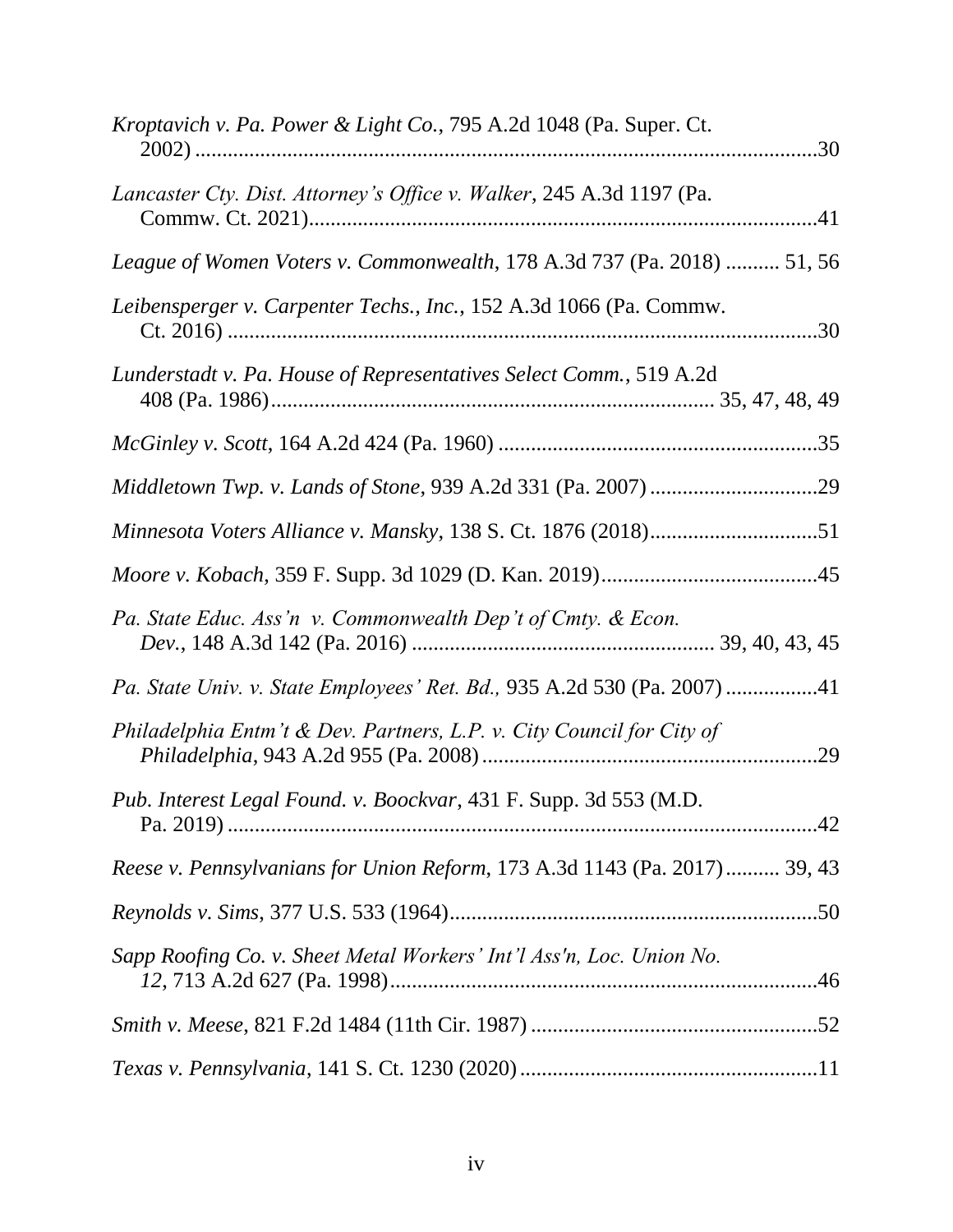| Times Pub. Co. v. Michel, 633 A.2d 1233 (Pa. Commw. Ct. 1993)40                |
|--------------------------------------------------------------------------------|
| Tribune-Review Pub. Co. v. Bodack, 961 A.2d 110 (Pa. 2008)  39, 40             |
| True the Vote v. Hosemann, 43 F. Supp. 3d 693 (S.D. Miss. 2014) 43, 52, 53, 56 |
| Trump v. Mazars USA, LLP, 140 S. Ct. 2019 (2020) 28, 32, 33, 59                |
| U.S. Dep't of Justice v. Reps. Comm. For Freedom of Press, 489 U.S.            |
|                                                                                |
|                                                                                |
| <b>Constitutions</b>                                                           |
|                                                                                |
|                                                                                |
| <b>Statutes and Legislation</b>                                                |
|                                                                                |
|                                                                                |
|                                                                                |
|                                                                                |
|                                                                                |
|                                                                                |
|                                                                                |
|                                                                                |
|                                                                                |
|                                                                                |
|                                                                                |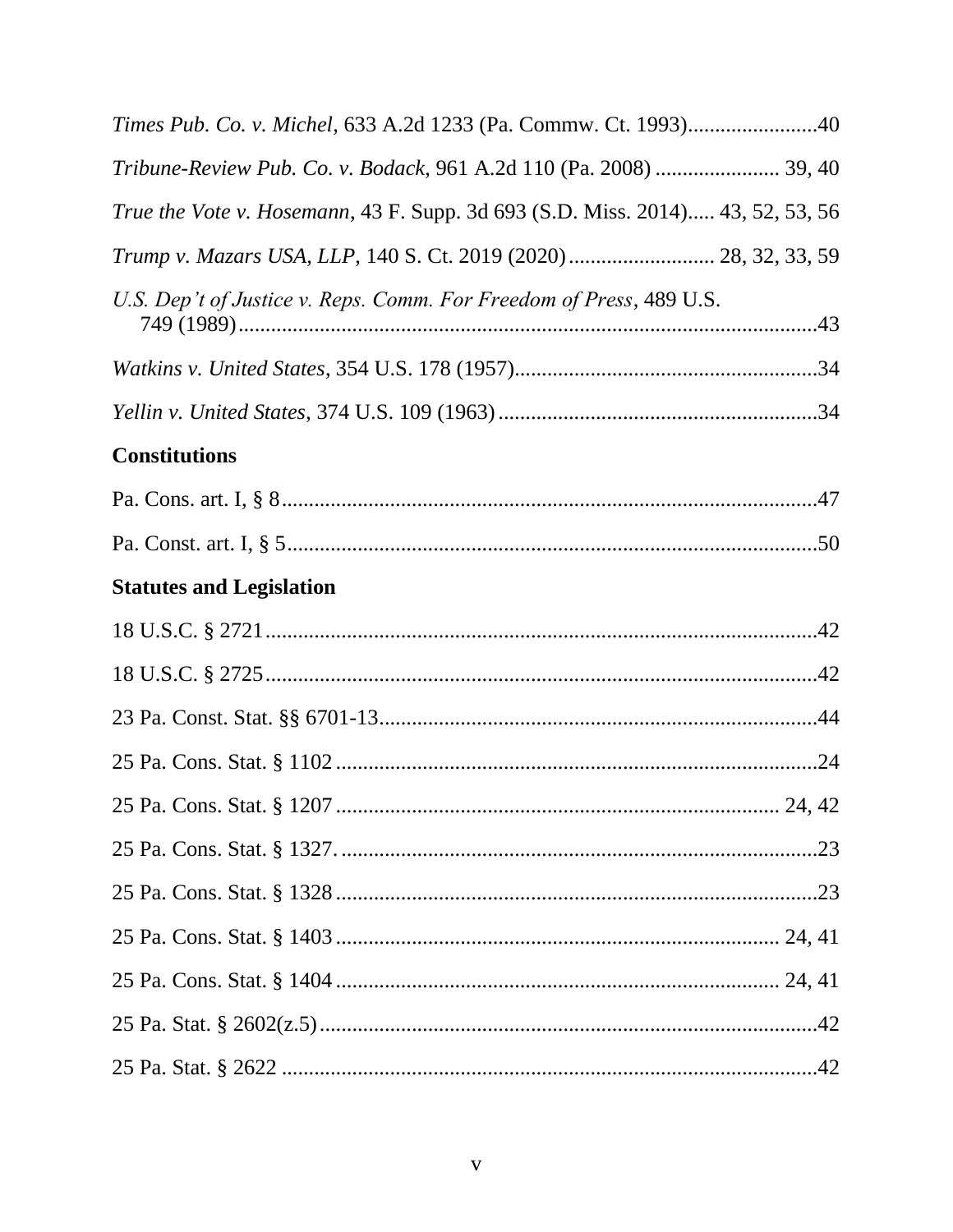| Regulatory Review Act, P.L. 657, No. 76 §1(c), 71 Pa. Stat. |  |
|-------------------------------------------------------------|--|
|                                                             |  |
|                                                             |  |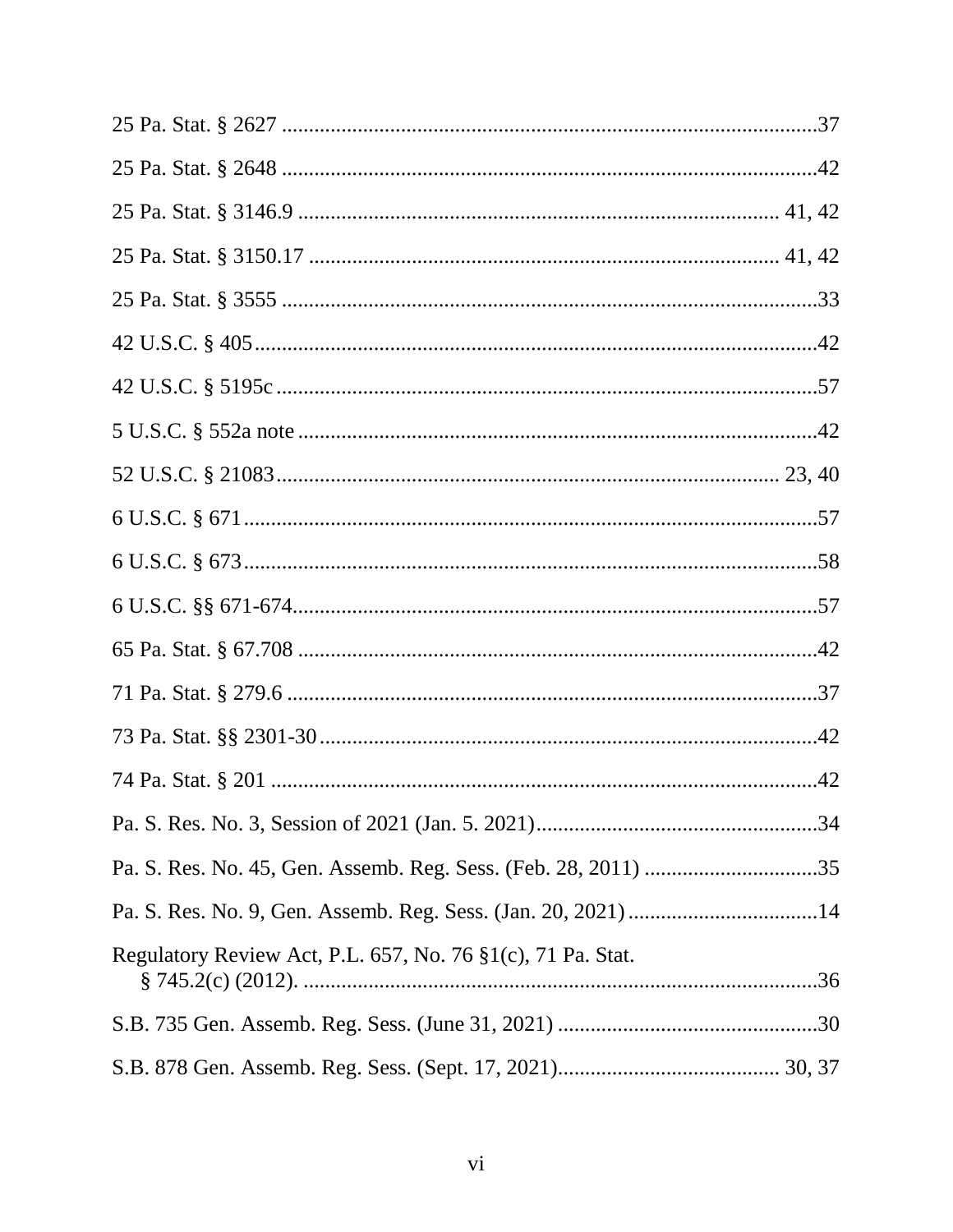# **Regulations**

| <b>Other Authorities</b>                                          |  |
|-------------------------------------------------------------------|--|
|                                                                   |  |
|                                                                   |  |
| Independent Regulatory Review Commission. 51 Pa. B. 775 (Feb. 13, |  |
|                                                                   |  |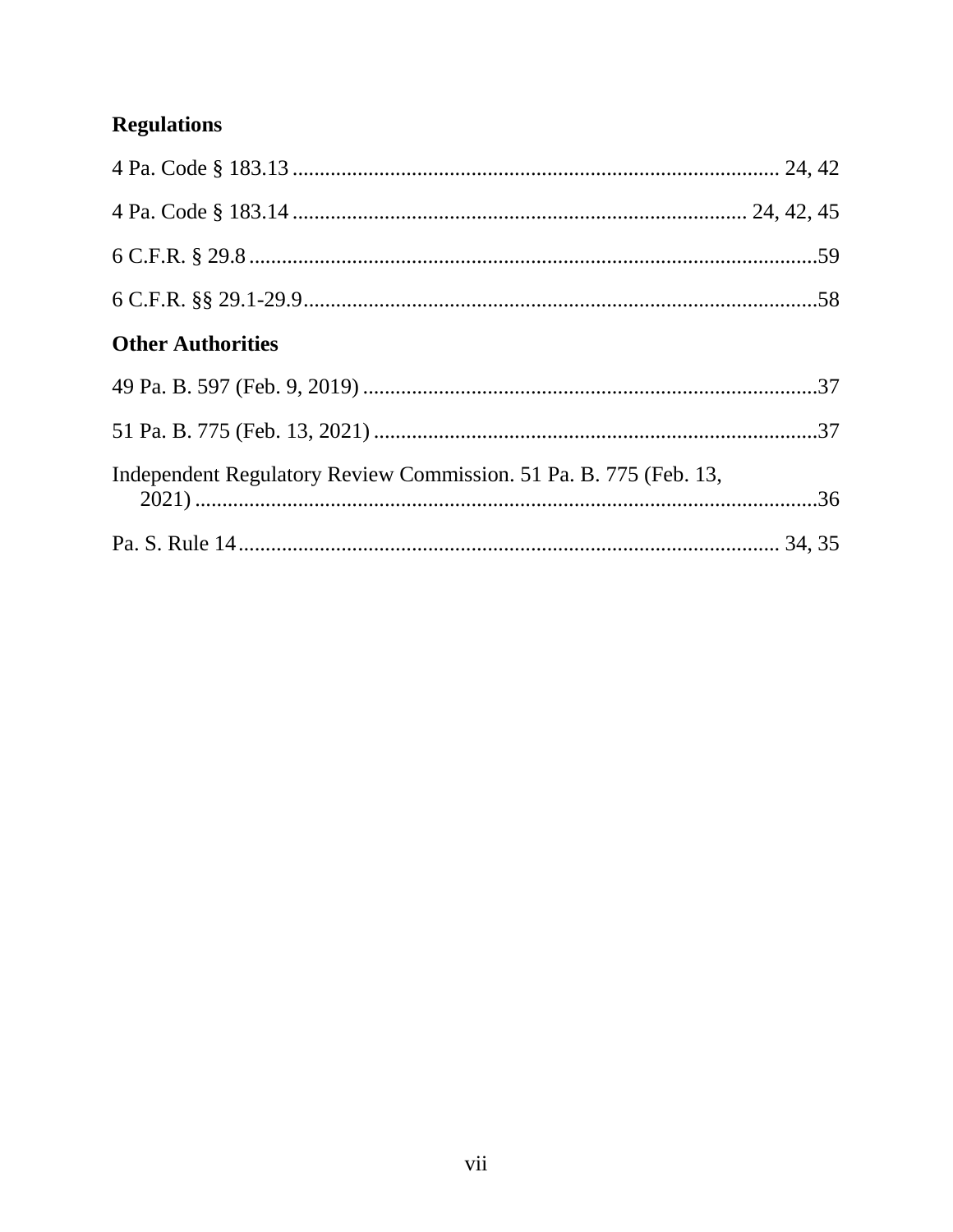#### **INTRODUCTION**

<span id="page-7-0"></span>This is not an ordinary subpoena dispute. For nearly a year, certain Pennsylvania legislators have actively promoted false claims that Pennsylvania's 2020 presidential election was fraudulent. They have done so despite repeated demonstrations that the election was conducted fairly, securely, and lawfully, and despite repeated confirmations that the results are accurate.

Now, in their latest effort to sow electoral distrust, some of those same legislators, including Respondents Senator Cris Dush and Senator Jake Corman, have used the Pennsylvania State Senate Intergovernmental Operations Committee to issue a sweeping subpoena to the Department of State that demands, among other items, personal identifying information, including partial Social Security numbers and driver's license numbers, for each of Pennsylvania's more than nine million registered voters.

The justification for demanding such a broad swath of information has been a moving target. The Senators have variously described this undertaking as a "forensic audit" of the 2020 election; as an attempt to answer unspecified "questions regarding the validity of people who have voted"; or as part of an effort to enact unknown election-related legislation. None of these ostensible explanations is plausible. The 2020 election already has been subject to two audits that confirmed the results. The far-fetched theories regarding the "validity of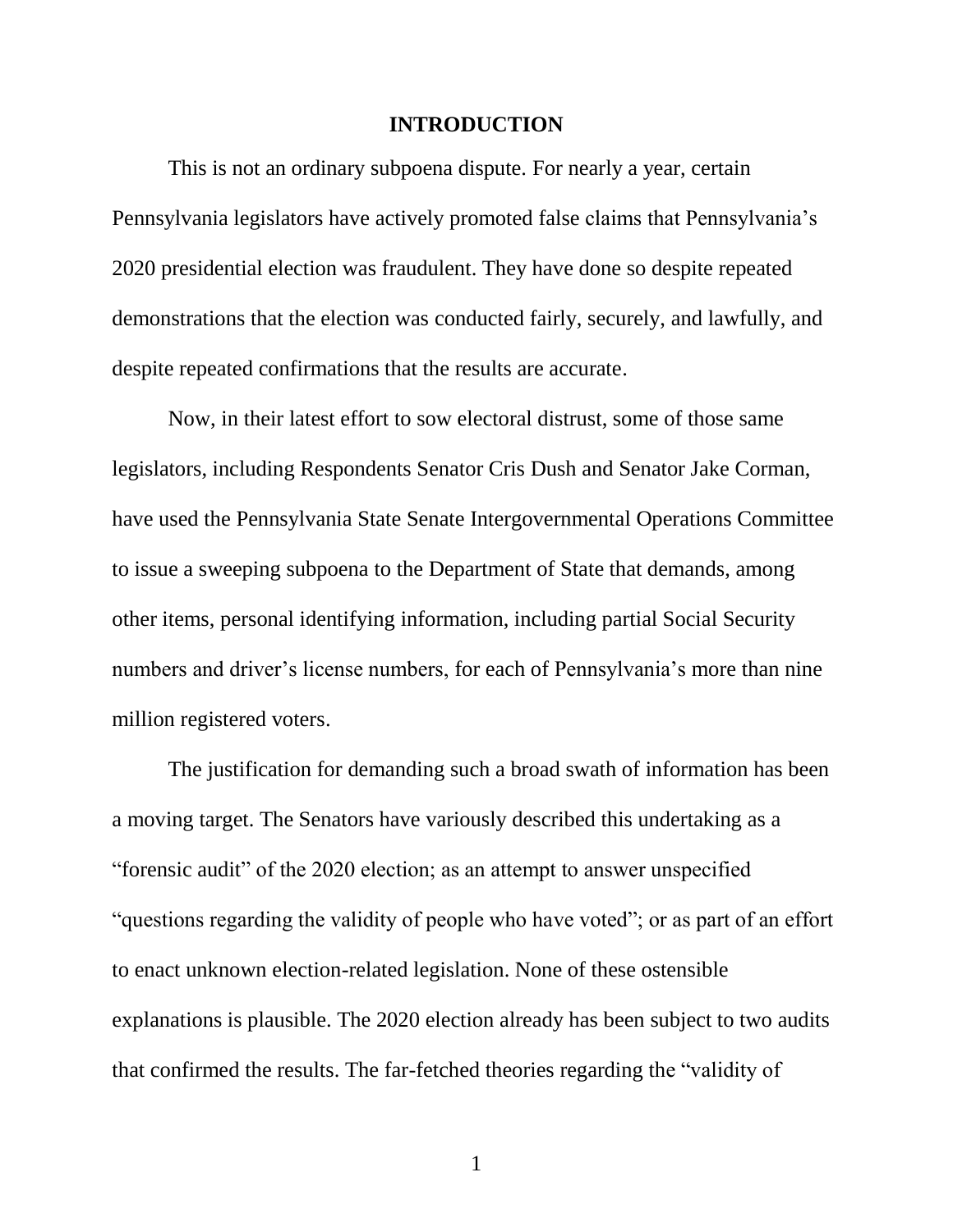people who voted" in the 2020 election already have been advanced and disproven. No one on the Committee has indicated what "questions" are being asked and by whom, much less pointed to any evidence substantiating them. And the General Assembly already is considering election legislation—it has been referred to the Senate's State Government Committee, which, unlike this Committee, has authority over election matters.

Moreover, the Committee has provided virtually no explanation for why it needs the vast trove of personal information it has demanded, what will be done with that information, or, most importantly, how it will be protected. But the Committee has made clear that it will not (and certainly could not) analyze this personal information itself. Rather, an unknown third-party vendor or vendors will receive the data. The Committee has shared nothing about who those vendors might be and Senator Dush was unwilling to rule out that he would hire vendors with connections to the perpetrators of some of the most destructive lies about the 2020 election.

Harnessing the legislature's power to promote a false narrative is both unprecedented in Pennsylvania and an illegitimate use of that power. Worse, because the Committee has demanded sensitive personal information without implementing robust—or any—security measures, the Committee's subpoena threatens two fundamental rights that all Pennsylvanians enjoy: the right to privacy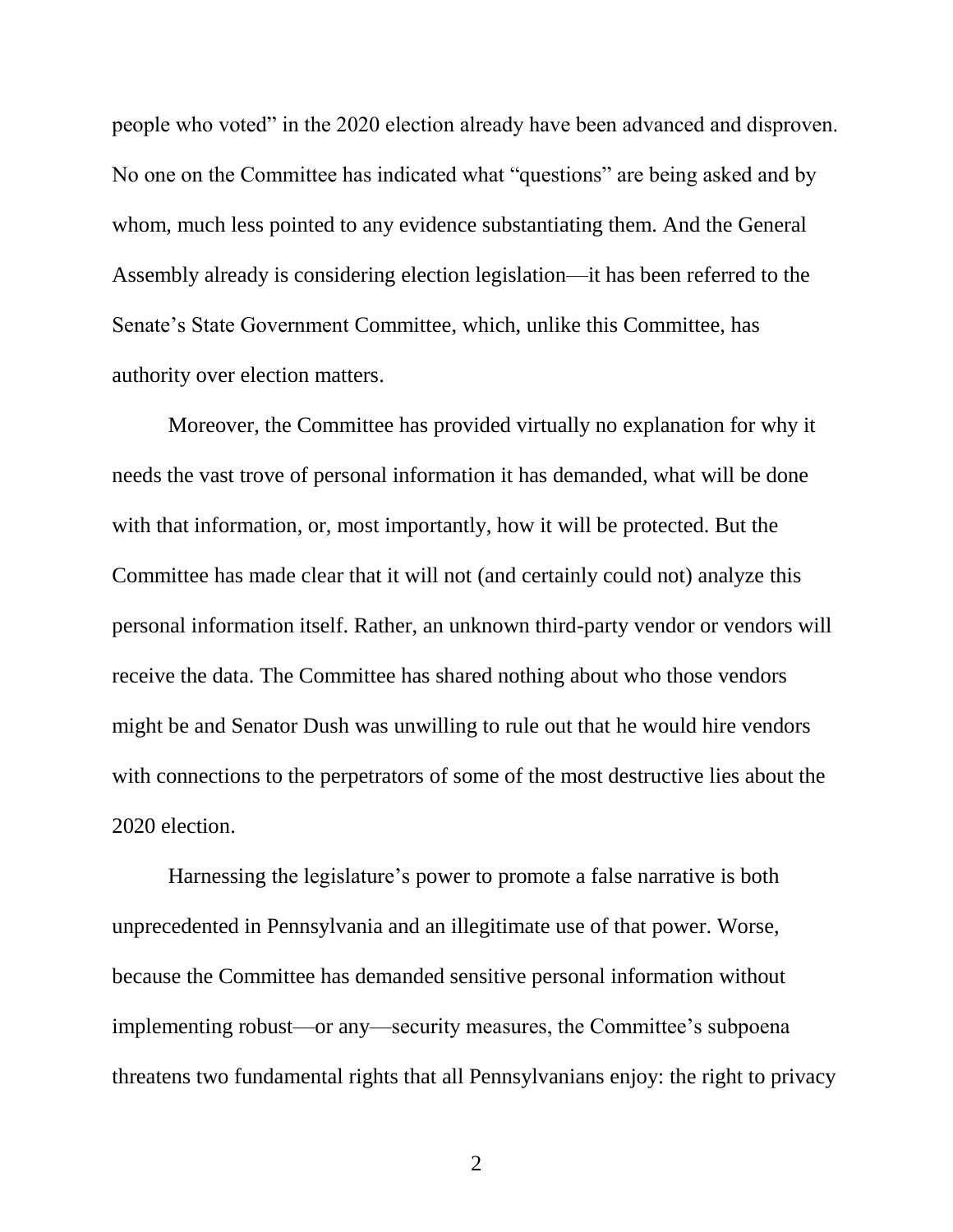and the right to free and equal elections. The Committee has put forward no interest that justifies treading on constitutionally protected privacy rights and Pennsylvania voters are justifiably concerned about seeing their private, personal data misused. And allowing a legislative body, on a purely partisan basis, to collect such personal data and expose voters to the potential misuse of that data will discourage future participation in the electoral process.

On their own, each of these concerns justifies quashing the subpoena. Taken together, they show just how dangerous and misguided this effort really is. The lack of any legitimate purpose, along with the haphazard way in which the Committee has approached securing the personal information it demands, has stoked voters' legitimate fears about the consequences of the Department complying with the subpoena. An inevitable outcome of producing the demanded information will be decreased trust in the Commonwealth's elections and a sustained erosion of the guarantee that those elections be "free and equal."

The Committee's actions are unwarranted and improper. Judgment should be granted in favor of the Commonwealth Petitioners, and the Subpoena should be quashed.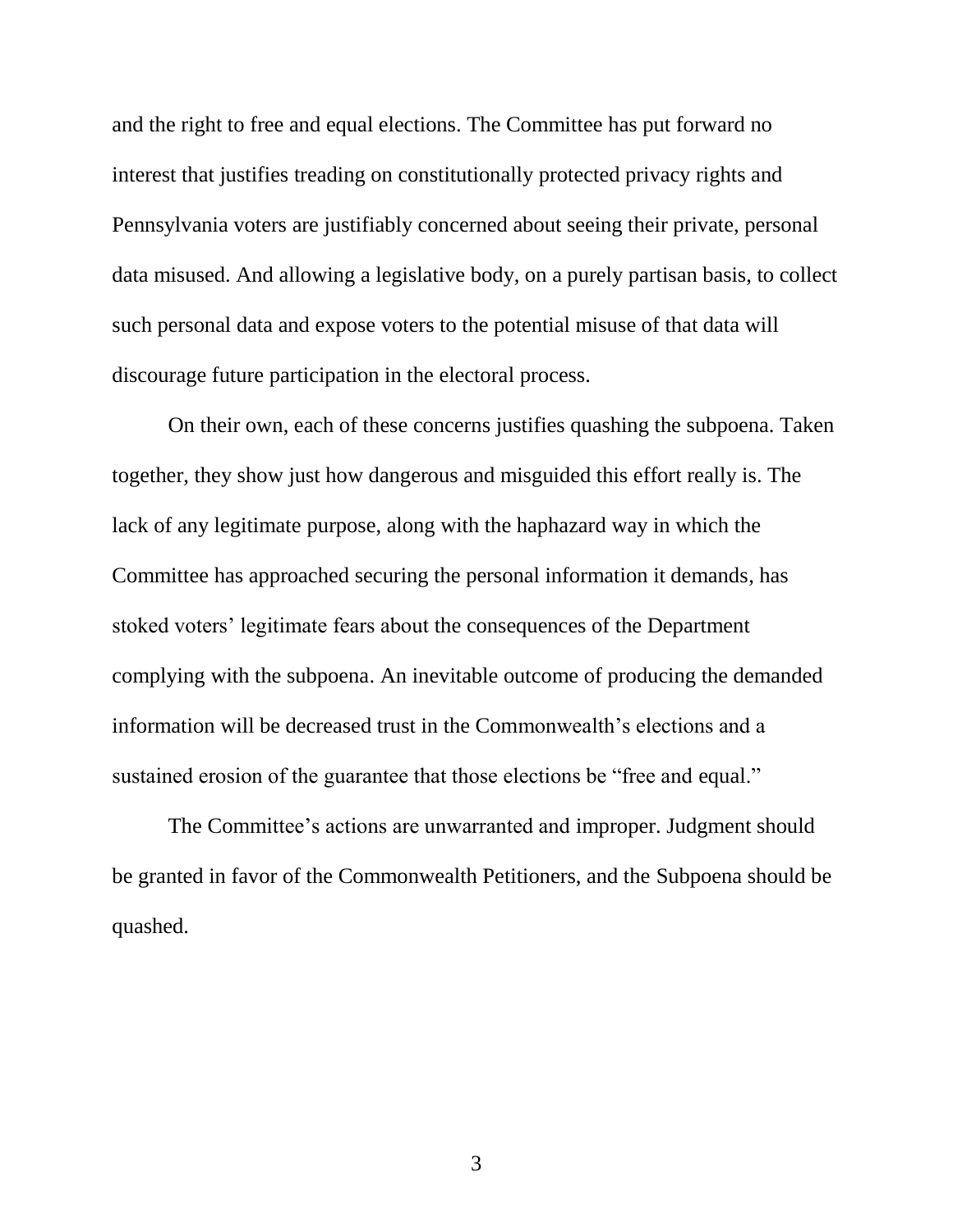#### **STATEMENT OF FACTS**

### <span id="page-10-1"></span><span id="page-10-0"></span>**I. The 2020 Election in Pennsylvania Was Fair, Secure, and Accurate**

Despite the unique challenges wrought by a global pandemic,

Pennsylvania's 2020 elections were fair, secure, and accurate. More than 6.9 million people voted in Pennsylvania's 2020 general election, including more than 2.2 million voters who cast a mail-in ballot and nearly 375,000 who voted by absentee ballot. Pa. Dep't of State, *Report on the 2020 General Election* (May 14, 2021) at 8 (Ex. F-1). Pennsylvania voters awarded the Commonwealth's 20 electoral votes to Joe Biden, who won by more than 80,000 votes. Pa. Certificate of Ascertainment of Presidential Electors (Nov. 24, 2021) (Ex. F-2).

State and county officials securely administered the 2020 general election in accordance with the Commonwealth's Election Code. There is absolutely no evidence of any election irregularity that could have changed the outcome of the election. Nor was there voter fraud on any meaningful scale. Despite significant attention on the issue, there were just three alleged cases of individual voter fraud in Pennsylvania during the 2020 general election. *Report on the 2020 General Election* at 8. In the 2020 presidential election, President Biden's margin of victory in Pennsylvania was large enough that the statutory basis for a statewide recount was not triggered; no court of common pleas ordered a recount or recanvass; and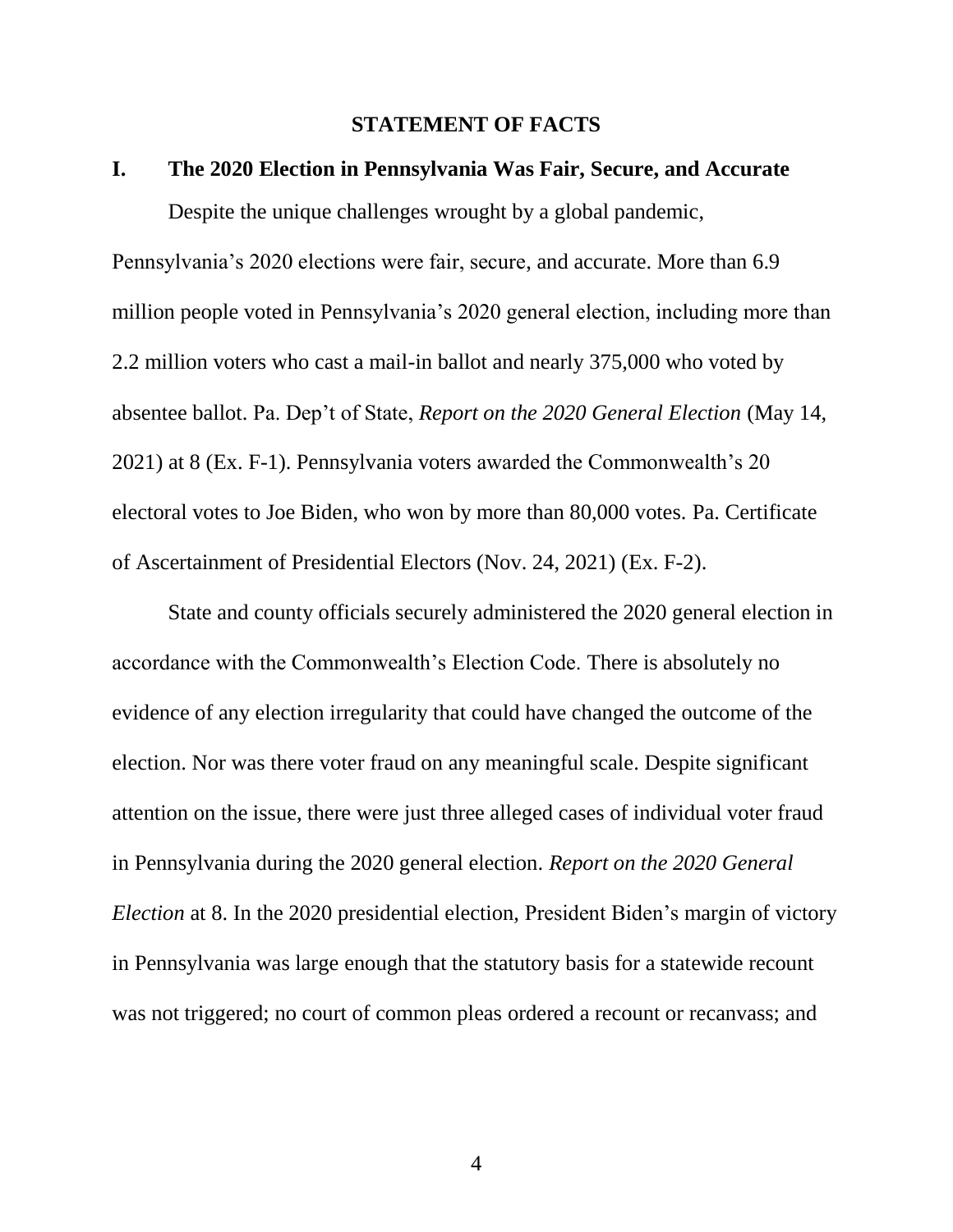no election contest was initiated. *Dep't of State Certifies Presidential Election Results,* Penn. Pressroom (Nov. 24, 2020) (Ex. F-3).

Official post-election audits and reviews confirmed the accuracy of the 2020 election results. As a routine part of the canvassing process that county boards of elections perform under the Election Code, every Pennsylvania county conducted a statistical recount of randomly selected ballots. 25 Pa. Stat. § 3031.17. After certification of the results, 63 of the Commonwealth's 67 counties also voluntarily participated in a risk-limiting audit that examined more than 45,000 randomly sampled ballots to ensure the accuracy of the presidential election results. *Risk-Limiting Audit Pilot of November 2020 Presidential Election Finds Strong Evidence of Accurate Count,* Penn. Pressroom (Feb. 5, 2021) (Ex. F-4). The results of both audits confirmed the accuracy of the presidential vote count.

Numerous unbiased experts also concluded that there was no meaningful fraud. The Election Infrastructure Government Coordinating Council Executive Committee concluded that the 2020 general election "was the most secure in American history," that there was "no evidence" that election systems were compromised, and that it had "the utmost confidence in the security and integrity of our elections[.]" *Joint Statement From Elections Infrastructure Government Coordinating Council & The Election Infrastructure Sector Coordinating Executive Committees* (Nov. 12, 2020) (Ex. F-5). Chris Krebs, the head of the U.S.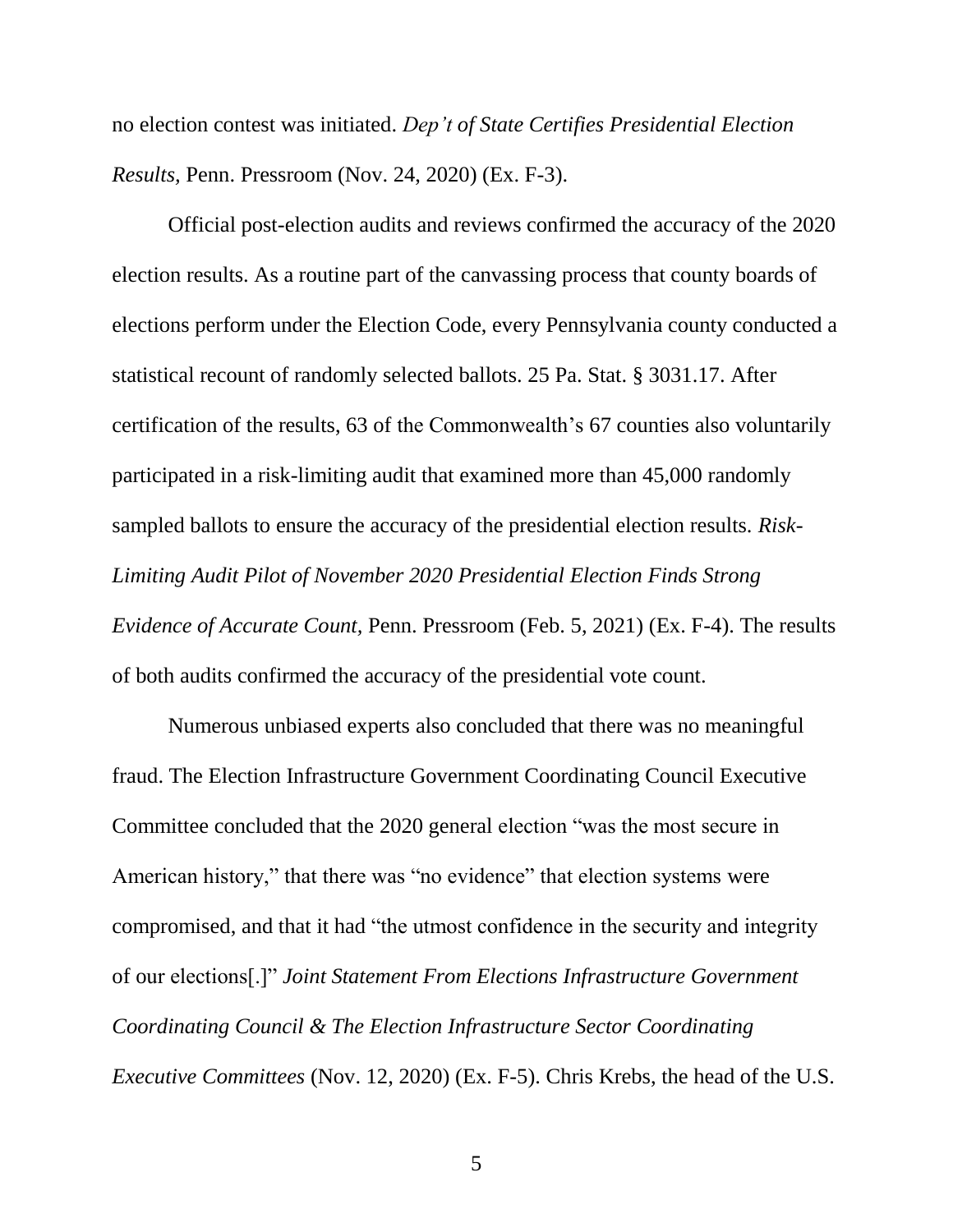Department of Homeland Security's Cybersecurity and Infrastructure Security Agency, wrote that "[t]he 2020 election was the most secure in U.S. history." Christopher Krebs, *Trump fired me for saying this, but I'll say it again: The election wasn't rigged*, Wash. Post, (Dec. 1, 2020) (Ex. F-6). Similarly, then-Attorney General William Barr said, "[W]e have not seen fraud on a scale that could have effected a different outcome in the election." Michael Balsamo, *Disputing Trump, Barr says no widespread election fraud*, AP (Dec. 1, 2020) (Ex. F-7).

Following the audits and reports from unbiased experts, both chambers of Pennsylvania's legislature conducted numerous hearings, heard testimony from witnesses, and issued multiple reports. *See generally* House State Government Committee, *A Comprehensive Review of Pennsylvania's Election Laws* ("*House Report*") (May 10, 2021) (Ex. F-8); Senate Special Committee on Election Integrity and Reform, *Report on the Special Committee's Findings and Recommendations to the Senate and the Senate State Government Committee* ("*Senate Report*") (June 2021) (Ex. F-9). The House's report was issued after ten hearings held between January 21, 2021 and April 15, 2021, at which more than 50 witnesses testified—some multiple times. *House Report* at 8, 81-83. Witnesses included former Secretary of the Commonwealth Kathy Boockvar, Auditor General Timothy DeFoor, and Jonathan Marks, the Department's Deputy Secretary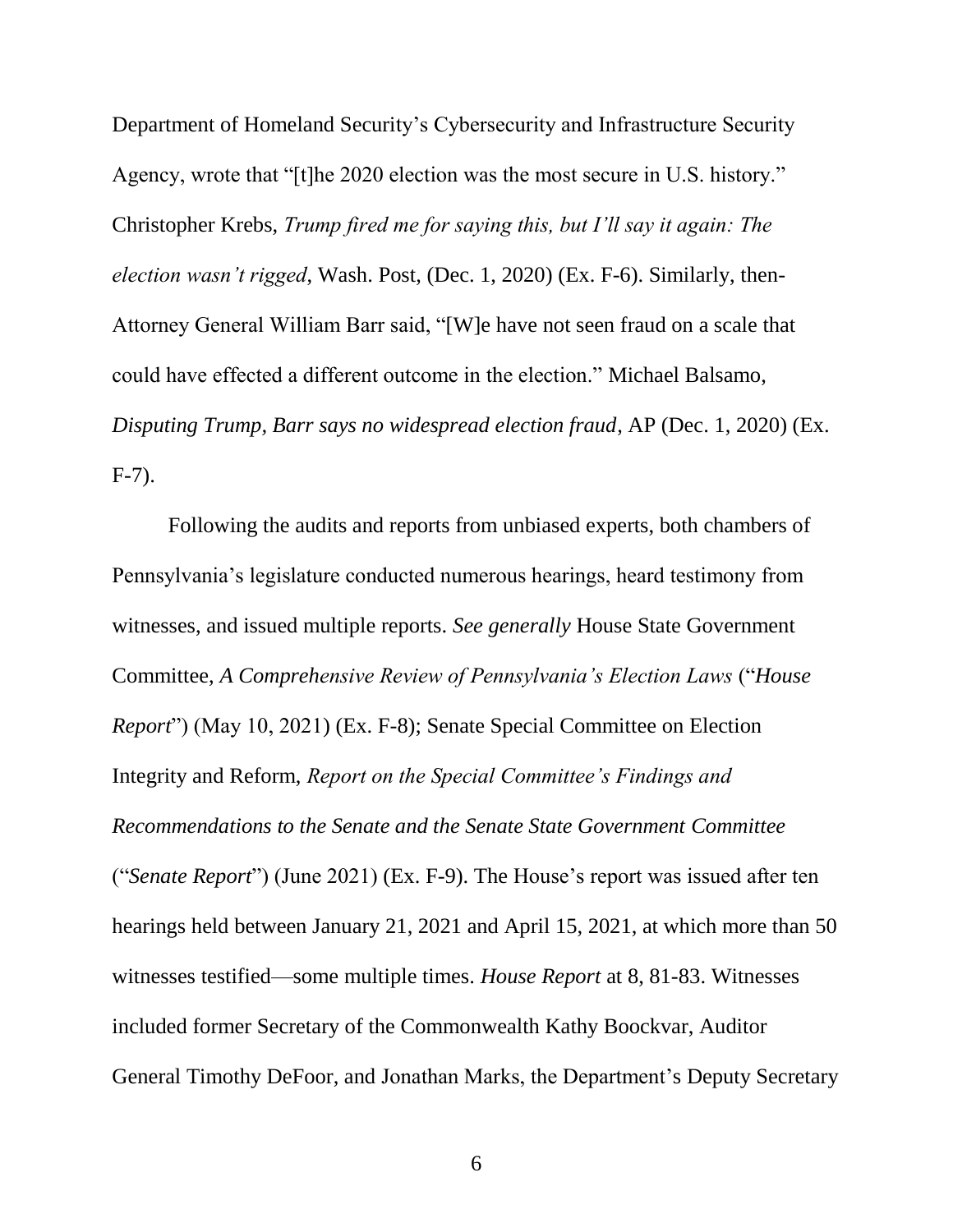for Elections and Commissions, who testified at six of the ten hearings. *Id* at 81-83*.* The House's report covered topics such as the Department's election guidance, the Statewide Uniform Registry of Electors (SURE) system, election audits, and noexcuse mail-in balloting. *See generally id.* The Senate's report was issued after three hearings, held in March and April 2021 and after opening an online survey for anyone to share their experience with mail-in voting. *Senate Report* at 2. Twenty-one witnesses testified before the Senate, including Acting Secretary Veronica Degraffenreid and Mr. Marks. *Id.* at 14. The report covered best practices for election integrity, Pennsylvania's election administration, and election administration in Philadelphia and Allegheny Counties in particular. *See generally id.* Neither report identified any fraud or irregularity during the 2020 election that would have affected the results.

### <span id="page-13-0"></span>**II. The 2020 Presidential Election Has Been Subjected to an Unprecedented Campaign of Unfounded Attacks, Including by Members of the Committee**

The 2020 presidential election was the first time in our nation's modern history that the losing candidate refused to acknowledge the results of a free and fair election. Former President Trump and his allies repeatedly have claimed without a shred of evidence—that President Biden's victory was "rigged" or "stolen." As recently as this month, former President Trump and his supporters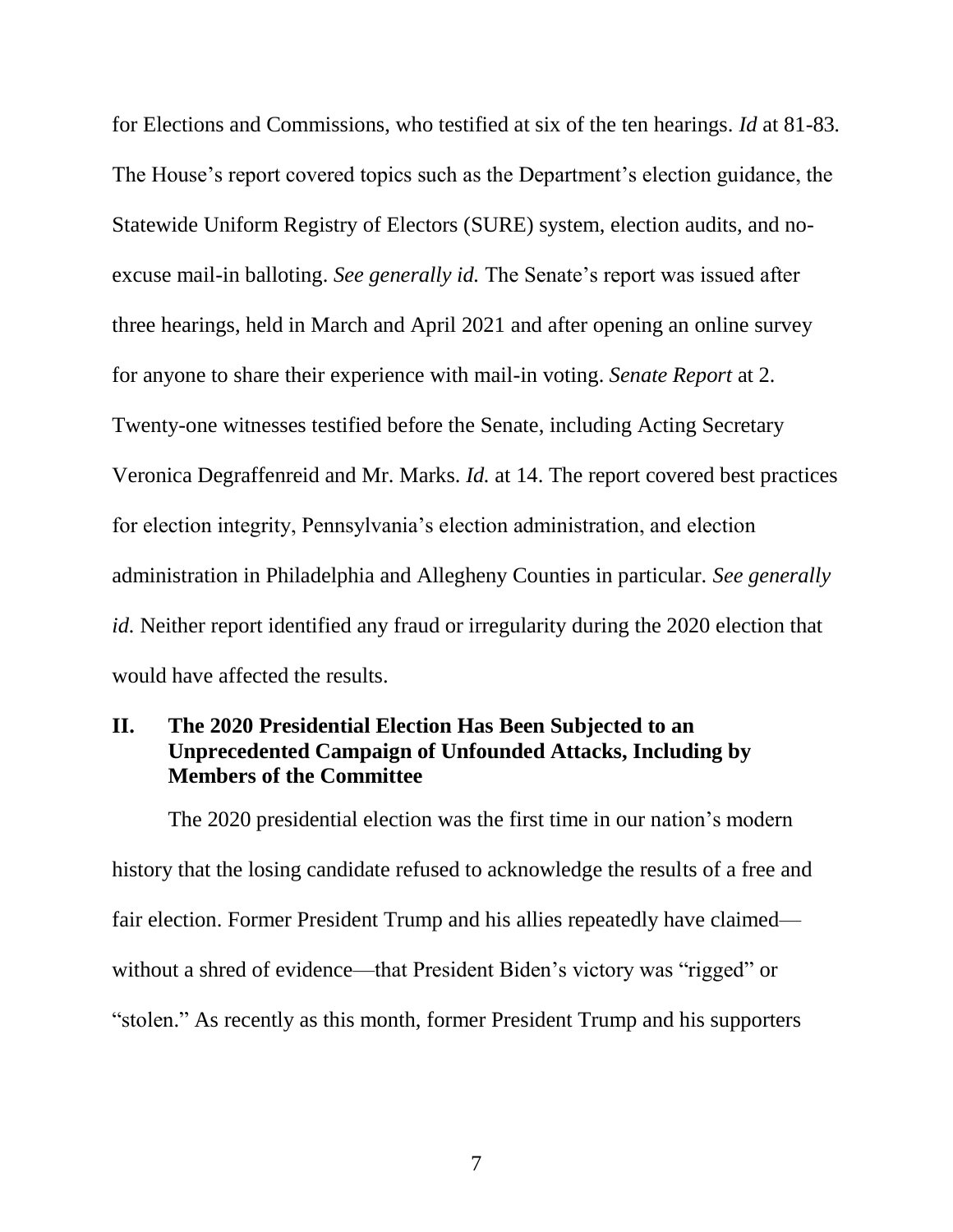have made these false statements to undermine the legitimacy of the 2020 election and generate mistrust about future elections.

In the weeks leading up to Election Day, former President Trump began asserting that "[t]he only way we're going to lose this election is if the election is rigged." Terrance Smith, *Trump has longstanding history of calling elections 'rigged' if he doesn't like the results*, ABC News (Nov. 11, 2020) (Ex. F-10). During a presidential debate televised to more than 73 million Americans, former President Trump falsely stated that "[i]t's a rigged election," that Democrats "cheat," and that "bad things happen in Philadelphia. Bad things." Presidential Debate Transcript (Sept. 29, 2020) (Ex. F-11). The morning after Election Day, the former President falsely claimed that he was the victim of widespread voter fraud, posting tweets saying "[w]e are up BIG, but they are trying to STEAL the election," Donald J. Trump (@realDonaldTrump), Twitter (Nov. 4, 2020, 12:49 a.m.) (Ex. F-12), and later that day that "[t]hey are working hard to make [our] 500,000 vote advantage in Pennsylvania disappear—ASAP[,]" Donald J. Trump (@realDonaldTrump), Twitter (Nov. 4, 2020, 12:01 p.m.) (Ex. F-13). On November 28, 2020, well after election results confirmed President Biden's victory, former President Trump falsely claimed that he had won Pennsylvania "by a lot, perhaps more than anyone will ever know" and that "1,126,940 votes were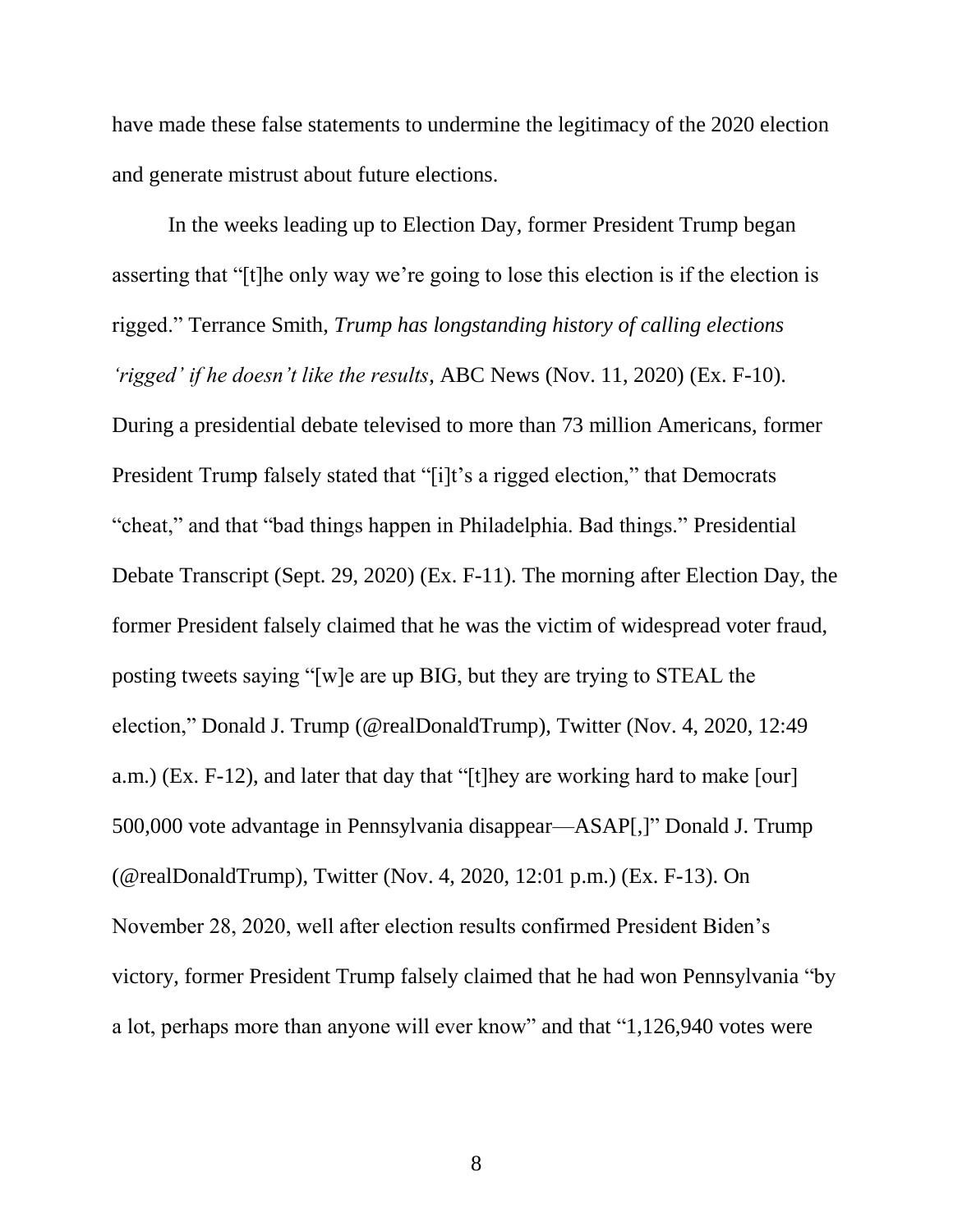created out of thin air." Donald J. Trump (@realDonaldTrump), Twitter (Nov. 28, 2020, 12:09 a.m.) (Ex. F-14).

Pennsylvania has been a primary target of this disinformation campaign. Many Pennsylvania lawmakers—including members of the Committee that were on the ballot in 2020—have contributed to the spread of misinformation about the results of the 2020 presidential election rather than correct it. Like former President Trump, Senator Dush, Senator Corman, and other members of the Committee have worked persistently to undermine confidence in the integrity of Pennsylvania's 2020 presidential election by supporting frivolous lawsuits, encouraging state and federal officials to disregard the votes of their constituents, and pushing for needless and redundant "audits" to investigate baseless allegations of fraud. Indeed, Senator Dush recently asserted that "nobody in the Commonwealth of Pennsylvania can tell you who the winner was in any of these races from November 2020"—even though he represents the 25th District having been elected in November 2020. Jan Murphy, *Pa. Sen. Cris Dush Talks About Election Review, His Doubts of the Vote Count and How Donald Trump 'Is Watching'*, Penn Live (Aug. 27, 2021) (Ex. F-15).

Senator Dush and Senator Corman are not alone. Soon after unofficial results showed that President Biden won the 2020 presidential election, Senator Doug Mastriano—a member of the Committee—claimed at a rally that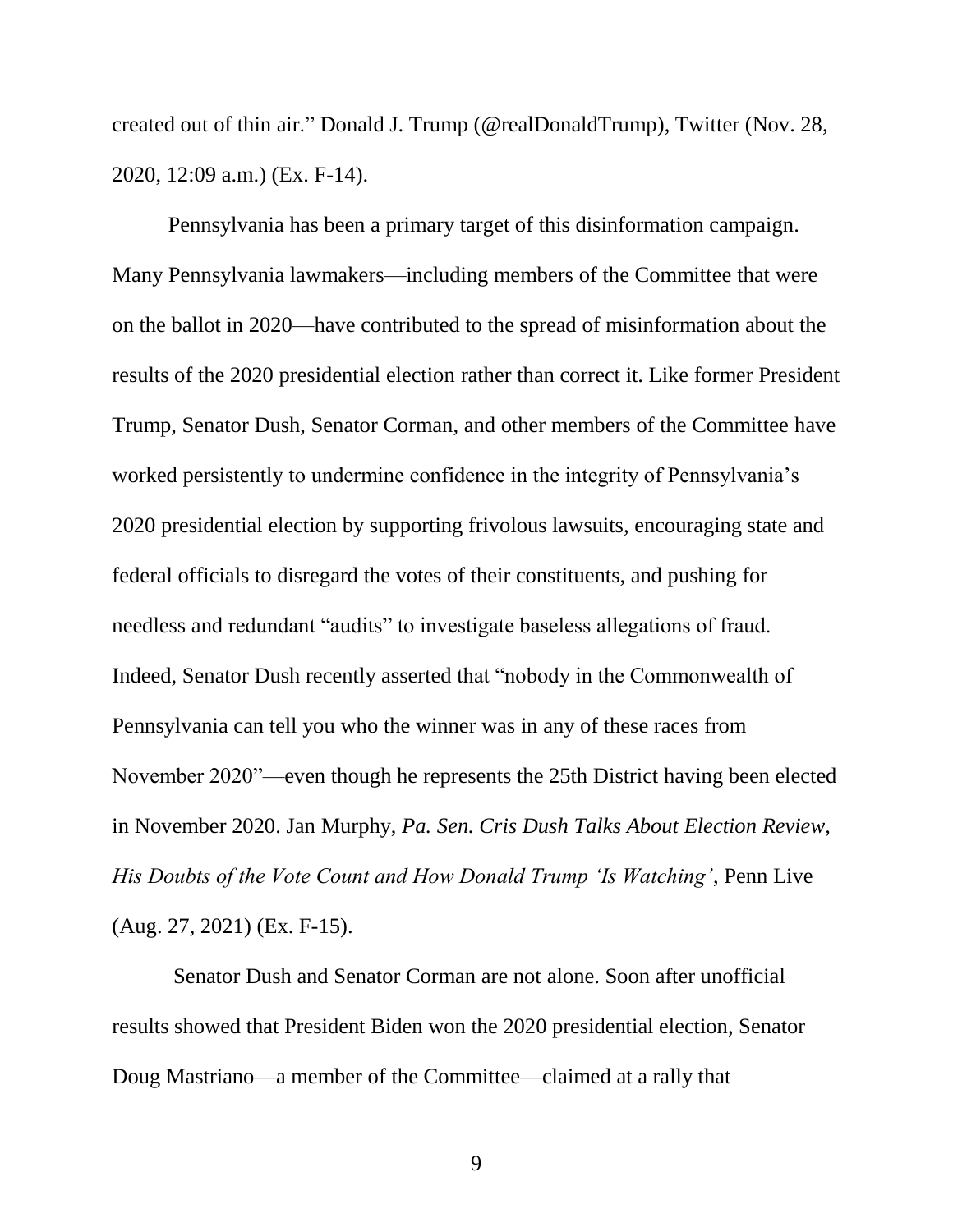"[Democrats] want to cheat in the election, and they will." Stephen Caruso*, State Lawmakers, militia Rally at State Capitol Staring Down Trump Loss*, Penn. Capital Star (Nov. 7, 2020) (Ex. F-16). Three weeks after the election, Senator Mastriano staged an event in Gettysburg, joined by former President Trump, Rudolph Giuliani, and other members of the former President's legal team, to air unsubstantiated claims of phantom ballots, hacked machines, and dead voters that they said led to a stolen election. Eliza Griswold, *Trump's Battle to Undermine the Vote In Pennsylvania*, The New Yorker (Nov. 27, 2020) (Ex. F-17). Mr. Giuliani has since said under oath that it was his obligation to repeat claims he encountered of election fraud rather than take time to investigate them. Giuliani Dep. at 114- 127, *Coomer v. Donald J. Trump for President* (Colo. Dt. Ct. Aug. 14, 2021) (Ex. F-18).

Under the cover of their own false narrative, attorneys for former President Trump and his allies tried to block or overturn the official election results through dozens of lawsuits that were universally rejected by courts. For instance, one federal district court dismissed an action seeking to block certification of Pennsylvania's presidential election because the suit was based on "strained legal arguments without merit and speculative accusations, unpled in the operative complaint and unsupported by evidence." *Donald J. Trump for President, Inc. v. Boockvar*, 502 F. Supp. 3d 899, 906 (M.D. Pa. 2020). On appeal, the Third Circuit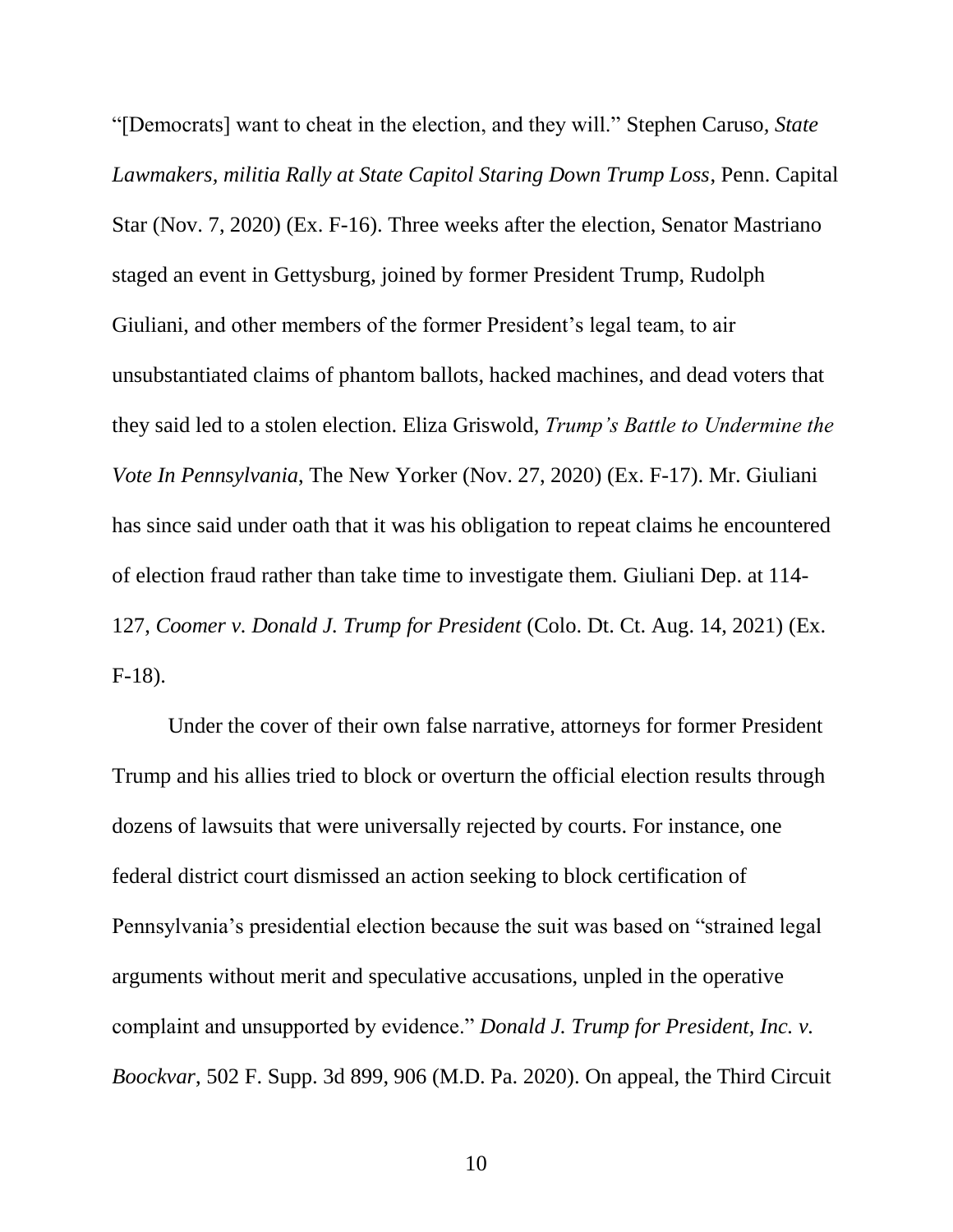wrote of the same lawsuit that "calling an election unfair does not make it so. Charges require specific allegations and then proof. We have neither here." *Donald J. Trump for President, Inc. v. Sec'y of Pa.*, 830 F. App'x 377, 381 (3d Cir. 2020).

Despite numerous court rulings dismissing unsubstantiated claims of widespread voter fraud, members of the Pennsylvania General Assembly, including Senators Dush and Mastriano, filed an amicus brief with the U.S. Supreme Court urging that the Court issue an injunction to prevent certification of the 2020 presidential election results. *See* Br. for Members of the Pennsylvania General Assemb. as Amicus Curiae, *Kelly v. Pennsylvania*, No. 20A98 (S. Ct. Dec. 4, 2020) (Ex. F-19). After the Supreme Court refused to do so, *Kelly v. Pennsylvania*, 141 S. Ct. 950 (2020), Senators Corman, Mastriano, David Argall, Scott Hutchinson, and Judy Ward—all members of the Committee—filed an amicus brief in support of Texas's unprecedented request that the U.S. Supreme Court disenfranchise millions of Pennsylvanians. Br. on Behalf of Certain Select Pennsylvania State Senators as Amici Curiae, *Texas v. Pennsylvania*, No. 22O155 (S. Ct. Dec. 10, 2020) (Ex. F-20). The Supreme Court also rejected that suit. *Texas v. Pennsylvania*, 141 S. Ct. 1230 (2020).

Undeterred, members of the Committee attempted to prevent counting the Electoral College votes. Senator Mastriano explicitly stated that "[w]e're going to take our power back; we're going to seat the [Trump] electors," claiming that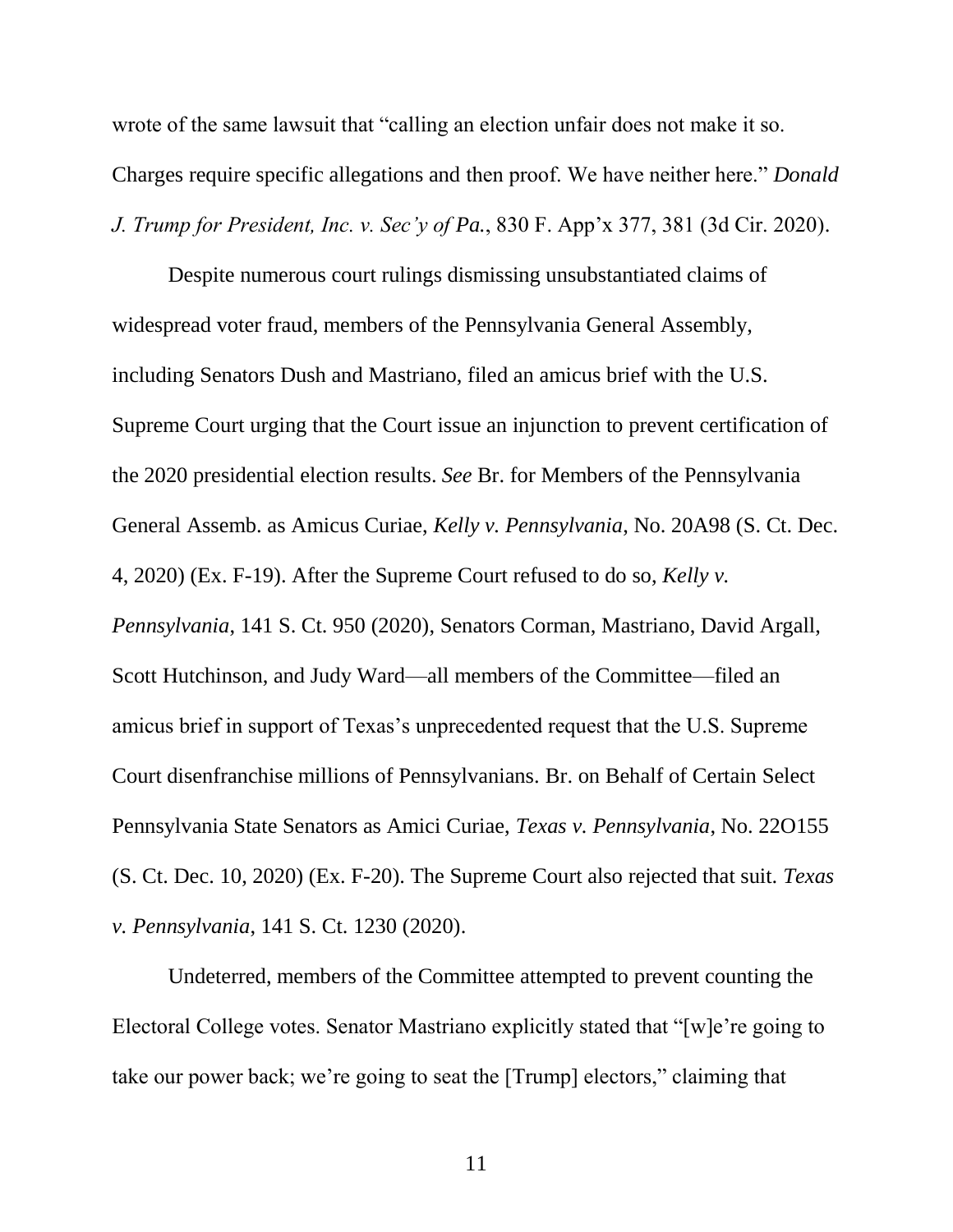Secretary Boockvar and other Democrats "cheated." Jon Alexander, *Pa. state senator urges GOP to vote in Trump electors*, Morning Call (Nov. 28, 2020) (Ex. F-21). Sixty members of the General Assembly, including Senators Dush, Mastriano, and Judy Ward, asked Pennsylvania's congressional delegation to take the unprecedented step of rejecting the electors for President Biden. Ltr. from Rep. Seth Grove, et al. to Hon. Bob Casey, et al. (Dec. 4, 2020) (Ex. F-22). Senator Dush co-wrote a letter to former Vice President Mike Pence asking him "to consider and weigh the validity of purported Electors and Electoral votes representing the Commonwealth of Pennsylvania" and explicitly asking the Vice President "to reject the Electoral College votes received" from the Commonwealth on January 6, 2021. Ltr. from Russ Diamond, et al. to Vice President Michael R. Pence (Dec. 23, 2020) (Ex. F-23). Senator Dush added that he and his fellow Senators "are prepared to appoint Electors for President and Vice President, if called upon to do so." *Id.* Senators Dush, Mastriano, and Judy Ward wrote a substantially similar letter to Senator Mitch McConnell asserting that the "2020 presidential election should not have been certified in Pennsylvania" because of "election irregularities and extensive potential fraud," and that Senator McConnell should use his powers to "dispute the certification until an investigation is completed." Ltr. from Sen. Doug Mastriano, et al. to Senator Mitch McConnell (Dec. 30, 2021) (Ex. F-24). On January 4, 2020, Senators Corman and Dush, along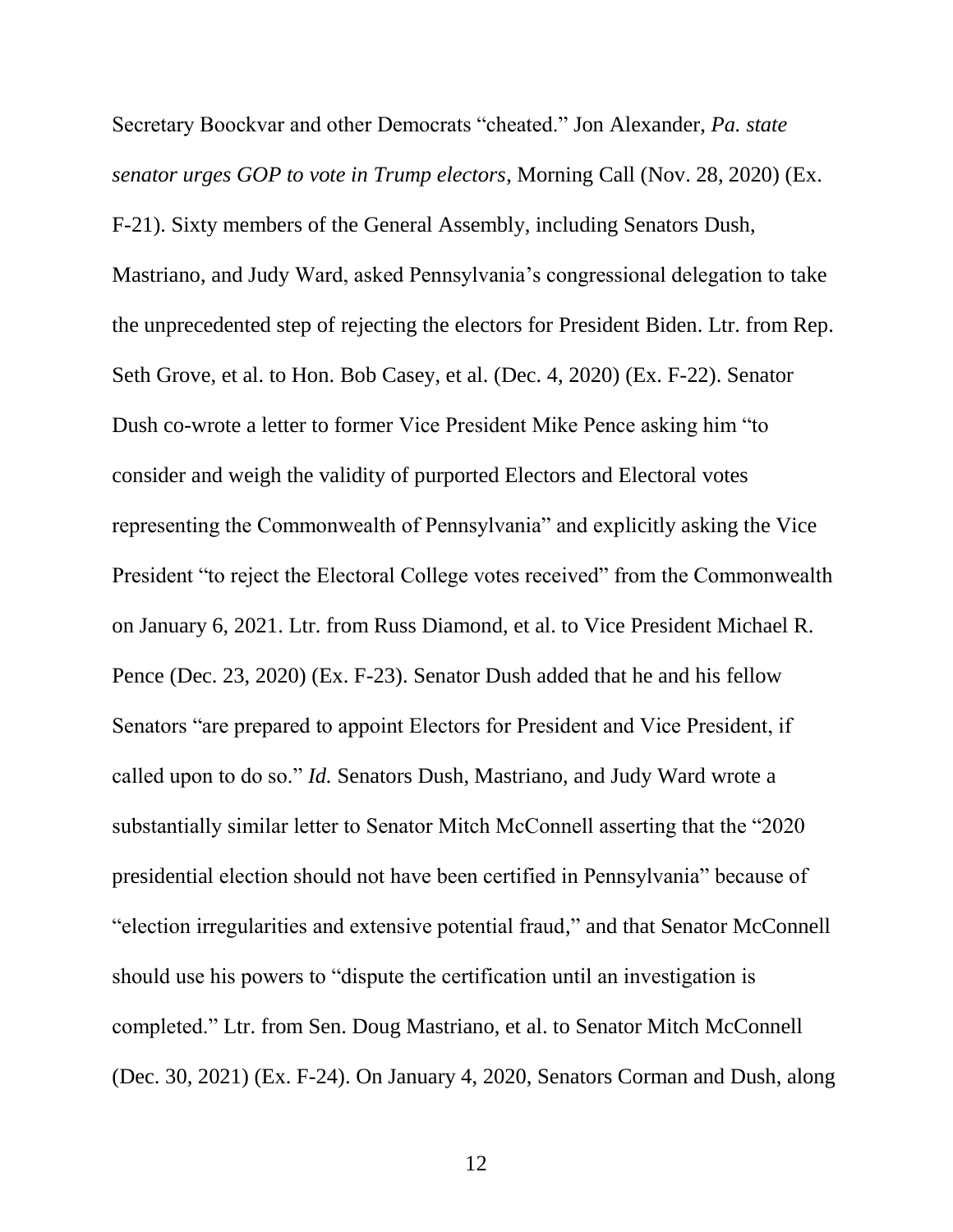with other members of the Pennsylvania Senate, wrote a letter to Senator McConnell and Representative Kevin McCarthy asking that Congress delay certification of the election results based on alleged "inconsistencies." Ltr. from Sen. Jake Corman, et al. to Sen. Mitch McConnell and Rep. Kevin McCarthy (Jan. 4, 2021) (Ex. F-25).

Five days before the January 6 insurrection, Senator Dush asserted without basis that "THERE WAS NOT A LAWFUL ELECTION IN PENNSYLVANIA NOVEMBER 3rd" and that "there have been many reports of unlawful acts as well as malfeasance, misfeasance and possible fraudulent activities," which he claimed would justify taking action to prevent certification of the election results. Sen. Cris Dush, Facebook (Jan. 1, 2021) (Ex. F-26). According to Senator Dush, "[T]here was no election. There was a scam." *Id.* A day before the January 6 insurrection, at a rally in Harrisburg to encourage state legislators to decertify President Biden's electoral victory, Senator Dush repeated his assertion that the November election was "unlawful." Penn Live, *"Hear Us Roar" Rally on Pa. Capitol Steps*, Facebook (Jan. 5, 2021) (Ex. F-27) (comments in embedded video). He urged people to take action against the certification of the presidential electors: "Let's get spines in the backs of people who are called lesser magistrates, if someone tries to enforce something . . . the lesser magistrates have a responsibility not to comply." *Id*.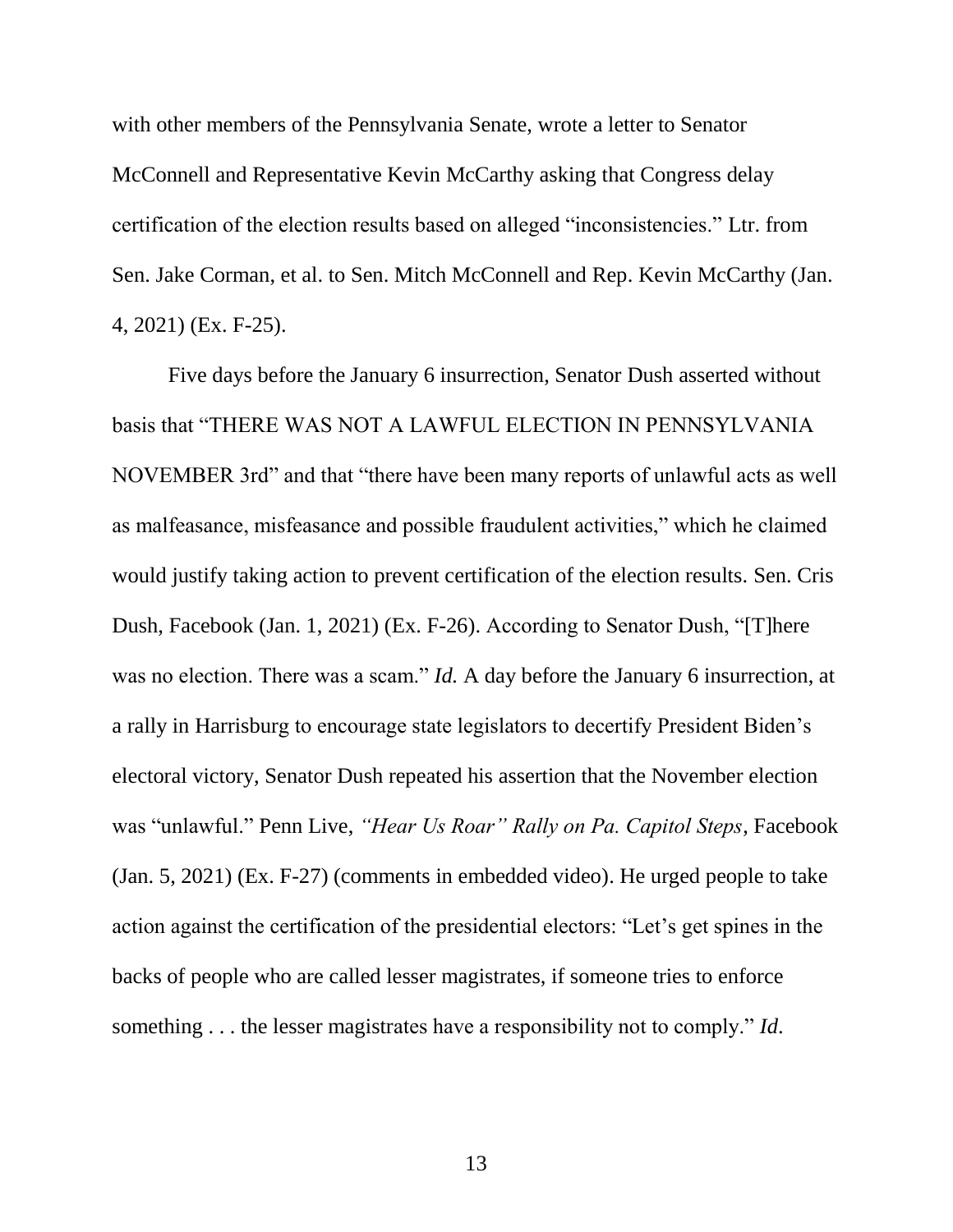The day that President Biden was inaugurated, Senator Dush introduced Senate Resolution 9, declaring that Pennsylvania's election was "unlawful, void ab initio and invalid." Pa. S. Res. No. 9, Gen. Assemb. Reg. Sess. (Jan. 20, 2021).

Unable to prevent the transition of power, former President Trump and his supporters—including members of the Committee—have shifted their focus. Nearly a year after the 2020 presidential election, they are conducting sham reviews of state elections to further stoke distrust of that election's outcome. In Arizona, insistence that the results of the 2020 presidential election were fraudulent inspired some state senators to subpoena ballots and election equipment from Maricopa County to perform a "forensic audit." The Arizona State Senate hired Cyber Ninjas, a company with no experience auditing elections, to lead the "audit." Cyber Ninjas' review of the 2020 election results was marred by a lack of transparency, questionable methodologies, bizarre practices—such as scouring ballots for bamboo fibers as a sign of Chinese involvement—and troubling security concerns. *Assessing the Election "Audit" in Arizona and Threats to American Democracy: Hearing Before H. Comm. Oversight and Reform*, 117 Cong. (Oct. 7, 2021) (statement of Gowri Ramachandran, Senior Counsel Brennan Center for Justice) (Ex. F-28). During the review, the Arizona State Senate and Cyber Ninjas made easily disproven claims about what their review had purportedly revealed, including that there were 74,000 "extra" ballots voted in the county. Steve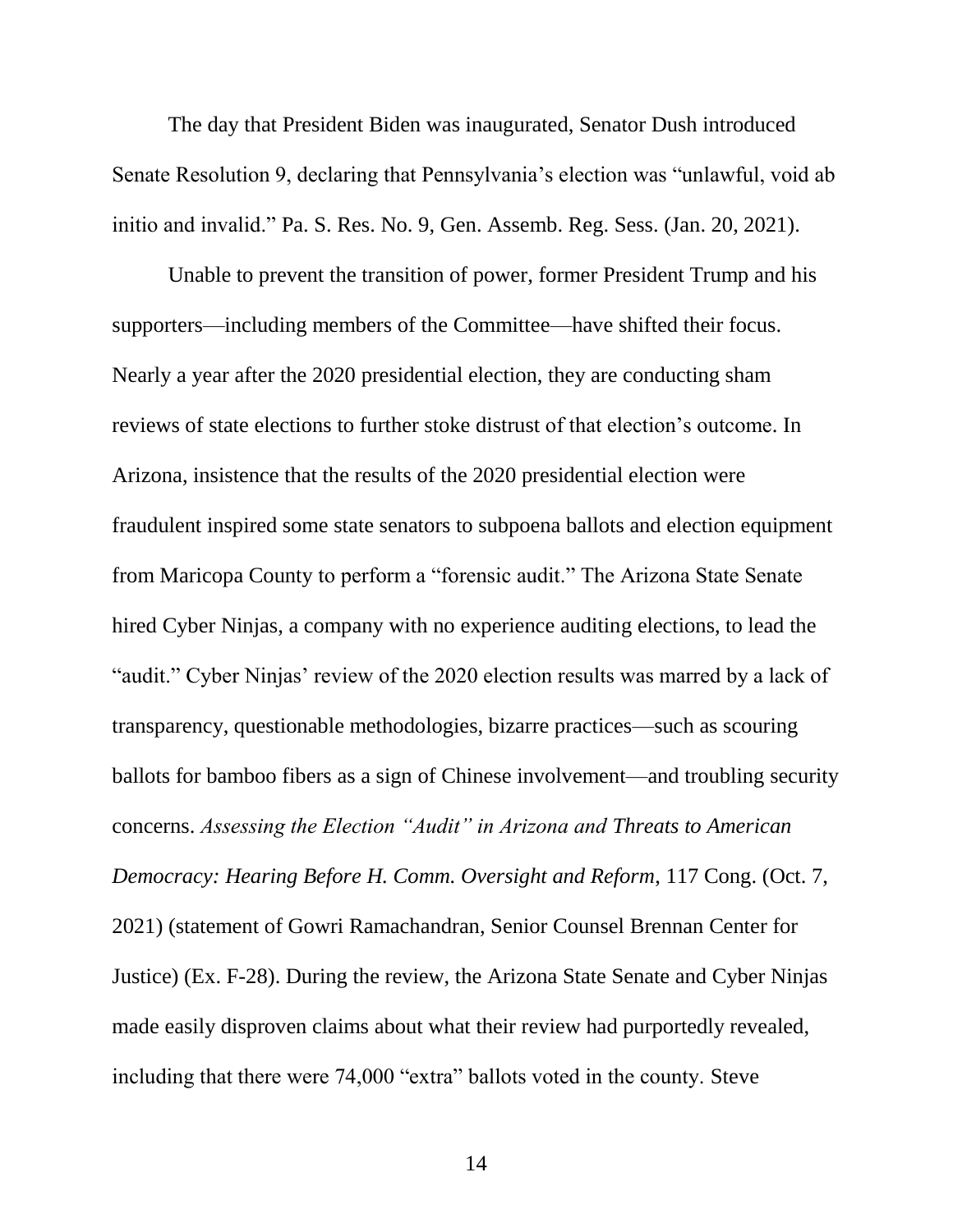Goldstein & Mark Brodie, *How 2 Arizona Journalists Debunked Cyber Ninjas' Claim About 74,000 Ballots*, KJZZ (Aug. 4, 2021) (Ex. F-29). Cyber Ninjas' team included CEO Doug Logan, a supporter of former President Trump who has pushed unfounded election fraud claims, and Dr. Shiva Ayyadurai, who has promoted a wild conspiracy theory that 4.2 percent of former President Trump's votes were stolen by fans of a popular science fiction novel. Jack Healy et al., *Republican Review of Arizona Vote Fails to Show Stolen Election*, N.Y. Times (Sept. 24, 2021) (Ex. F-30).

Cyber Ninjas recently delivered its report to the Arizona Senate. Despite confirming that President Biden won the county, the report nevertheless sought to undermine the legitimacy of the election by implying the existence of widespread election irregularities—all of which were immediately disproven by actual election officials and experts. For instance, the report insinuated that 23,344 voters improperly voted in Maricopa County after they had moved elsewhere. *Maricopa County Analysis of Senate Review* (Oct. 6, 2021) (Ex. F-31). But that misleading claim was based on an inherently faulty database comparison and ignores the fact that many voters, such as college students and military members, move to temporary locations while still voting legally at the address where they are registered. *Id.* These misleading claims have caused lasting damage to Arizona's democratic institutions. *Assessing the Election "Audit" in Arizona and Threats to*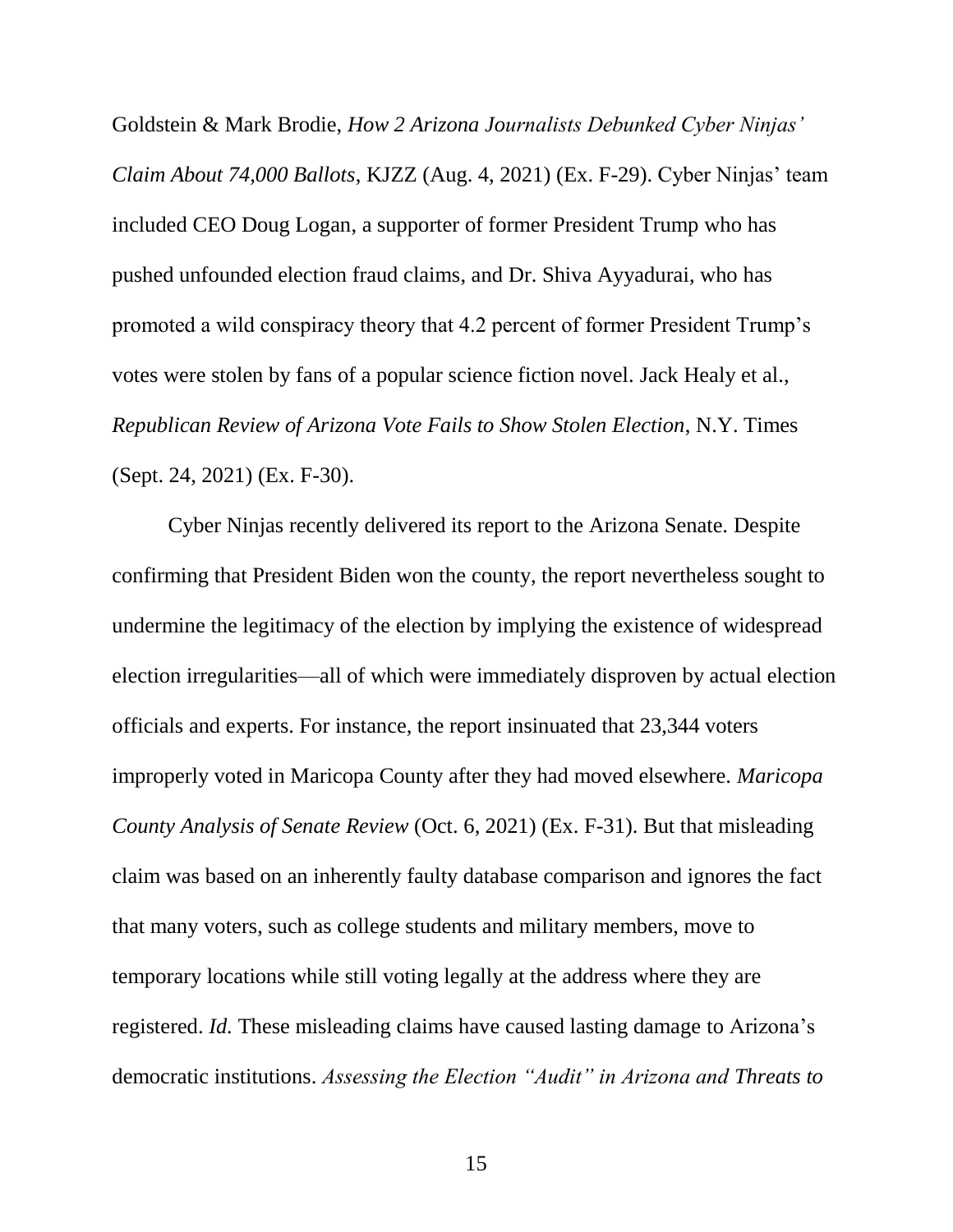*American Democracy: Hearing Before H. Comm. Oversight and Reform*, 117 Cong. (Oct. 7, 2021) (statement of Jack Sellers, Chairman of Maricopa County Board of Supervisors) (Ex. F-32).

### <span id="page-22-0"></span>**III. The Committee Has Initiated an Unlawful "Investigation" of Pennsylvania's Elections**

In the latest step of this enduring effort to undercut the results of the 2020 presidential election, the Intergovernmental Operations Committee has begun an "investigation" into the November 2020 and May 2021 elections.

The Committee's current effort began earlier this summer, when Senator Mastriano, as Committee Chair, publicly pushed to "audit" Pennsylvania's recent elections. In June 2021, Senators Dush and Mastriano toured Cyber Ninjas' Maricopa County "audit." Marley Parish & Stephen Caruso, *Mastriano, Pa. state lawmakers visit Arizona election audit*, Penn. Capital-Star (June 2, 2021) (Ex. F-33). Former President Trump lauded Senators Dush and Mastriano after they visited the Maricopa County "audit," and stated, "[n]ow the Pennsylvania Senate needs to act." Donald J. Trump, *Statement by Donald J. Trump, 45th President of the United States of America* (June 4, 2021) (Ex. F-34).

After his visit, Senator Mastriano wrote that "[a] county audit like the one authorized by the Arizona State Senate is critically necessary for our Commonwealth." Sen. Doug Mastriano, *Observations after touring Arizona's Election Audit Operation*, SenatorMastriano.com (June 9, 2021) (Ex. F-35).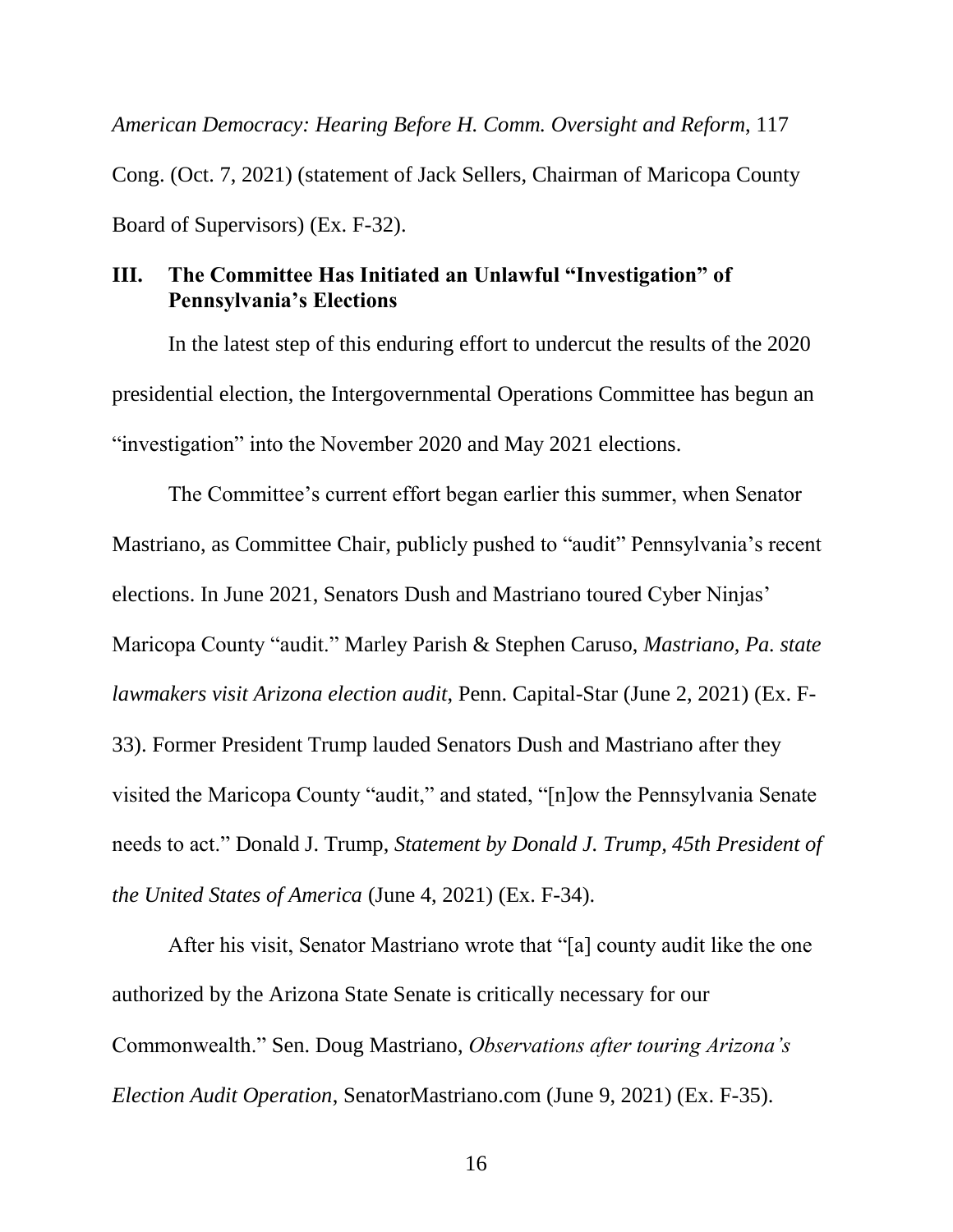Senator Dush praised Cyber Ninjas' review as "very professional," Sen. Cris Dush, *Sen. Dist. 25 Telephone Town Hall*, Facebook (July 13, 2021) (Ex. F-36) (comments in embedded video), and opined that it "is what we should be doing here in Pennsylvania," Marcie Schellhammer, *Pa. state senator visits Ariz., pushes for election audit*, Olean Times Herald (June 5, 2021), (Ex. F-37). Senator Dush added that Cyber Ninjas was "going to set the standard for any future forensic audits of elections." Sen. Cris Dush, *My Trip to Arizona and Other Updates*, Facebook (June 4, 2021) (Ex. F-38) (comments in embedded video).

The next month, Senator Mastriano, still as Chair, issued requests for information to the Boards of Elections of Philadelphia, Tioga, and York counties, which he claimed were designed to permit a "forensic investigation of the election results and processes for the 2020 General Election and 2021 Primary." Ltr. from Sen. Mastriano to Lisa Deeley at 3 (July 7, 2021) (Ex. A).<sup>1</sup> All three counties informed Senator Mastriano that they would not comply with the requests for information. Ltr. from Julie Wheeler, et al. to Sen. Mastriano (July 14, 2021) (Ex. F-39); Ltr. from Christopher P. Gabriel to Sen. Mastriano (July 29, 2021) (Ex. F-40); Ltr. from Lisa Deeley to Sen. Mastriano (July 30, 2021) (Ex. F-41). The counties noted that they had been transparent and accountable and had complied with all state and federal laws and procedures. *Id.* The Tioga County Board of

 $\overline{a}$ 

 $1$  Exhibits A-E are attached to the Petition for Review.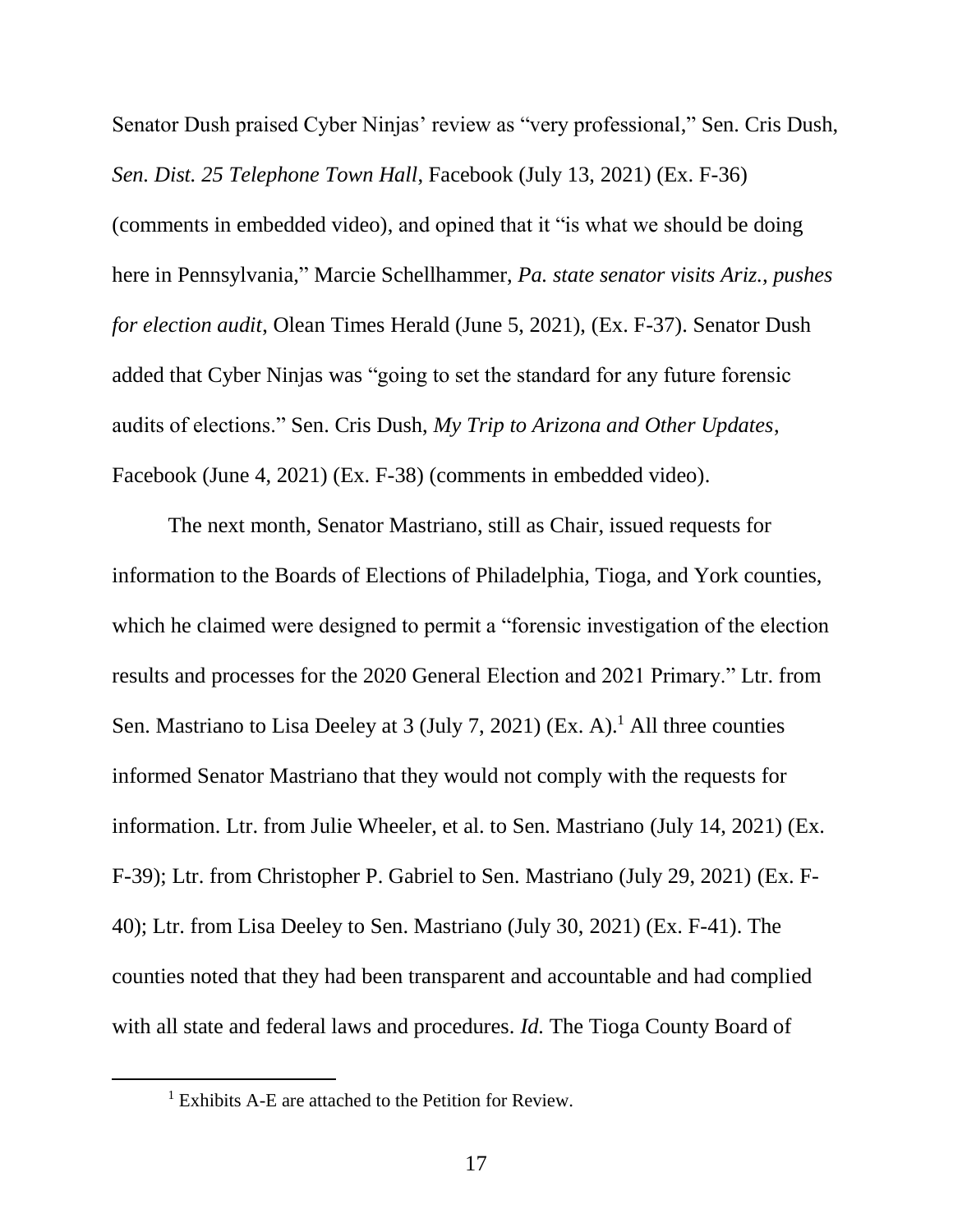Election commissioners received death threats because they would not participate in the "forensic audit." *See* John Beauge, *Election audit supporter condemns death threats received by Tioga County commissioners*, Penn Live (Aug. 2, 2021) (Ex. F-42); Rhea Jah, *Tioga County officials reportedly received death threats amidst election audit debate*, WETM (July 22, 2021) (Ex. F-43).

After all three counties refused Senator Mastriano's request, Senator Corman stripped Senator Mastriano of his Chairmanship and staff and appointed Senator Dush to replace him as Committee Chair. Sen. Jake Corman, *Corman Issues Statement on Forensic Investigation of Recent Elections, Mastriano Obstruction* (Aug. 20, 2021) (Ex. F-44). Senator Corman subsequently explained that the Committee's "investigation" would continue, stating that former President Trump is "comfortable with where we're heading and so we're going to continue that work." Marc Levy & Sam Dunklau, *Hearings in election 'investigation' to begin this week, Corman says*, WITF (Aug. 23, 2021) (Ex. F-45). Senator Corman justified the investigation by explaining, "I don't necessarily have faith in the [election] results. . . . I think there were many problems in our election that we need to get to the bottom of." Andrew Seidman, *Top Pa. GOP lawmaker says hearings will begin this week to start 'forensic investigation' of 2020 election*, Phila. Inquirer (Aug. 24, 2021) (Ex. F-46). Likewise, Senator Dush said that President Trump had "congratulated me and said that he wanted to have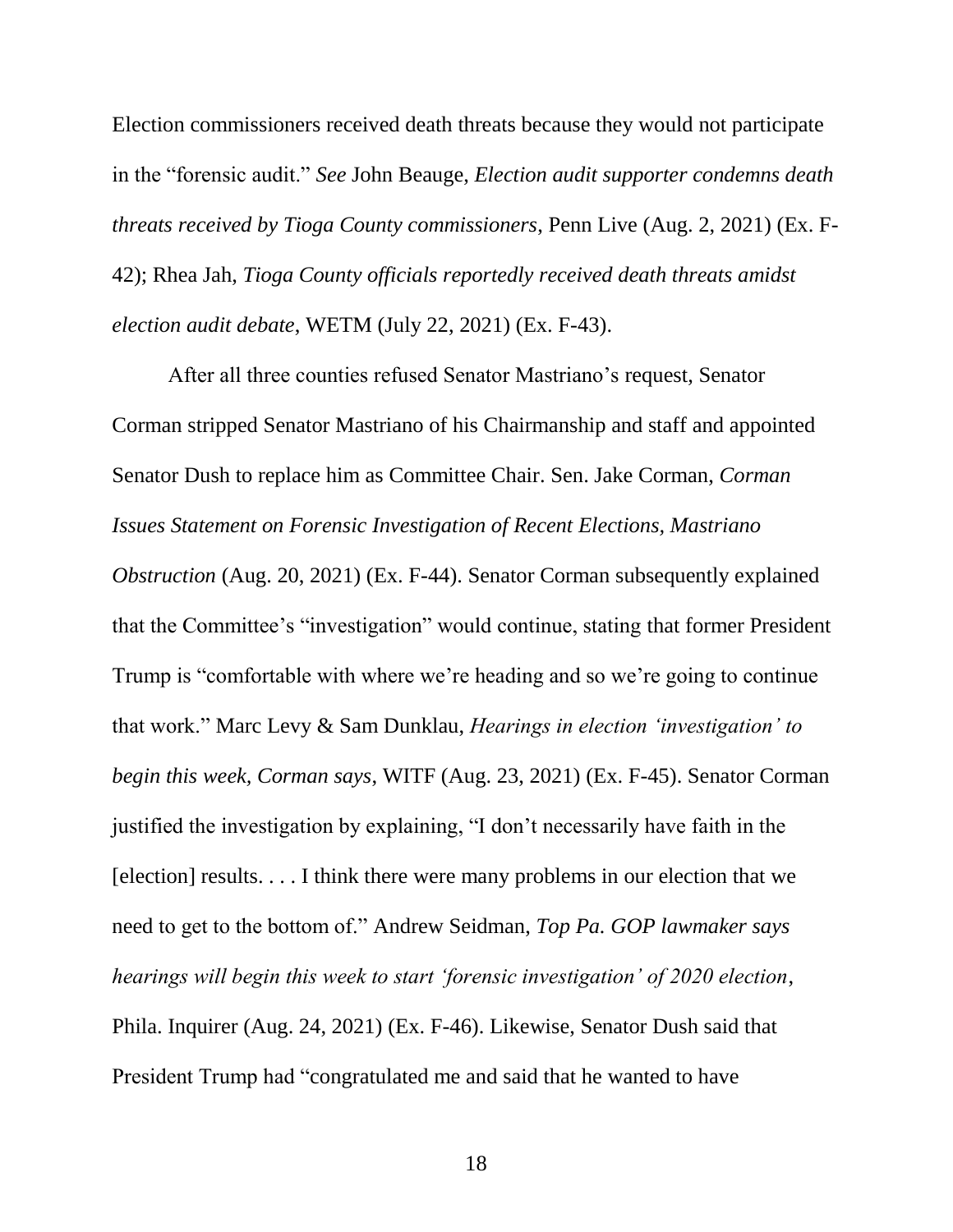confidence in me," and that the former President was "going to be watching me." Sara Murray, *Republican state senator kicks off audit push in Pennsylvania*, CNN (Sept. 9, 2021) (Ex. F-47).

Within two weeks, Senator Dush announced that the Committee was conducting an "investigation into Pennsylvania's election system" and "into the 2020 General Election and the 2021 Primary Election." Pa. Senate Republicans, *Senate Intergovernmental Operations Committee Plans First Public Hearing of Election Investigation* (Sept. 2, 2021) (Ex. F-48). That same day, Senator Dush also launched a website to "encourag[e] Pennsylvanians to share any potential violations of election law or voting irregularities they ha[d] witnessed personally." *Id.*; Penn. Senate Intergovernmental Operations Comm., *Election Investigation Sworn Testimony* (Ex. F-49). Senator Dush launched this website even though the Senate Special Committee on Election Integrity and Reform had already received more than 20,000 public comments on the 2020 election without identifying a single credible allegation of widespread fraud or misconduct. *Senate Report* at 7.

### <span id="page-25-0"></span>**IV. The Committee's Only Hearing Supplies No Evidence of Fraud**

Senator Dush's "investigation" began with a public hearing on September 9, 2021. The only witness to testify was Fulton County Commissioner Stuart Ulsh. Senate Intergovernmental Operations Committee. *See generally* Hr'g Tr. (Sept. 9, 2021) (Ex. B).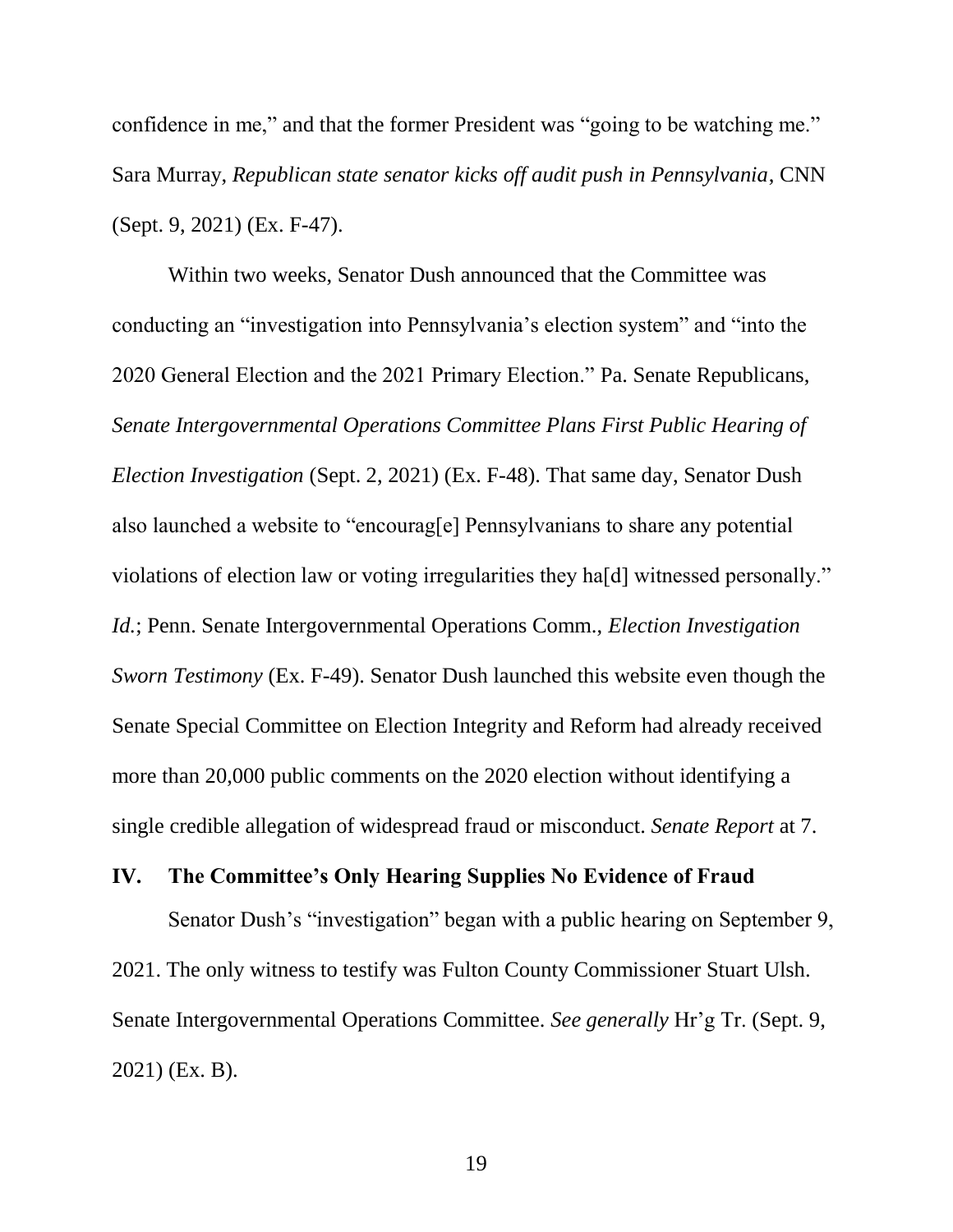Earlier this year, at the behest of Senators Mastriano and Judy Ward, Fulton County surreptitiously allowed an outside organization associated with Cyber Ninjas to "audit" its handling of the 2020 election. Jeremy Duda, *Group led by 'kraken' lawyer Sidney Powell hired the firm recounting AZ's election to probe election in Fulton Co.*, Penn. Capital-Star (May 24, 2021) (Ex. F-50); Jeremy Duda, *Wake Technology Services audited a Pennsylvania election as part of the #StopTheSteal movement,* Ariz. Mirror (May 21, 2021) (Ex. F-51). Commissioner Ulsh testified at the September 9 hearing that the company he authorized to "investigate" how Fulton County conducted the 2020 general election did not identify any fraud in Fulton County's election. Hr'g Tr. (Sept. 9, 2021) at 52:10- 55:10, 63:3-16, 66:9-13.

### <span id="page-26-0"></span>**V. The Committee Approves the Subpoena**

On September 15, 2021, the Committee met to authorize the issuance of a subpoena for, among other things, voters' personally identifying private information. In introducing the subpoena, Senator Dush framed the Committee's investigation as "this body's investigation into the 2020 general election and 2021 primary election and how the election code is working after the sweeping changes of Act 77 of 2020." Hr'g Tr. (Sept. 15, 2021) at 4:14-16 (Ex. C). In response to questions, however, Senator Dush described a very different focus: an audit to verify the identity of Pennsylvanians who voted in the 2020 general election and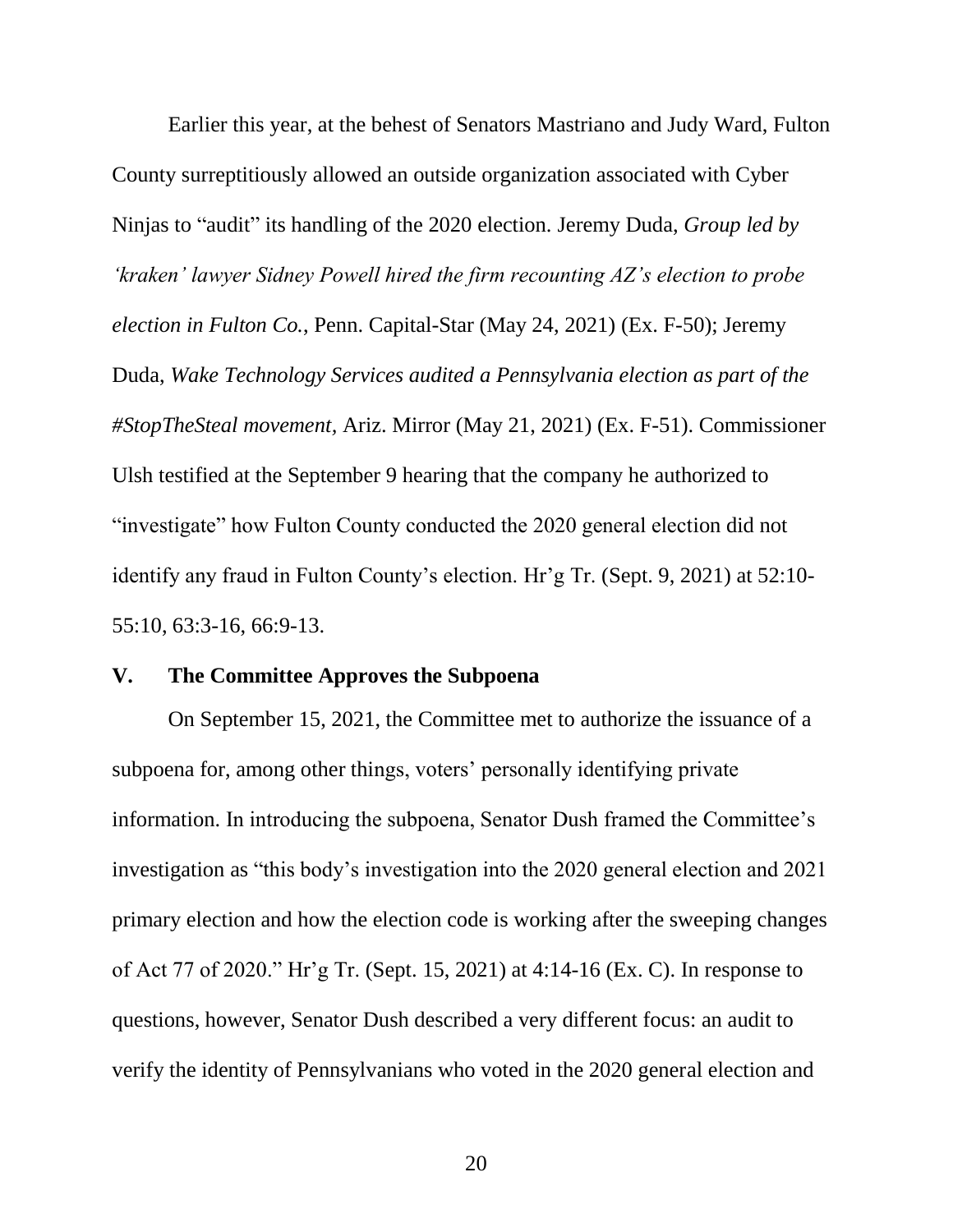their eligibility to vote. He explained that Social Security and drivers' license numbers were needed "to verify the identity of individuals and their place of residence and their eligibility to vote." *Id.* at 17:6-8. Questioning the eligibility of Pennsylvania voters has been a common refrain for former President Trump. *E.g.*, Eliza Griswold, *Trump's Battle to Undermine the Vote In Pennsylvania*, The New Yorker (Nov. 27, 2020) (reporting on former President Trump's comments at the Gettysburg event that dead people were voting).

Throughout the hearing, Senator Dush did not identify any *evidence* of fraud or other material irregularities in the 2020 or 2021 elections that would justify the subpoena. In fact, Senator Dush conceded that the prior election audits were done properly and accurately, on a bipartisan basis, and that election commissioners of both parties acknowledge that the audits were done accurately and effectively. *Id*. at 60:4-25. He further conceded that he was "not responding to proven allegations"; instead, he claimed to be "investigating the allegations to determine whether or not they are factual." *Id*. at 17:17-20. But Senator Dush and other Committee members provided no details about these allegations besides stating that "there have been questions regarding the validity of people who have voted, whether or not they exist." *See id*. at 17:15-20; *id.* at 56:18-20 (Sen. Judy Ward referring to the unanswered "questions" of her "outraged" constituents). These unspecified "questions" are the same ones pushed relentlessly by former President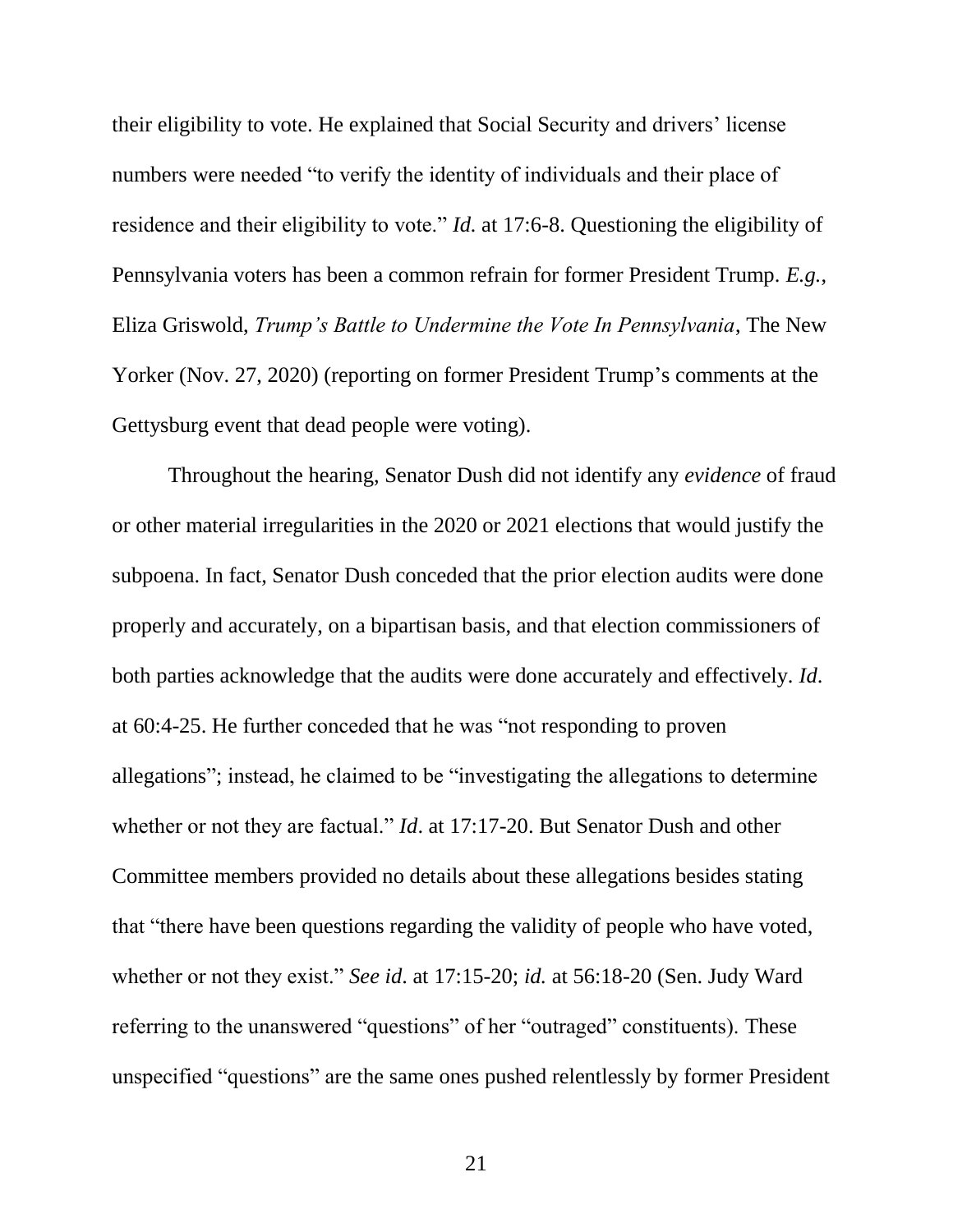Trump and his supporters—including Senators Dush and Corman—to falsely claim that President Biden did not win Pennsylvania in the 2020 general election.

When questioned, Senator Dush indicated that he would retain a third-party vendor to conduct the investigation. *Id*. at 20:12-14. Senator Dush declined to identify which vendors he was considering for the job, would not describe the vetting process, and would not say what access the vendor would have to the information requested. *Id.* at 20:6-26:17. He would not rule out retaining vendors associated with former Trump campaign lawyer Sidney Powell, who has been sanctioned for an election-related lawsuit, or those who had worked for candidates in the elections under investigation. *Id*. at 25:21-26:11, 39:10-40:11; *see also King v. Whitmer*, No. 20-13134, 2021 WL 3771875, at \*41 (E.D. Mich. Aug. 25, 2021) (imposing sanctions). Despite plans to turn over private voter information to a third party, Senator Dush revealed that neither he nor the Committee have established basic security protocols to minimize the risk of unauthorized disclosure and misuse of the information requested in the subpoena. *Id.* at 20:6-14, 23:13-24:21. Senator Dush also indicated that the investigation would be open ended, noting that it "has the potential to grow." *Id*. at 62:8.

The Committee voted on party lines to authorize Senator Dush to issue the contested subpoena (the "Subpoena"). *Id*. at 65:1-66:12. After its vote, the Committee issued and served the Subpoena, demanding that the Secretary produce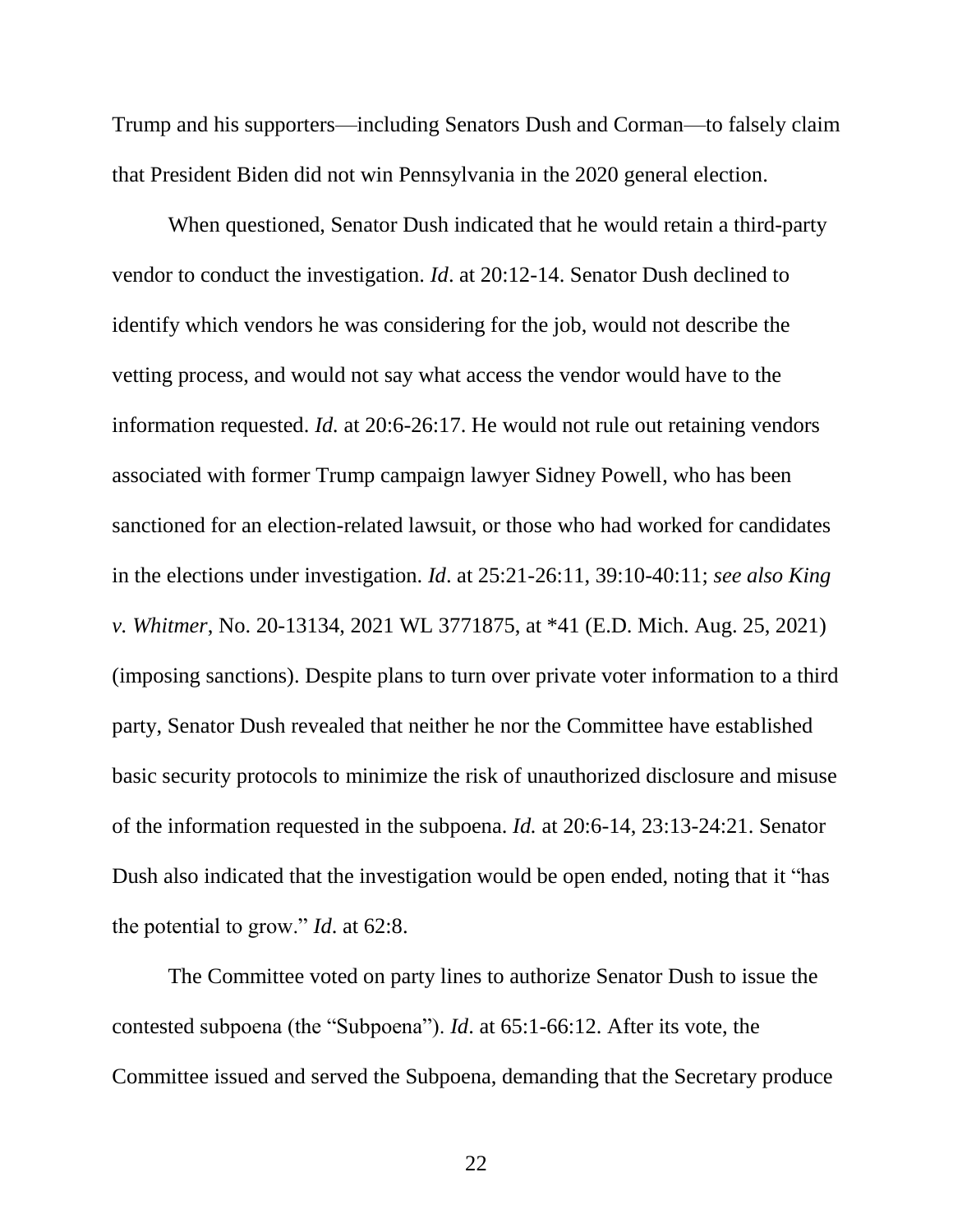17 categories of documents. Subpoena (Ex. D). The Subpoena seeks detailed information about *every* Pennsylvania registered voter, including names, addresses, dates of birth, detailed voting history, driver's license numbers, and partial Social Security numbers. *Id.* at ¶¶ 4-14. The Subpoena also seeks information about the Department's communications with county election officials; election procedures and policies; materials used to train election workers; a copy of the certified results of the November 2020 general election and 2021 primary election; reports of audits and/or reviews of the SURE system; and 2021 voter registration reports submitted to the Department. *Id.* at ¶¶ 1-3, 15-17.

### <span id="page-29-0"></span>**VI. By Law and Practice, Pennsylvania Protects the Privacy and Security of Pennsylvania Voters' Personal Information**

To vote in Pennsylvania, a qualified resident must provide their county of residence with certain personal information, including the resident's address, date of birth, and either their driver's license number or the last four digits of their Social Security number. *See* 52 U.S.C. § 21083(a)(5)(A); 25 Pa. Cons. Stat. § 1327. Each county reviews, verifies, approves, and retains voter registration applications. 25 Pa. Cons. Stat. § 1328. After a county has approved an application to register, the voter's personal information is stored in SURE Voter Registration (SURE VR), a component of the SURE system. Marks Decl. ¶¶ 6-7, 19 (Ex. G). The Department manages the SURE system, which is Pennsylvania's centralized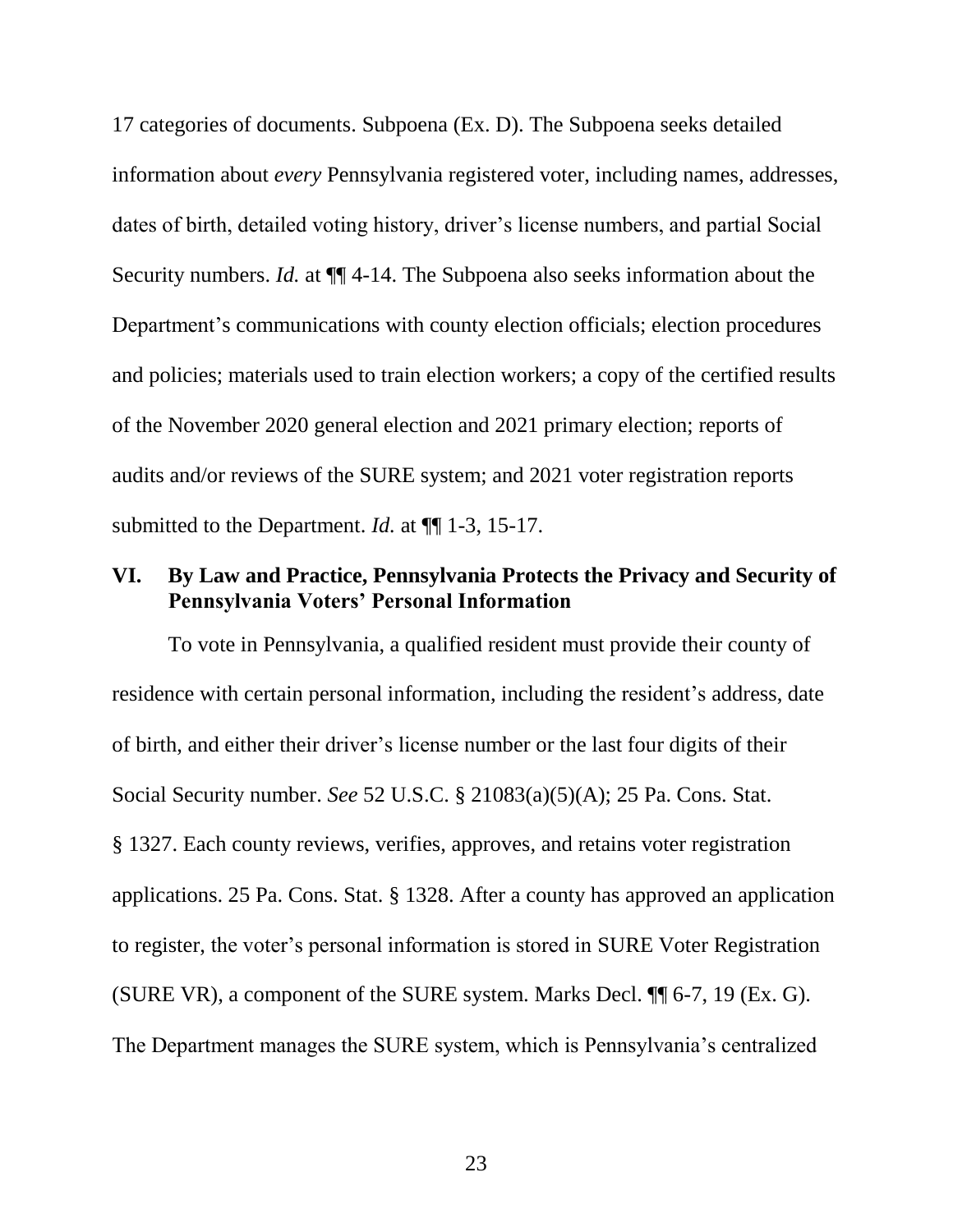voter registration and election management system. 25 Pa. Cons. Stat. § 1222; Marks Decl. ¶ 4.

Pennsylvania law protects the personal information that voters must supply. For example, although the law requires the Department to release certain voter information on "public information lists" and "street lists," 25 Pa. Cons. Stat. §§ 1403, 1404; 4 Pa. Code §§ 183.13, 183.14, the lists cannot include driver's license or Social Security numbers, *see* 25 Pa. Cons. Stat. §§ 1403(a), 1404(a)(1) ; 4 Pa. Code §§ 183.13(a), (c)(5)(iii), 183.14(c)(3). In addition, these lists are not truly "public." For one, the lists can be used only for purposes related to elections, political activities, or law enforcement, and a person obtaining the list must confirm compliance in writing under penalty of perjury. 25 Pa. Cons. Stat. § 1102 (defining "election"); 25 Pa. Const. Stat. § 1404(b)(3), (c)(2); 4 Pa. Code  $§$  183.14(b)(4)-(5), (c)(2). For another, the lists cannot be published on the internet, 4 Pa. Code § 183.14(k), and cannot be used for commercial purposes, 25 Pa. Cons. Stat. § 1207(b).

The SURE system includes several portals and interfaces that Pennsylvania residents can use to register to vote, update or verify registration information, and search public voter rolls. Marks Decl. ¶¶ 10-17. But these portals and interfaces cannot access driver's license or Social Security numbers and do not provide direct or indirect access to SURE VR. *Id.* ¶¶ 10, 16-17.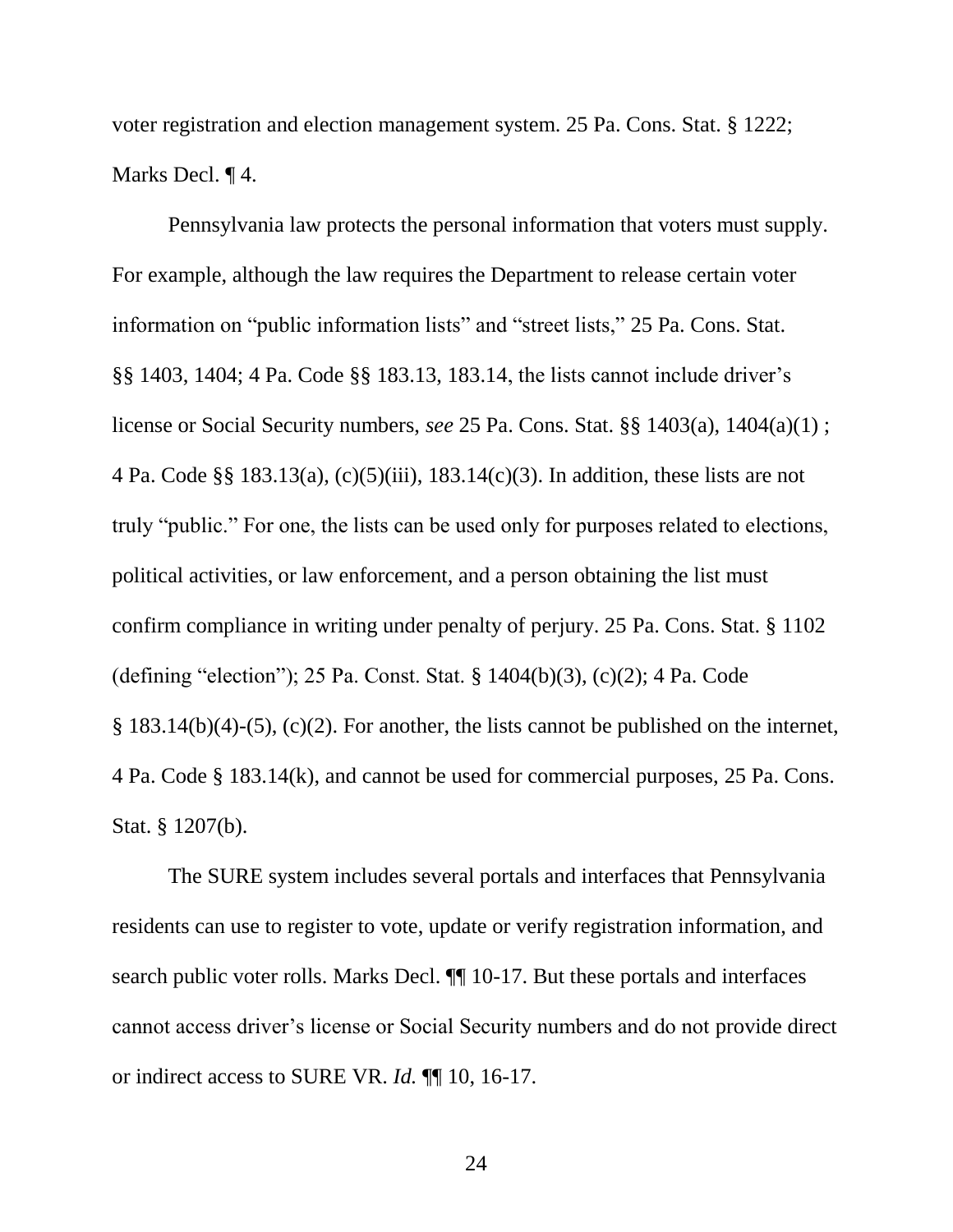For example, SURE kiosks located in county election offices, in courts, and at the Department allow the public to search public countywide or statewide voter registration rolls. *Id.* ¶ 12. To search voter rolls, the user must first attest under penalty of perjury that the information will be used only for purposes related to elections, political activities, or law enforcement. *Id.* Even then, kiosks display only a limited number of voter records. *Id.*

Similarly, the Online Voter Registration Web Application Programming Interface (OVR Web API) allows Pennsylvania agencies, organizations, and political campaigns to develop their own applications (i.e., "apps") to help residents register to vote. *Id.* ¶ 13. Pennsylvania agencies such as the Department of Health, the Department of Human Services, and the Department of Labor and Industry have built apps using OVR Web API to enable a resident to register to vote while also applying for other benefits, such as public assistance. *Id.* ¶ 14. An app built with OVR Web API functions similarly to the Department's online voter registration website: the app allows a qualified resident to submit a voter registration application to the Department, which forwards the application to the respective county boards of elections. *Id.* ¶ 15. Any app built with Web API does not connect to, or have any access to, SURE VR. *Id.* ¶ 16. Likewise, the Pennsylvania agency, organization, or political campaign that built the app does not connect to, or have any access to, SURE VR. *Id.* ¶ 17.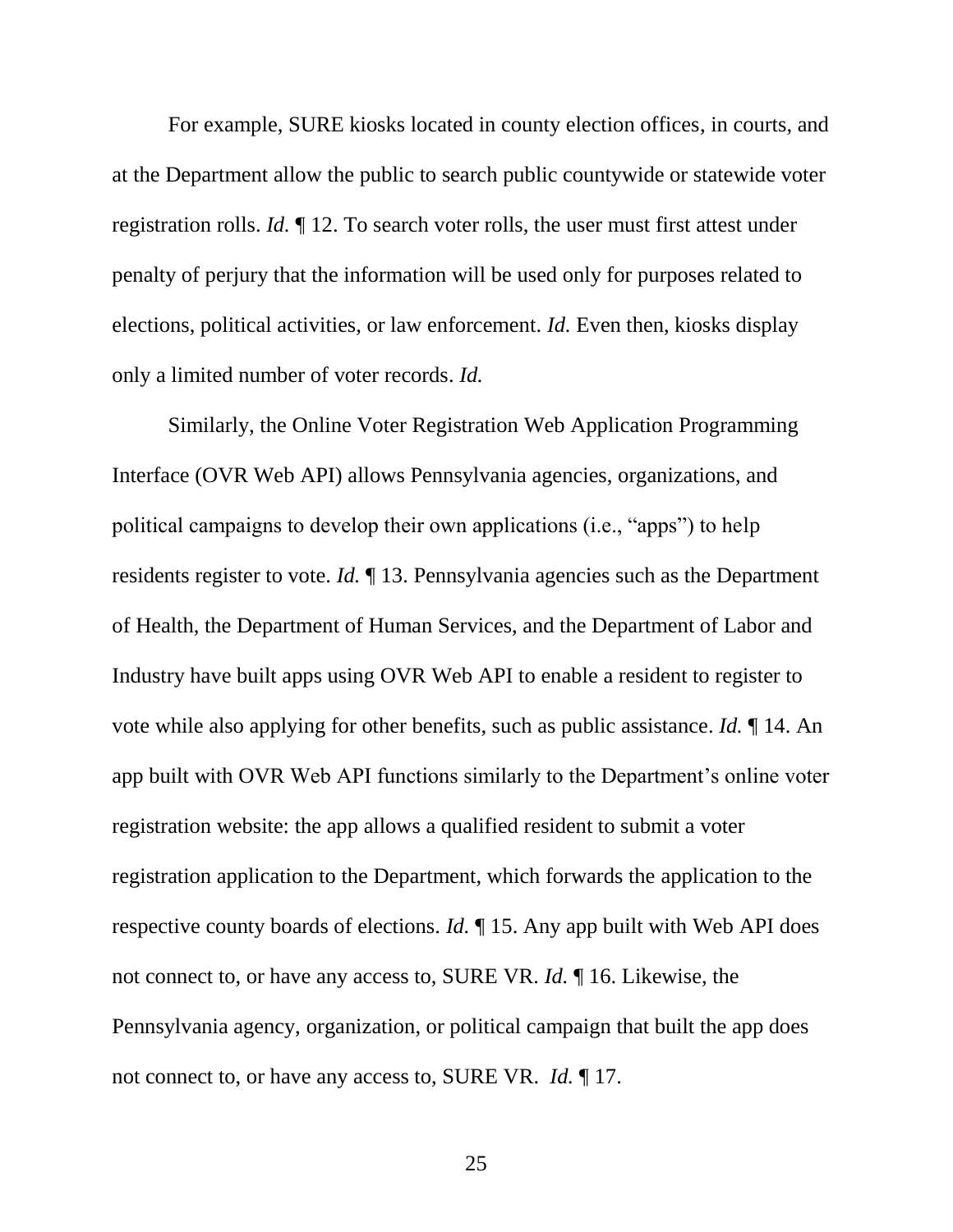Because SURE VR contains sensitive personal information for all Pennsylvania's registered voters, only individuals authorized by the Department or a county board of election can access it. *Id.* ¶¶ 6, 22-24. The Department performs background checks before authorizing anyone to access the SURE system. *Id.* ¶ 24. When election administration necessitates that the Department allow additional access to SURE VR or the data it houses, the Department contractually limits that access, restricts how personal voter information can be used, and prohibits retention or dissemination of any information. *Id. ¶¶* 23-24. When a court needs to access the SURE system as part of a nomination challenge or other election matter, the Department directs counties to either use a portal that does not show driver's license and Social Security numbers, or ask the court to turn the project off. *Id. ¶* 28.

Even when the Department works with outside entities to improve its election administration, the Department does not provide unencumbered access to voters' personal information. For example, in June 2018, the Department asked the Pennsylvania Department of Auditor General to perform an audit of the SURE system to assess its accuracy, operability, and efficiency. *Id.* ¶ 40. The audit was conducted pursuant to an interagency agreement restricting the access to, use of, and retention of any data from the SURE system. *Id.* ¶¶ 40, 43. As part of the privacy and security protocols established to protect data integrity and chain of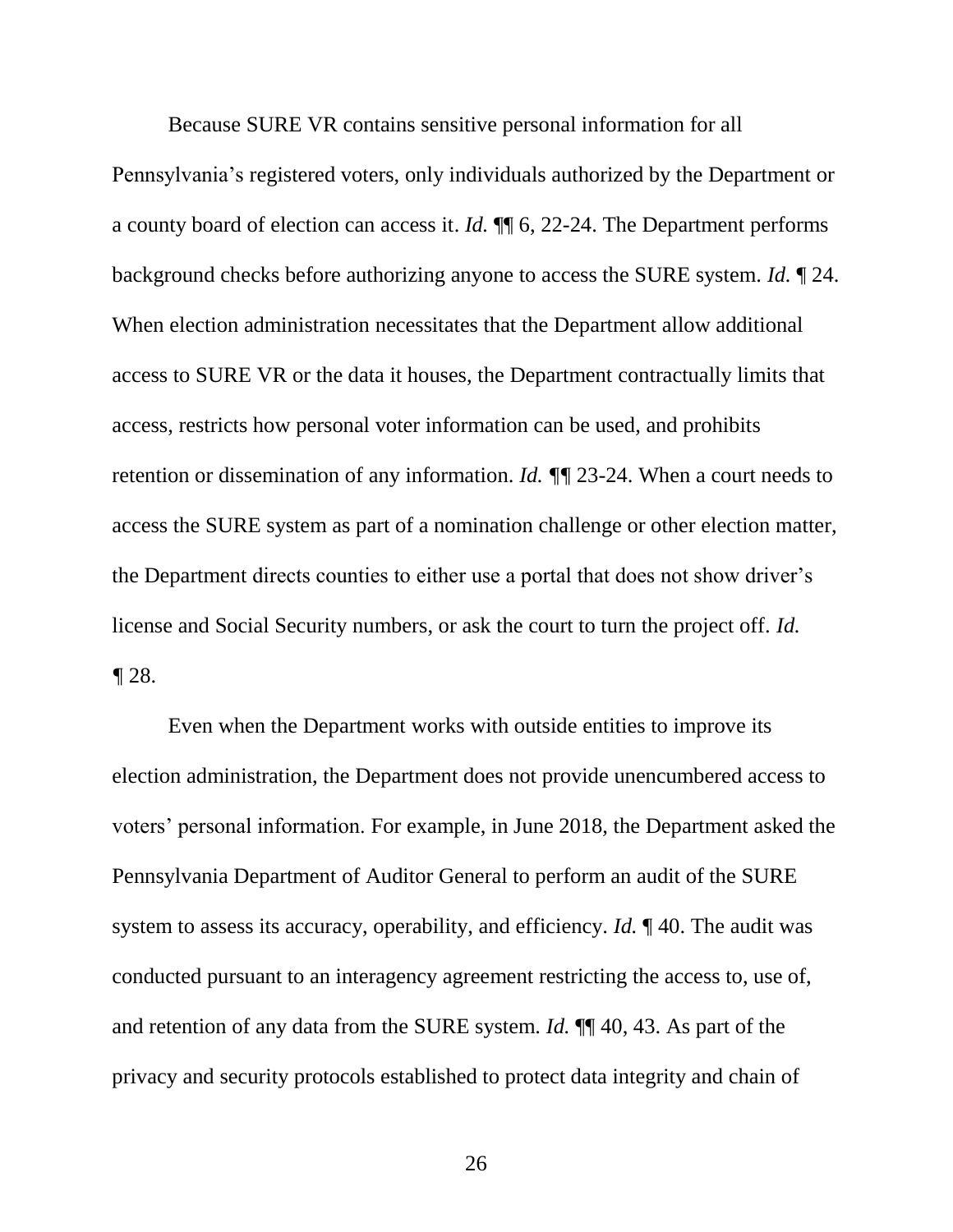custody, the Department prepared a copy of several tables from SURE VR, saved them to an encrypted external hard drive, and stored it in a secure lockbox within a locked cabinet at the Department. *Id.*  $\P$  45-46. Government auditors could review the copy only in a room at the Department, on Department hardware, and in the presence of Department personnel. *Id.* ¶ 48. The Department also provided the auditors with read-only credentials to SURE VR, which also could only be used in a room at the Department, on Department hardware, and in the presence of Department personnel. *Id.* ¶¶ 47-48.

### **ARGUMENT**

<span id="page-33-0"></span>Without a legitimate purpose or authority to do so, the Committee has issued a Subpoena that would trample on nine million Pennsylvanians' most basic rights: to privacy and to vote freely. The Subpoena also demands classes of information that are protected under federal law and the deliberative process privilege. For all these reasons, the Subpoena must be quashed.

### <span id="page-33-1"></span>**I. The Subpoena Lacks a Legitimate Legislative Purpose**

The Committee issued the Subpoena as part of an "investigation" that is the latest phase in a prolonged effort to cast doubt on the results of the 2020 presidential election generally, and the Pennsylvania results in particular. Tellingly, the Committee has been unable to commit to a rationale for the Subpoena, and the various reasons it has given are not credible. Even if one or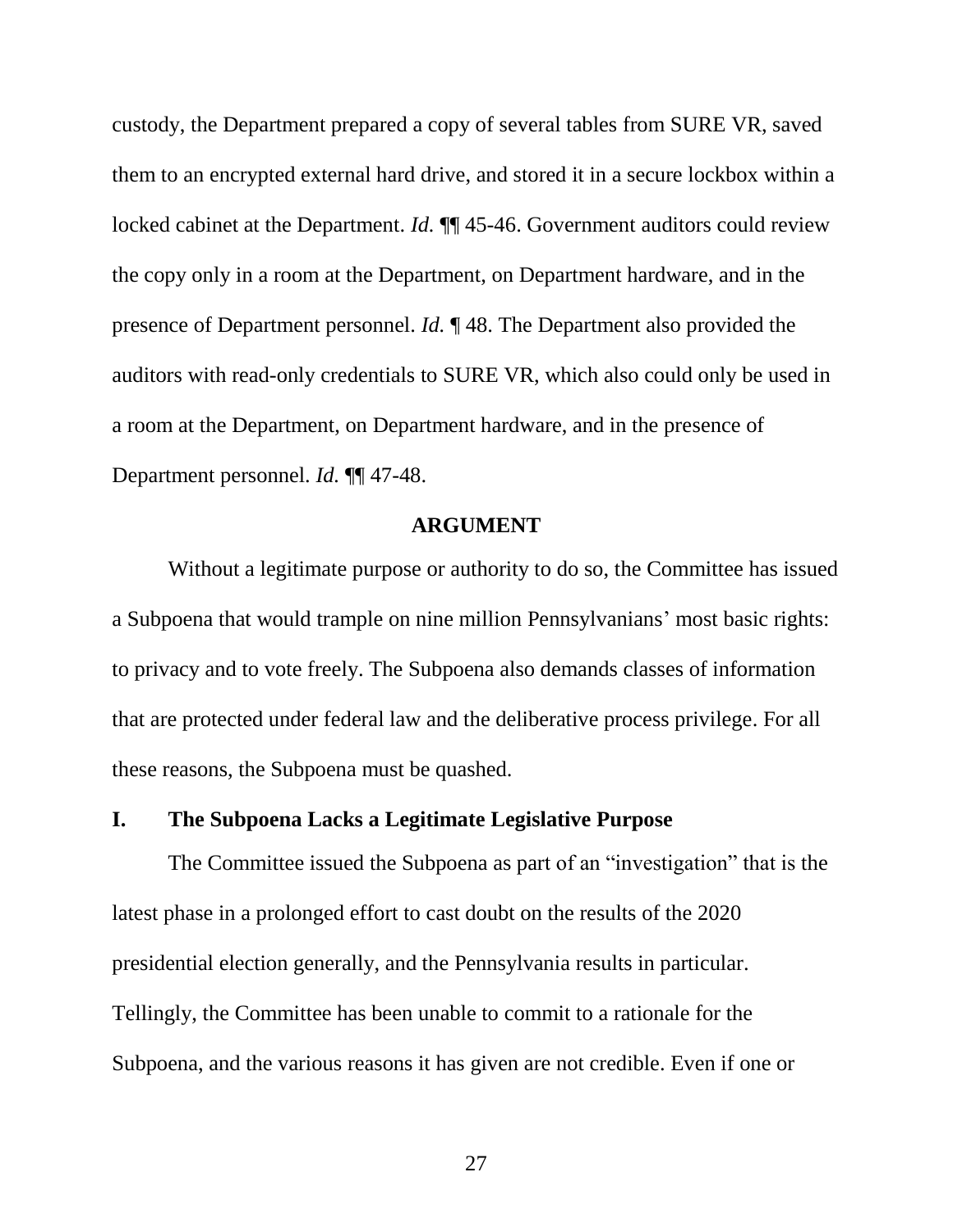more of the Committee's ostensible purposes for the Subpoena could be legitimate in another context, the documents actually demanded do not further those purposes and therefore do not constitute a legitimate legislative purpose for *this* Subpoena. The Subpoena therefore must be quashed in its entirety.

Because a legislative body's power to investigate is a corollary of its power to legislate, the investigative power "extends to every proper subject of legislative action." *Com. ex rel. Carcaci v. Brandamore*, 327 A.2d 1, 3 (Pa. 1974). But the source of investigative power also operates as a limit on that power. As the U.S. Supreme Court has explained in the federal context, "a congressional subpoena is valid only if it is 'related to, and in furtherance of, a legitimate task of the Congress.'" *Trump v. Mazars USA, LLP*, 140 S. Ct. 2019, 2031 (2020) (quoting *Watkins v. United States*, 354 U.S. 178, 187 (1957)). Decisions of the U.S. Supreme Court have guided Pennsylvania courts' review of legislative subpoenas. *E.g.*, *Carcaci*, 327 A.2d at 3-4. In Pennsylvania too, the exercise of "legislative authority cannot be so broad as to negate any legitimate legislative purpose." *Camiel v. Select Comm. on State Contract Practices of House of Representatives*, 324 A.2d 862, 869 (Pa. Commw. Ct. 1974).

The ostensible purpose of the Subpoena, and the investigation it purportedly advances, has been a moving target. At the opening of the September 15 hearing, Senator Dush framed the Committee's investigation as a review of Pennsylvania's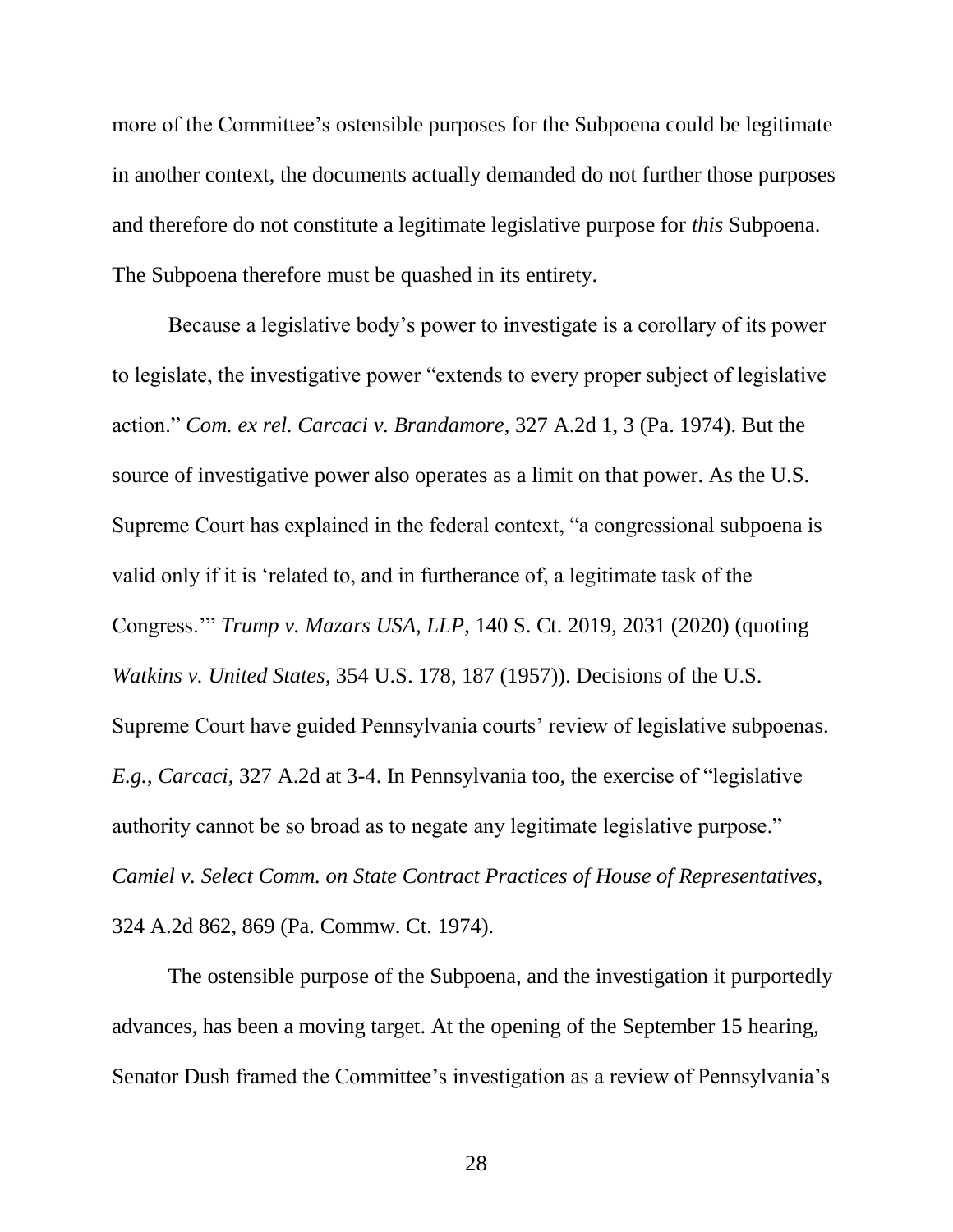most recent elections to assess "how the election code is working" after Act 77. Hr'g Tr. (Sept. 15, 2021) at 4:14-16. When questioned, however, Senator Dush described an entirely different focus: an audit to verify the identity of Pennsylvanians who voted in the 2020 general election and their eligibility to vote. *Id.* at 16:22-17:20; 19:12-13; 20:2-5. He explained that the subpoena requested Social Security and drivers' license numbers "to verify the identity of individuals and their place of residence and their eligibility to vote." *Id.* at 17:6-8. That verification is necessary, Senator Dush asserted, "because there have been questions regarding the validity of people who have voted, whether or not they exist." *Id.* at 17:15-17:20. 2

None of the articulated explanations constitutes a legitimate legislative purpose. To begin, Senator Dush already has given four different reasons for the

 $\overline{a}$ 

 $2$  After the hearing—and after this petition was filed—Senator Dush offered several new reasons for the Subpoena. In a statement responding to this lawsuit, Senator Dush said, referencing a 2019 report from the Auditor General, that "[t]he purpose of our review is to find the flaws in the [SURE] system and identify how to address them, and we cannot do that properly without access to the information we subpoenaed." *Dush Responds to Attorney General's Lawsuit, Arizona Audit Report* (Sept. 24, 2021) (Ex. F-52). Four days later, Senator Dush said the Committee actually is "digging into the stuff that was brought out during Gene DePasquale's investigation … when he was the Auditor General. And the stuff that was brought out during the two hearings that we had before." Transcript of Interview with Sen. Cris Dush (Sept. 29, 2021) (Ex. F-53). On the day this brief was due, Senator Dush published an op-ed stating that the purpose "is to cross match and verify whether or not our voter registration system has duplicate voters, dead voters and/or illegal voters." Cris Dush, *Your View by Republican leading Pennsylvania election audit: A meteor strike is more likely than a breach of your election info*, Morning Call (Oct. 13, 2021) (Ex. M-1). Courts regularly discount the legitimacy of post-hoc rationalizations of government action. *E.g.*, *Kisor v. Wilkie*, 139 S. Ct. 2400, 2417 (2019); *Philadelphia Entm't & Dev. Partners, L.P. v. City Council for City of Philadelphia*, 943 A.2d 955, 965 (Pa. 2008); *Middletown Twp. v. Lands of Stone*, 939 A.2d 331, 338 (Pa. 2007).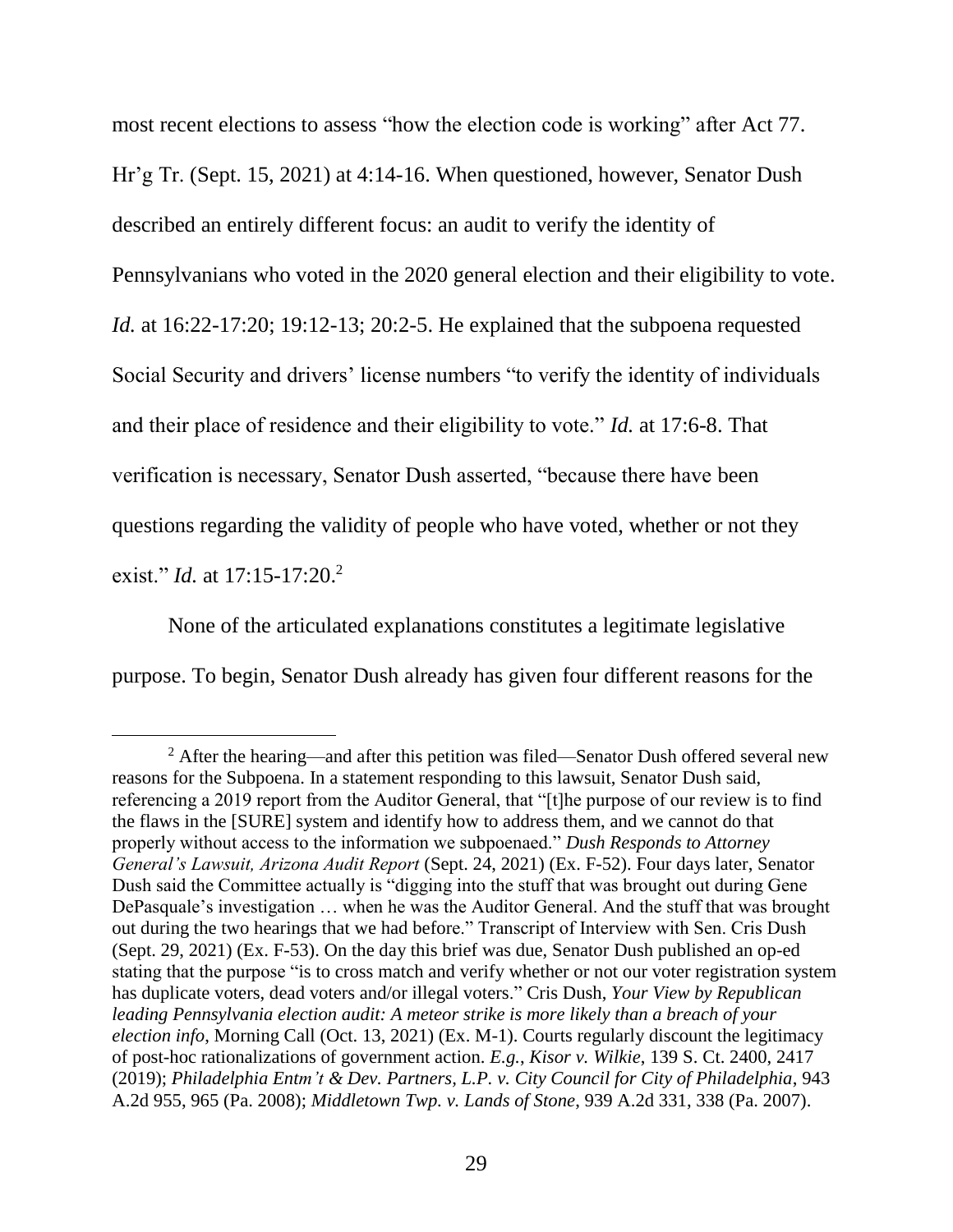Subpoena. His shifting justifications signal the insincerity of the publicly professed purposes. *E.g., Leibensperger v. Carpenter Techs., Inc.*, 152 A.3d 1066, 1077 (Pa. Commw. Ct. 2016) (explaining inconsistency is often evidence of pretext); *Kroptavich v. Pa. Power & Light Co.*, 795 A.2d 1048, 1059 (Pa. Super. Ct. 2002) (same).

Moreover, for either of the Committee's contemporaneous justifications, the work that the Committee claims to be doing already has been done. Two different reviews of the 2020 presidential election already have confirmed its results. *Supra*  at 5. Both legislative chambers have held comprehensive hearings and published reports addressing Act 77, the 2020 election, and suggested avenues for reform. *Supra* at 6-7. In fact, there already is election legislation under consideration in the State Government Committee, S.B. 878 Gen. Assemb. Reg. Sess. (Sept. 17, 2021), as well as a resolution—introduced by five members of the Committee—to amend provisions of the Pennsylvania Constitution that govern voter qualifications, S.B. 735 Gen. Assemb. Reg. Sess. (June 31, 2021).

Beyond that, some of the information that the Subpoena demands is available to everyone on the Department's website, or through a Right-To-Know request. Resorting to a Subpoena to obtain information that the Committee could easily access with far less fanfare communicates an interest in something other than the requested information.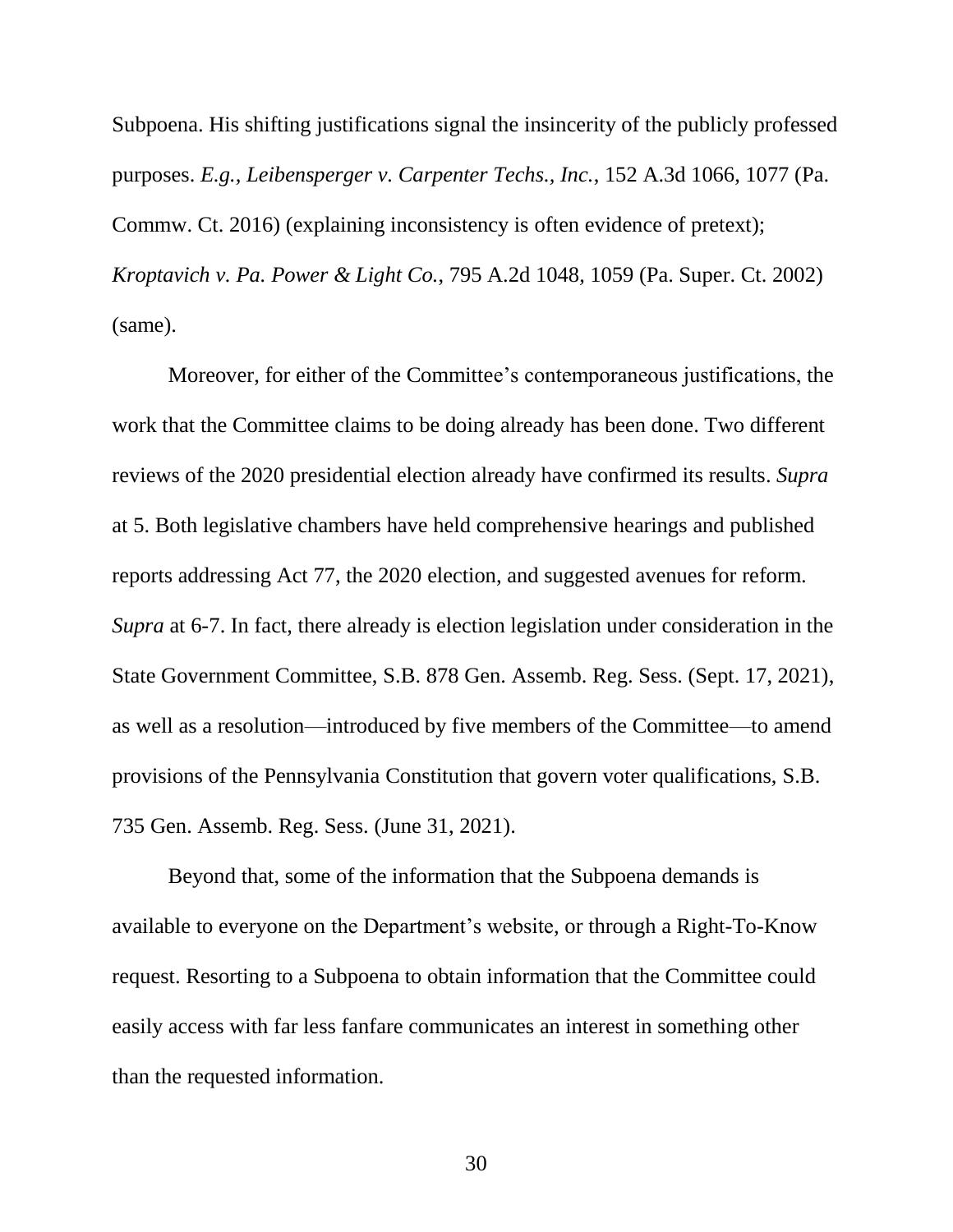Finally, the Committee has no authority over elections. *Infra* at 34-38. That the Committee has reached into a matter over which it has no responsibility further betrays the illegitimacy of its investigation.

In reality, the Subpoena is inseparable from the effort by former President Trump and his supporters, including Senators Corman and Dush, to promote distrust in the 2020 presidential election. Senators Dush and Corman have been unshakeable in their commitment to that bad faith objective, *supra* at 7-16, and this investigation is yet another step to appease the former President. Indeed, before Senator Corman appointed Senator Dush as Committee Chair, former President Trump made a thinly veiled political threat against Senator Corman, asking "Why is State Senator Jake Corman of Pennsylvania fighting so hard that there not be a Forensic Audit of the 2020 Presidential Election Scam? . . . I feel certain that if Corman continues along this path of resistance, with its lack of transparency, he will be primaried and lose by big numbers." Donald J. Trump, *Statement by Donald J. Trump, 45th President of the United States of America* (June 14, 2021) (Ex. F-54). Since launching this new phase of the "investigation," Senators Dush and Corman have said explicitly that the former President is "comfortable" with the investigation and is watching closely. *Supra* at 18-19.

Further, the Pennsylvania Republican Party has promoted the investigation as part of the "fight to uncover the truth about Pennsylvania's 2020 elections,"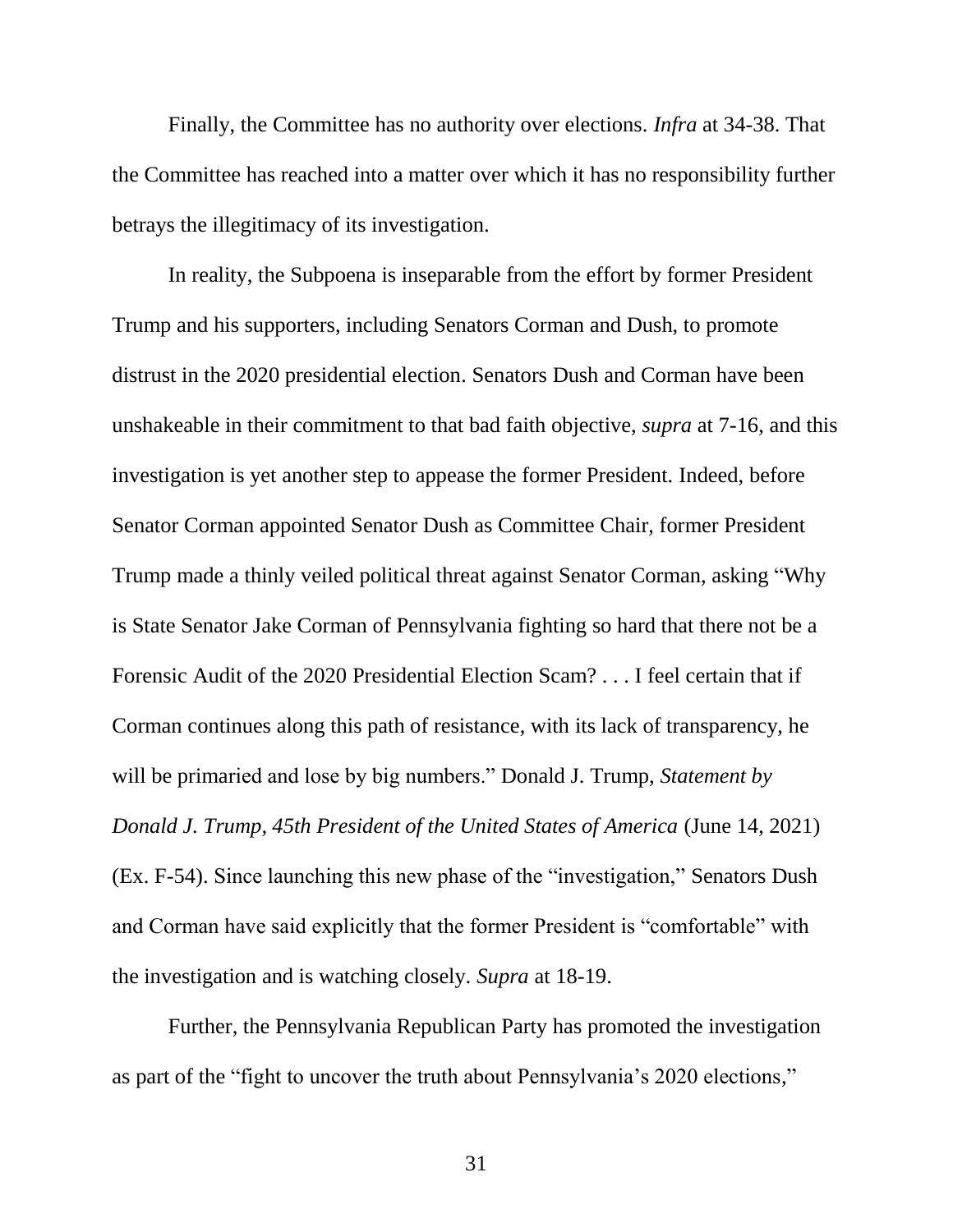Republican Party of Pennsylvania, Facebook (Aug. 1, 2021) (Ex. F-55), and asking for "contribution[s] to [the] Election Integrity Fund to help [the] party continue the fight to restore integrity to Pennsylvania's elections," PAGOP: Secure Our Elections (last visited October 11, 2021) (Ex. F-56). Falsely claiming that Pennsylvania's elections lack integrity and that the Committee's investigation is needed to uncover the "truth" has been a central feature of the coordinated effort to undermine public confidence in the electoral system.

The Court's review of the Subpoena cannot avoid this context. As the U.S. Supreme Court recently said about an interbranch conflict at the center of a federal legislative subpoena, "we would have to be blind not to see what all others can see and understand: that the subpoenas do not represent a run-of-the-mill legislative effort but rather a clash between rival branches of government over records of intense political interest for all involved." *Mazars*, 140 S. Ct. at 2034 (cleaned up). The same is true here. This is not a run-of-the-mill subpoena. It is one that emanates from, and continues, an extended effort to erode confidence in election integrity.

Even taking the Committee's shifting justifications at face value, the information the Subpoena demands is not related to those purposes. If the Committee is investigating whether specific individuals who voted in the 2020 general election were eligible to do so, that is not a legislative function. Rather,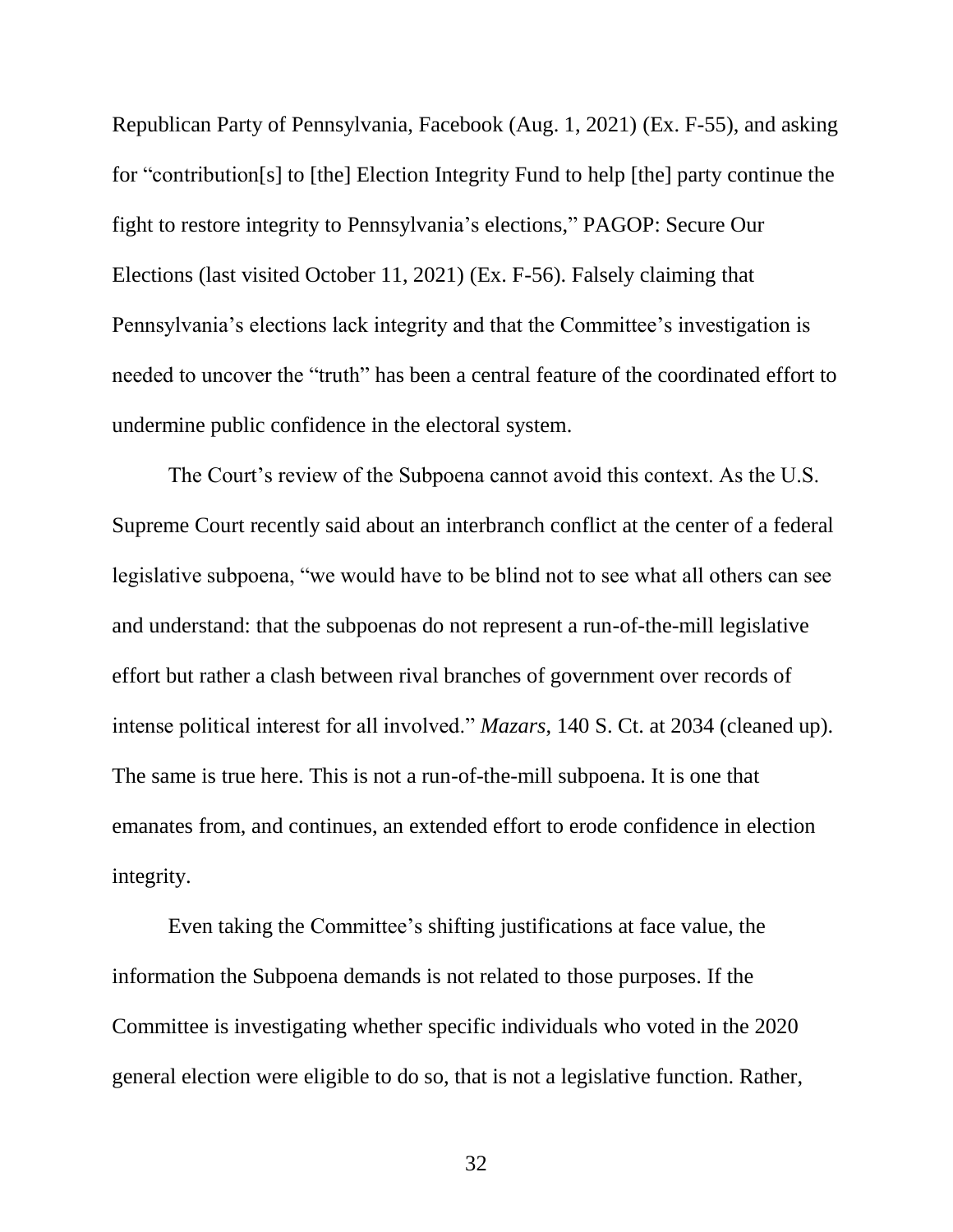investigating possible violations of the Election Code—or any law—is an executive branch responsibility. *See, e.g.,* 25 Pa. Stat. § 3555; *see also Mazars*, 140 S. Ct. at 2032 (explaining that legislative branch cannot issue subpoena for law enforcement purposes). Alternatively, if the Committee truly desired to review Act 77, there is no discernible reason—and the Committee has not articulated one why the Committee must obtain the partial Social Security number, driver's license number, address, and date of birth for more than nine million Pennsylvania voters to take legislative action. Nor is there any reason why the Committee needs information about each individual voter's method of voting or a year's worth of voter record changes to act. Subpoena at ¶¶ 4-14. Multiple reviews of the 2020 election have been ably performed, and several election bills have been introduced, all without voters' personal information. *Supra* at 6-7, 30-31.

Nor, if they could be considered, is there any plausible connection between the demanded information and Senator Dush's post-hoc explanations. If the Committee is genuinely seeking to assess how the Department responded to the Auditor General's recommendations, or the functioning of the SURE system generally, the Subpoena would not demand stale data.

At bottom, the Subpoena advances an investigation that is just the next step in an ongoing effort to manufacture mistrust about Pennsylvania's elections. That unfortunate endeavor is not a legitimate legislative activity.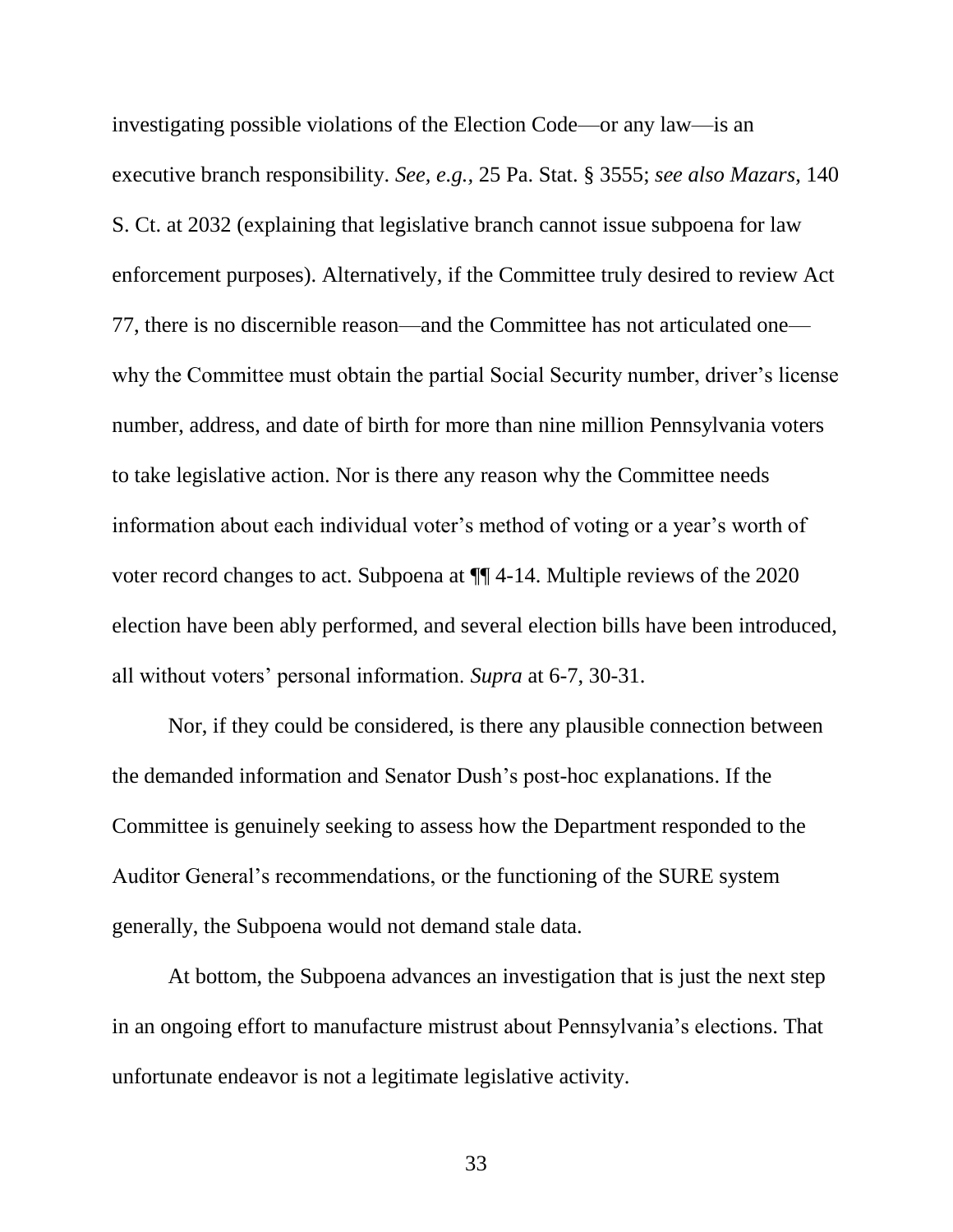<span id="page-40-0"></span>**II. Elections are Outside the Committee's Subject Matter Area and the Subpoena Was Issued Without Authority.**

The Subpoena also is unenforceable in its entirety because elections are outside the Intergovernmental Operations Committee's subject area, which is government regulatory reform.

Each of the Pennsylvania State Senate's 22 Standing Committees conducts oversight in a particular subject matter area. *See* Pa. S. Rule 14(a)(1); Pa. S. Res. No. 3, Session of 2021 (Jan. 5. 2021). And each Standing Committee may "maintain a continuous review of the work of the Commonwealth agencies concerned with their subject areas and the performance of the functions of government within each such subject area." Pa. S. Rule 14(d)(1). A committee's subpoena authority is tied to its subject area-specific duties. *See* Pa. Senate Rule 14(d)(3) ("In order to carry out its duties, each standing committee or special committee . . . may issue subpoenas, subpoenas duces tecum and other necessary process. . . ."); *see also Watkins v. United States*, 354 U.S. 178, 206 (1957) ("Plainly these [legislative] committees are restricted to the missions delegated to them, i.e., to acquire certain data to be used by the House or the Senate in coping with a problem that falls within its legislative sphere.").

At the federal level, internal Senate rules are judicially enforceable. *Yellin v. United States*, 374 U.S. 109, 114 (1963). Likewise, in Pennsylvania "legislative investigations must be kept strictly within their proper bounds if the orderly and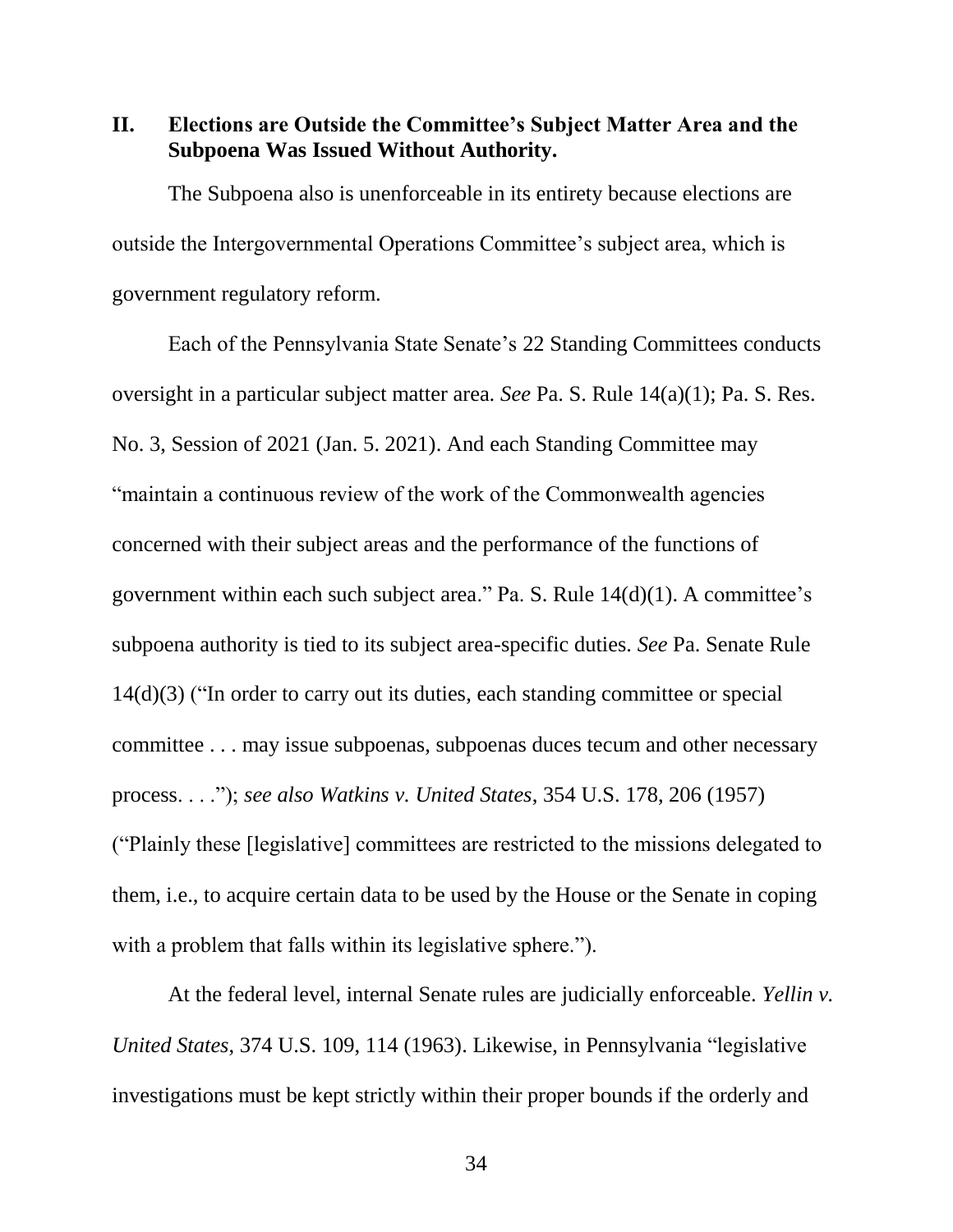long-established processes of our coordinate branches of government are to be maintained." *McGinley v. Scott*, 164 A.2d 424, 431 (Pa. 1960); *see also Lunderstadt v. Pa. House of Representatives Select Comm.*, 519 A.2d 408, 415 (Pa. 1986) (announcing judgment of the court) (explaining that legislative subpoena must be "within the authority of the issuing party").

Here, the Committee's subject area is limited to regulatory reform, a point underscored by the Committee's history. The Senate established the Intergovernmental Operations Committee in 2011 at a time when it was focused on regulatory reform. *See* Pa. S. Res. No. 45, Gen. Assemb. Reg. Sess. (Feb. 28, 2011). The Senate's former President Pro Tempore explained at the Committee's inception that it would review plans to overhaul state agencies or to redirect their operations. *Senator Smucker Named Committee Chairman, States News Service* (Jan. 4, 2011) (Ex. F-57). The Committee's inaugural Chair echoed this, announcing that the Committee would "have jurisdiction over proposals to restructure state government, such as consolidating state agencies, with the purpose of cutting costs and improving efficiency." *Id*. Ahead of the Committee's first meeting, Senator Smucker stressed that the Committee would look to "valuable lessons about the financial and practical upsides and downsides of cutting back substantially on state government operations." *Potential for Consolidation of State Agencies and Services to be Aired*, States News Services (Mar. 9, 2011) (Ex. F-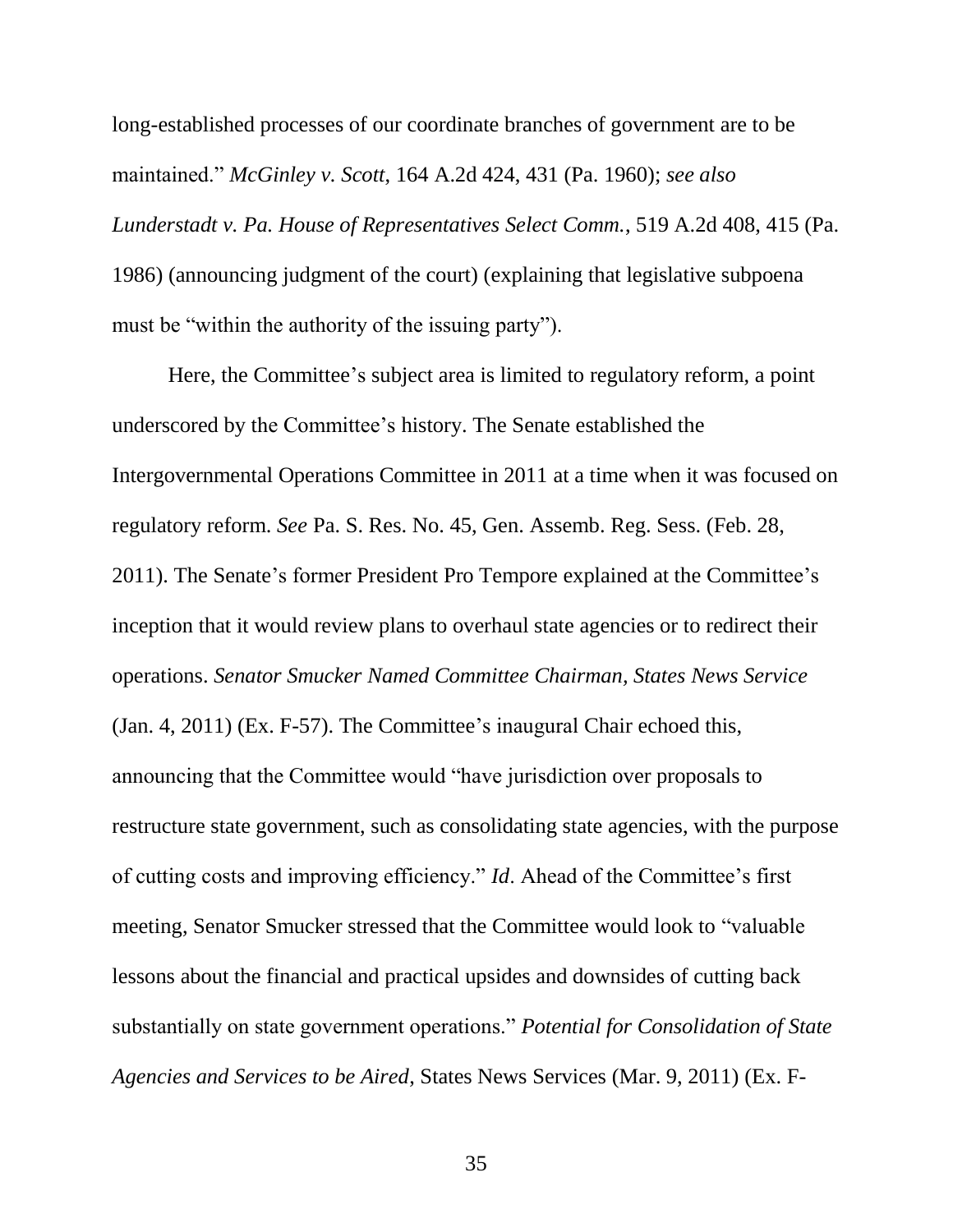58). Senator Mastriano, the Committee's immediate past Chair, described it as "responsible for reviewing proposals to reform state government, reduce costs and enhance government efficiencies." *Mastriano Named Chair of Intergovernmental Operations Committee, Appointed to 5 Others* (June 19, 2021) (Ex. F-59).

The most significant matter in the Committee's portfolio is oversight of the Independent Regulatory Review Commission. 51 Pa. B. 775 (Feb. 13, 2021). That Commission was created pursuant to the Regulatory Review Act, and it analyzes agency regulations with an eye towards the costs and burdens placed on small business. Regulatory Review Act, P.L. 657, No. 76 §1(c), 71 Pa. Stat. § 745.2(c) (2012).

Before the Subpoena, the Committee had not taken a single vote on any election related matter in its nine-year existence. *See* Senate Committee Roll Call Votes: Intergovernmental Operations 2011-2012 Regular Session (Ex. F-60); Senate Committee Roll Call Votes: Intergovernmental Operations 2013- 2014 Regular Session (Ex. F-61); Senate Committee Roll Call Votes: Intergovernmental Operations 2015-2016 Regular Session (Ex. F-62); Senate Committee Roll Call Votes: Intergovernmental Operations 2017-2018 Regular Session (Ex. F-63); Senate Committee Roll Call Votes: Intergovernmental Operations 2019-2020 Regular Session (Ex. F-64); Senate Committee Roll Call Votes: Intergovernmental Operations 2021-2022 Regular Session (Ex. F-65).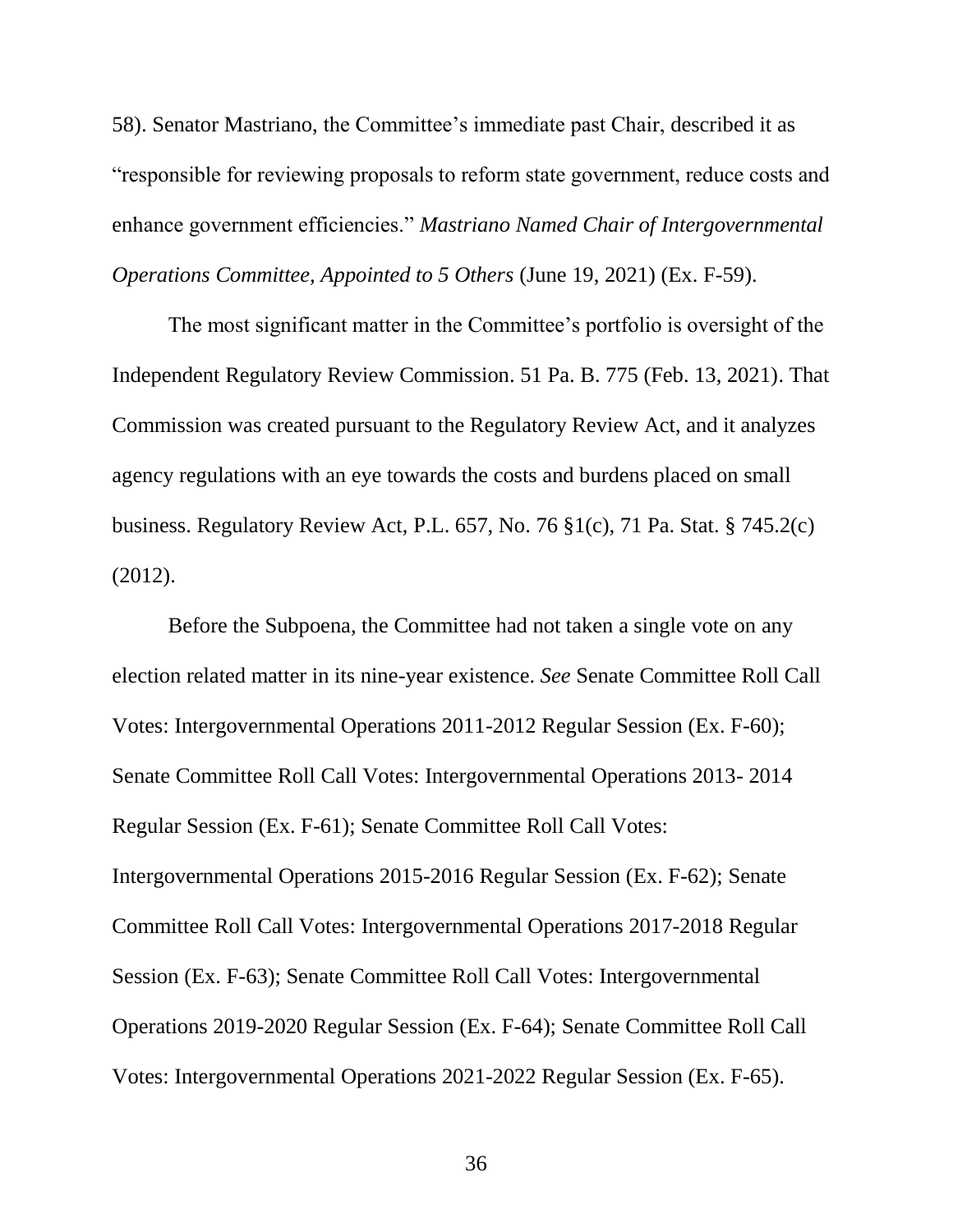It is the State Government Committee that handles election matters. That committee regularly reviews regulations related to the Department and election matters. *See, e.g.*, 51 Pa. B. 775 (Feb. 13, 2021); 49 Pa. B. 597 (Feb. 9, 2019). Similarly, the Department often works with and reports to the State Government Committee on election and voting matters. *E.g.*, 71 Pa. Stat. § 279.6 (requiring the Department to issue a report to the State Government Committee with statistics on the 2020 general primary election, including the number of absentee ballot and mail-in ballot applications); 25 Pa. Stat. § 2627 (mandating that the Department submit written plans to the State Government Committee on disapproval and decertification of voting apparatuses). Unlike the Committee, the State Government Committee has held four votes in 2021 alone that involve voting and election procedures. *See* Senate Committee Roll Call Votes: State Government 2021-2022 Regular Session (Ex. F-66). As recently as September 17, 2021, a bill was introduced to amend Pennsylvania election law and promptly referred to the State Government Committee. S.B. 878 Gen. Assemb. Reg. Sess. (Sept. 17, 2021).

To justify the Committee's recent actions, Senator Dush has asserted that "an appropriate focus for the Intergovernmental Operations Committee is legislation and laws that involve multiple levels of government." Hr'g Tr. (Sept. 9, 2021) at 12:25-13:3. Several months ago, Senator Mastriano likewise claimed that the Committee has "oversight and investigatory responsibilities regarding activities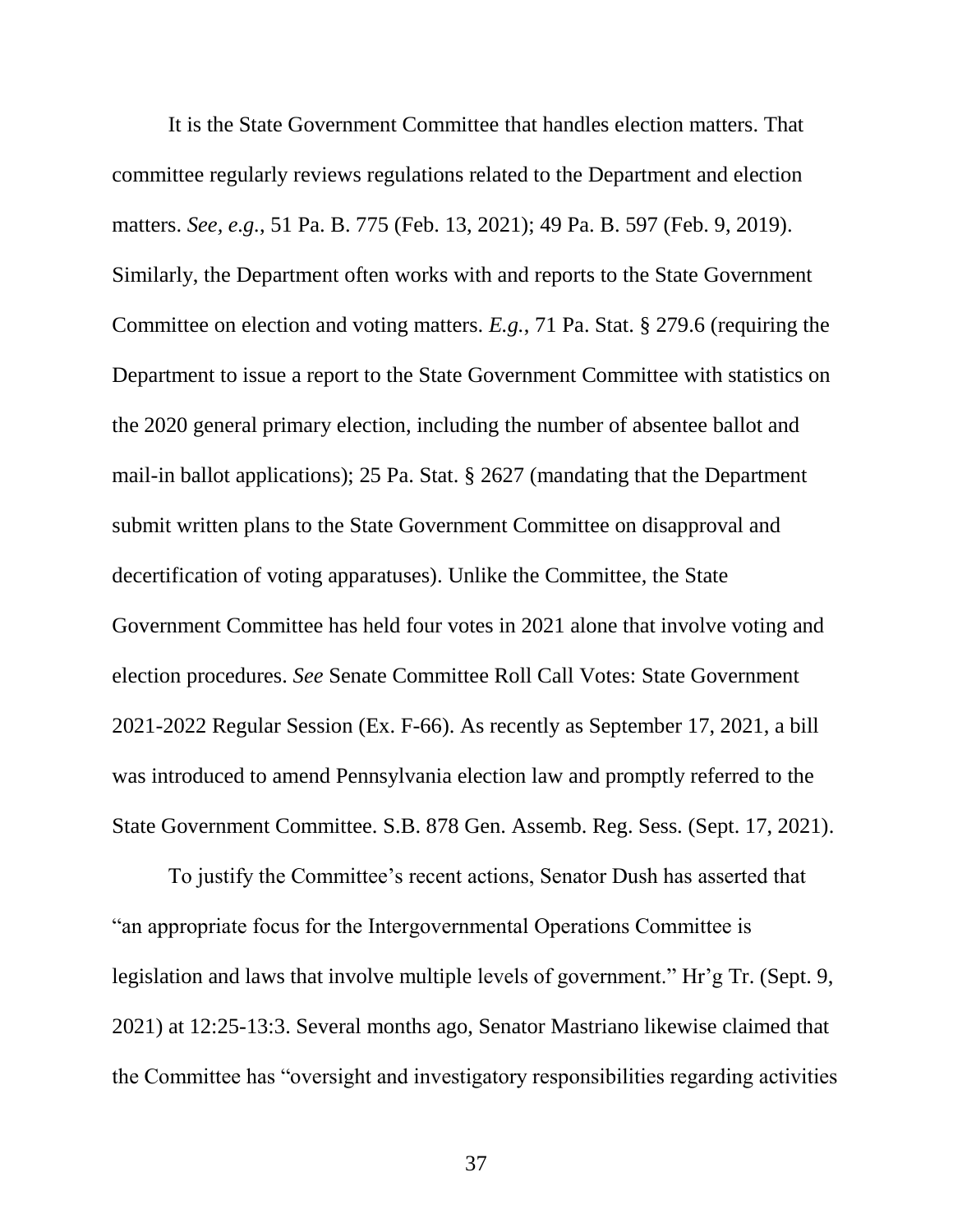relating to or conducted between two or more governments or levels of government, including the administration of elections across the Commonwealth." Ltr. from Sen. Mastriano to Lisa Deeley (July 7, 2021). There is no precedent for these assertions of authority, which, if accepted, would give the Committee nearly limitless investigatory power, contrary to Senate Rule 14, the Committee's mandate, and consistent Senate practice over the past decade.

Because the Committee has no authority over elections or voting matters, the Subpoena is unenforceable and must be quashed in its entirety.

### <span id="page-44-1"></span><span id="page-44-0"></span>**III. The Subpoena Violates Pennsylvanians' Constitutional Right to Privacy**

### **A. The Subpoena Violates the Informational Privacy Rights of Nine Million Pennsylvanians**

Paragraphs 4 through 14 of the Subpoena demand that the Department disclose to the Committee and its still unidentified third-party vendor the highly sensitive personal information of more than nine million Pennsylvania voters. Complying with that request would violate the Pennsylvania Constitution because the Committee has no public interest in voters' personal information that outweighs voters' informational privacy rights. Since a legislative body's investigative power is "subject to the limitations placed by the Constitution on governmental encroachments on individual freedom and privacy," *Carcaci*, 327 A.2d at 4, the Subpoena's demands for personal information must be quashed.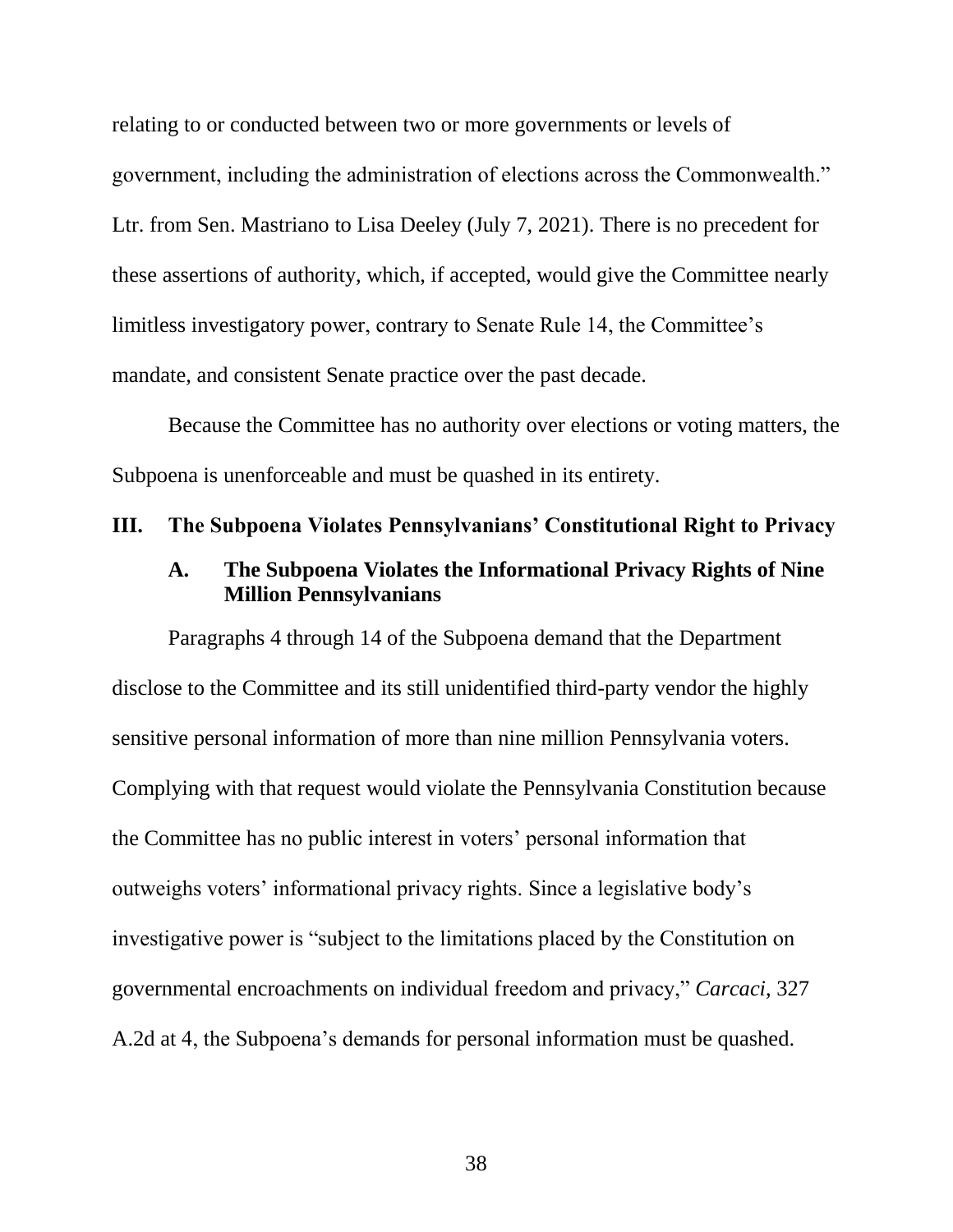Article I, Section 1 of the Pennsylvania Constitution protects the right of Pennsylvanians to informational privacy, which is the "right of the individual to control access to, or the dissemination of, personal information about himself or herself." *Pa. State Educ. Ass'n (PSEA) v. Commonwealth Dep't of Cmty. & Econ. Dev.*, 148 A.3d 142, 150 (Pa. 2016). This state-based constitutional right is stronger than any similar protection derived from the U.S. Constitution. *Id.* at 151. Under this constitutional protection, there are some "types of information whose disclosure, by their very nature, would operate to the prejudice or impairment of a person's privacy, reputation, or personal security, and thus intrinsically possess a palpable weight." *Tribune-Review Pub. Co. v. Bodack*, 961 A.2d 110, 115-16 (Pa. 2008) (cited approvingly in *PSEA*). For these types of information, the right to informational privacy is not dependent on proving "that each person or entity who may be affected will potentially suffer a threat to privacy, reputation, or personal security." *Id.* at 117.

Whether Article I, Section 1 allows disclosure of personal information is context specific: personal information may be disclosed only if the public's interest in that specific disclosure outweighs the interest in informational privacy. *Reese v. Pennsylvanians for Union Reform*, 173 A.3d 1143, 1159 (Pa. 2017). This balancing test is "applicable to all government disclosures of personal information, including those not mandated by the [Right-to-Know Law] or another statute." *Id.*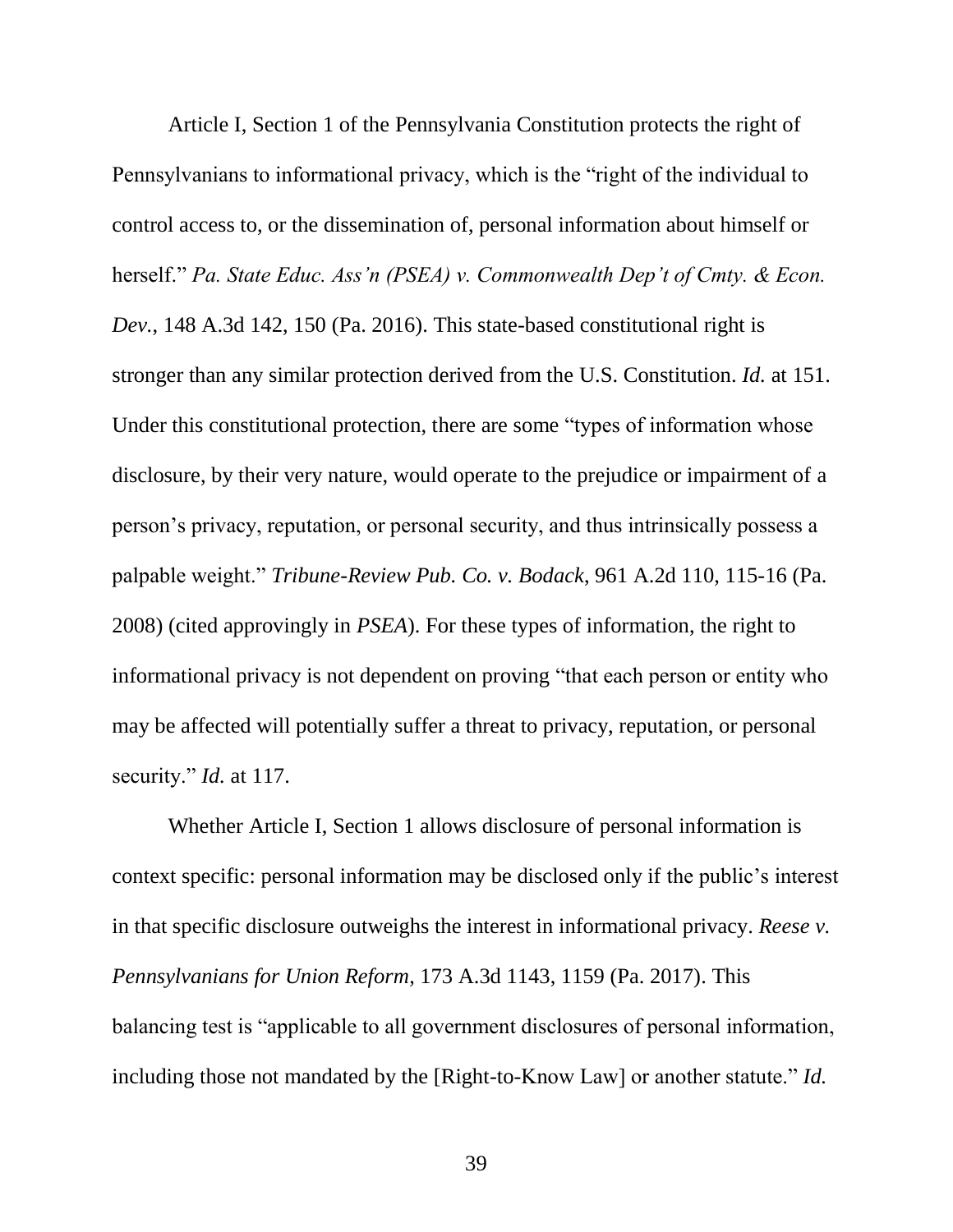Only a "compelling" state interest can overcome the interest in informational privacy. *Commonwealth v. Nixon*, 761 A.2d 1151, 1156 (Pa. 2000).

Here, the Subpoena demands the driver's license number, last four digits of the Social Security number, date of birth, and address of each of the more than nine million registered voters in Pennsylvania. Subpoena ¶¶ 4-13. While Pennsylvania voters must provide this information to the Department when registering to vote, *see* 52 U.S.C. § 21083(a)(5)(A); 25 Pa. Cons. Stat. § 1327, their exercise of the franchise does not forfeit their constitutionally protected privacy interest in that information, *see PSEA*, 148 A.3d at 363 (noting that public school employees "should not be required to forfeit their privacy merely as a precondition to, or by virtue of, their decision to be employed as public school employees").

The first two classes of information—driver's license and partial Social Security numbers—are the "types of information whose disclosure, by their very nature, would operate to the prejudice or impairment of a person's privacy, reputation, or personal security, and thus intrinsically possess a palpable weight." *Bodack*, 961 A.2d at 115-16; *see also* Ferrante Decl. ¶¶ 15-32, 51-55 (Ex. H). As this Court has previously explained, disclosure of Social Security numbers raises personal privacy concerns because those numbers allow for the "retrieval of extensive amounts of personal data." *Times Pub. Co. v. Michel*, 633 A.2d 1233, 1237-38 (Pa. Commw. Ct. 1993) (cited approvingly in *PSEA*); *see also Pa. State*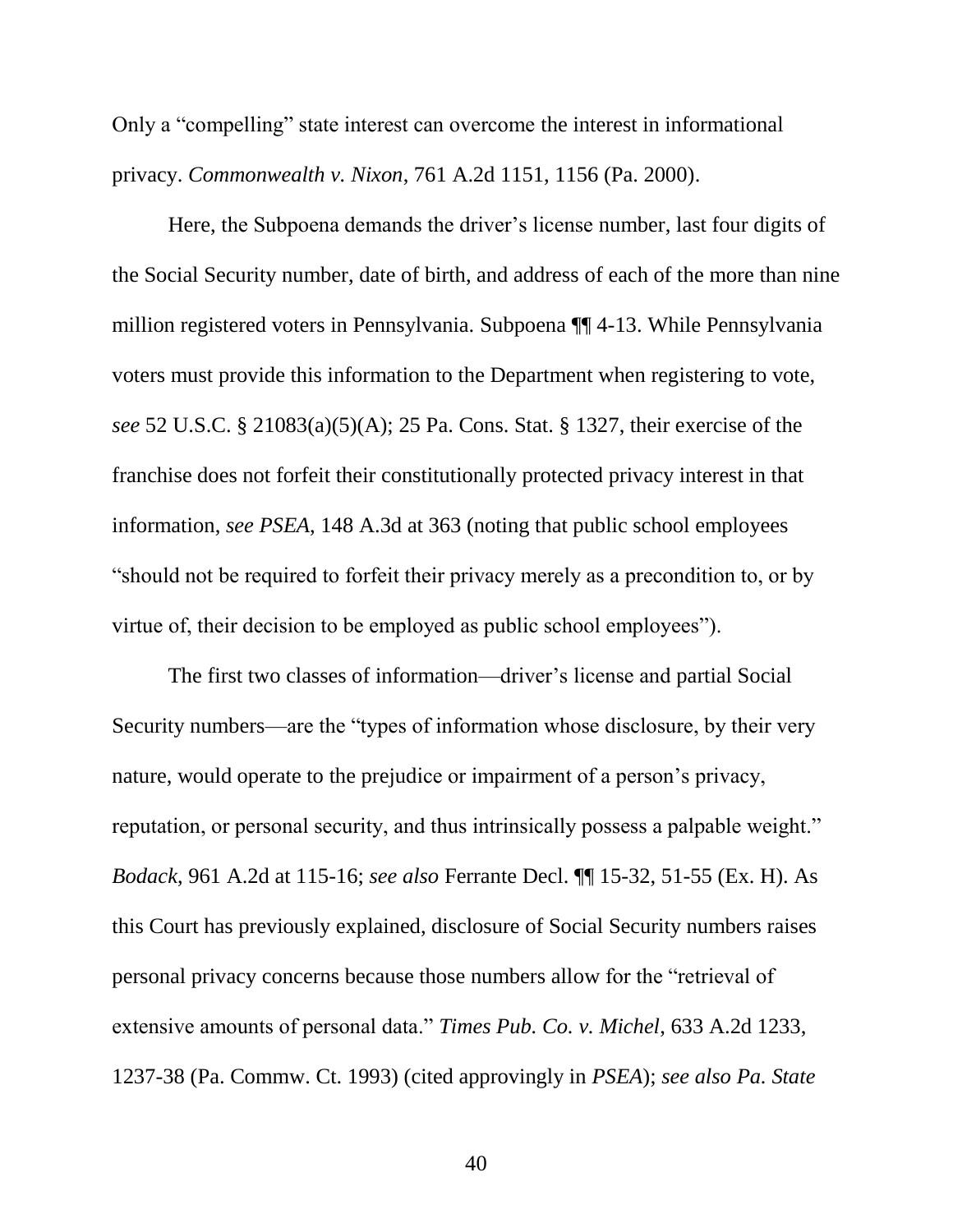*Univ. v. State Employees' Ret. Bd.,* 935 A.2d 530, 539 (Pa. 2007) (explaining it would be difficult to conclude that a public need for someone's Social Security number would outweigh the right to privacy); *Lancaster Cty. Dist. Attorney's Office v. Walker*, 245 A.3d 1197, 1206 (Pa. Commw. Ct. 2021) (requiring redaction of driver's license numbers). Driver's license and Social Security numbers are also frequently used to commit identity theft and financial fraud because they are used by federal, state, and local agencies, as well as by financial institutions and other businesses, as a means of identification. *See* Ferrante Decl. ¶¶ 21-23. Algorithms can use publicly available data and partial Social Security numbers to predict full Social Security numbers. *Id.* ¶¶ 24-27.

Because of the significant privacy and security risks associated with disclosure of driver's license and all or part of Social Security numbers, federal and state laws carefully guard against their release. In the voter records context, Pennsylvania law does not permit disclosure of voters' driver's license or Social Security numbers on "public information lists" and "street lists" that are otherwise accessible under some conditions. 25 Pa. Cons. Stat. §§ 1404(a)(1), 1403(a); 4 Pa. Code  $\S$ § 183.13(a), (c)(5)(iii),183.14(c)(3). Similarly, counties may not provide driver's license numbers or partial Social Security numbers on lists of information about mail-in and absentee voters. 25 Pa. Stat. §§ 3146.9(b)-(c), 3150.17(b)-(c). Counties also must allow public inspection by a Pennsylvania voter of certain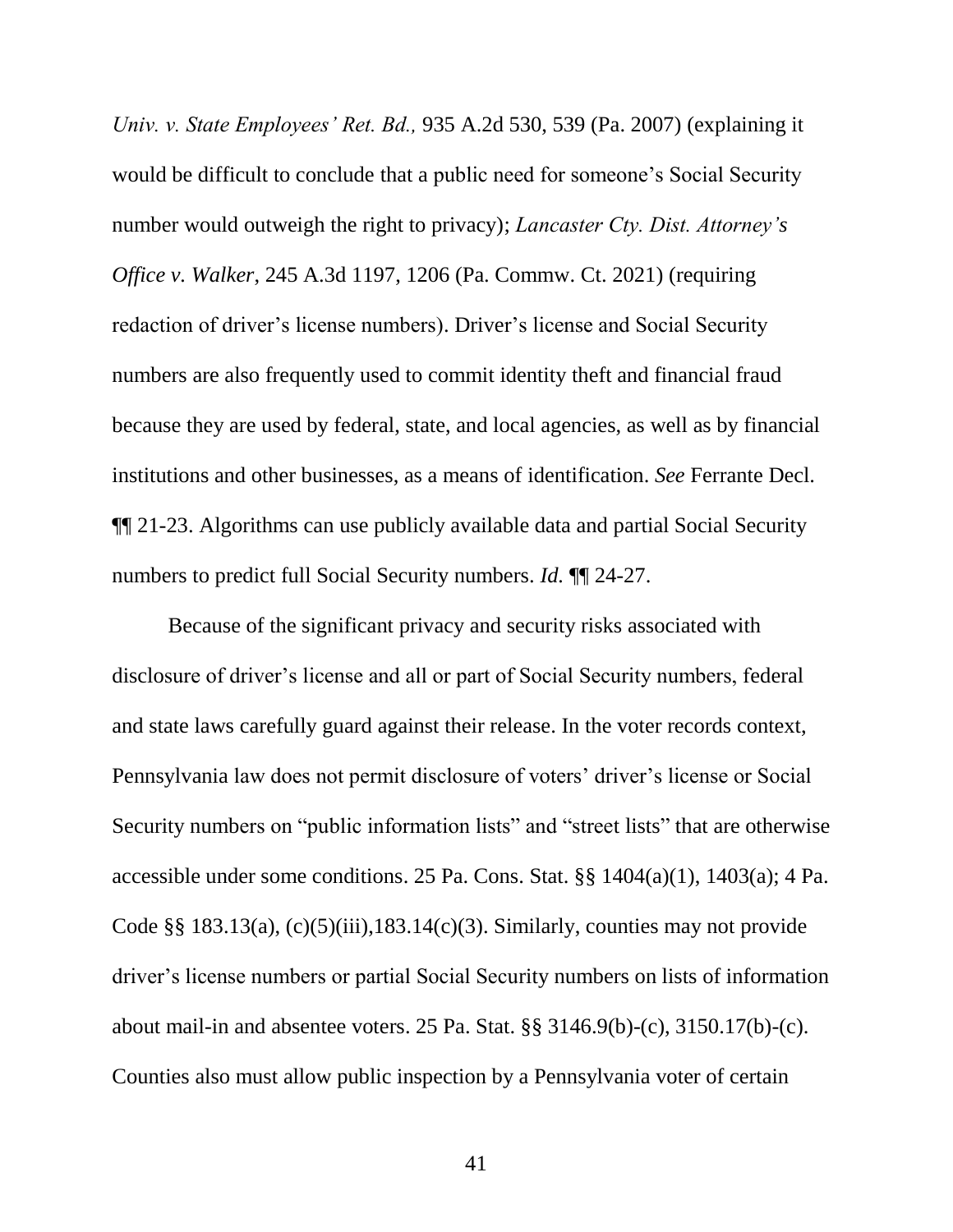records in controlled circumstances, 25 Pa. Stat. § 2648; 25 Pa. Cons. Stat. § 1207, but cannot make partial Social Security numbers or driver's license numbers available for public inspection, 25 Pa. Stat. §§ 3146.9(a); 3150.17(a); 2602(z.5). The Department must likewise allow public inspection, 25 Pa. Stat. § 2622; 25 Pa. Cons. Stat. § 1207, but does not make partial Social Security or driver's license numbers available, Marks Decl. ¶¶ 25, 27.

Outside the voter records context, Social Security numbers<sup>3</sup> and driver's license numbers<sup>4</sup> are likewise scrupulously protected from public view. These protections work to limit the effect of statutes that might otherwise be read to allow access to such sensitive personal information. *E.g.*, *Pub. Interest Legal Found. v. Boockvar*, 431 F. Supp. 3d 553, 563 (M.D. Pa. 2019) (concluding that the Driver's

 $\overline{a}$ 

<sup>&</sup>lt;sup>3</sup> See, e.g., 42 U.S.C. § 405(c)(2)(C)(viii)(I) (designating Social Security numbers collected under federal laws enacted after 1999 as confidential and restricting disclosure); 42 U.S.C. § 405(c)(2)(C)(ii) (limiting state use); 5 U.S.C. § 552a note (limiting the ability of states to require disclosure to receive a right, benefit, or privilege); 5 U.S.C. § 552a (limiting disclosure by federal agencies); 18 U.S.C. § 2721(a)(2) (restricting release by state departments of motor vehicles as "highly restricted personal information"); 18 U.S.C. § 2725(3) (defining personal information to include Social Security number); 65 Pa. Stat. § 67.708(b)(6)(i)(A) (exempting from disclosure under the Right-To-Know Law); 74 Pa. Stat. § 201 (criminalizing the public posting or public display by a person, entity, Commonwealth agency, or political subdivision); 73 Pa. Stat. §§ 2301-30 (mandating disclosure of data breach to any resident whose Social Security number may have been accessed).

<sup>&</sup>lt;sup>4</sup> See, e.g., 18 U.S.C. § 2721(a)(1) (restricting release of driver's license numbers by state departments of motor vehicles); 65 Pa. Stat. § 67.708(b)(6)(i)(A) (exempting from disclosure under the Right-To-Know Law); 73 Pa. Stat. §§ 2301-30 (mandating disclosure of data breach to any resident whose driver's license number may have been accessed); *Advancement Project v. Pa. Dep't of Transp*., 60 A.3d 891, 895-97 (Pa. Commw. Ct. 2013) (ruling that 75 Pa. Cons. Stat. § 6114 makes driver's license non-disclosable through a Right-To-Know request).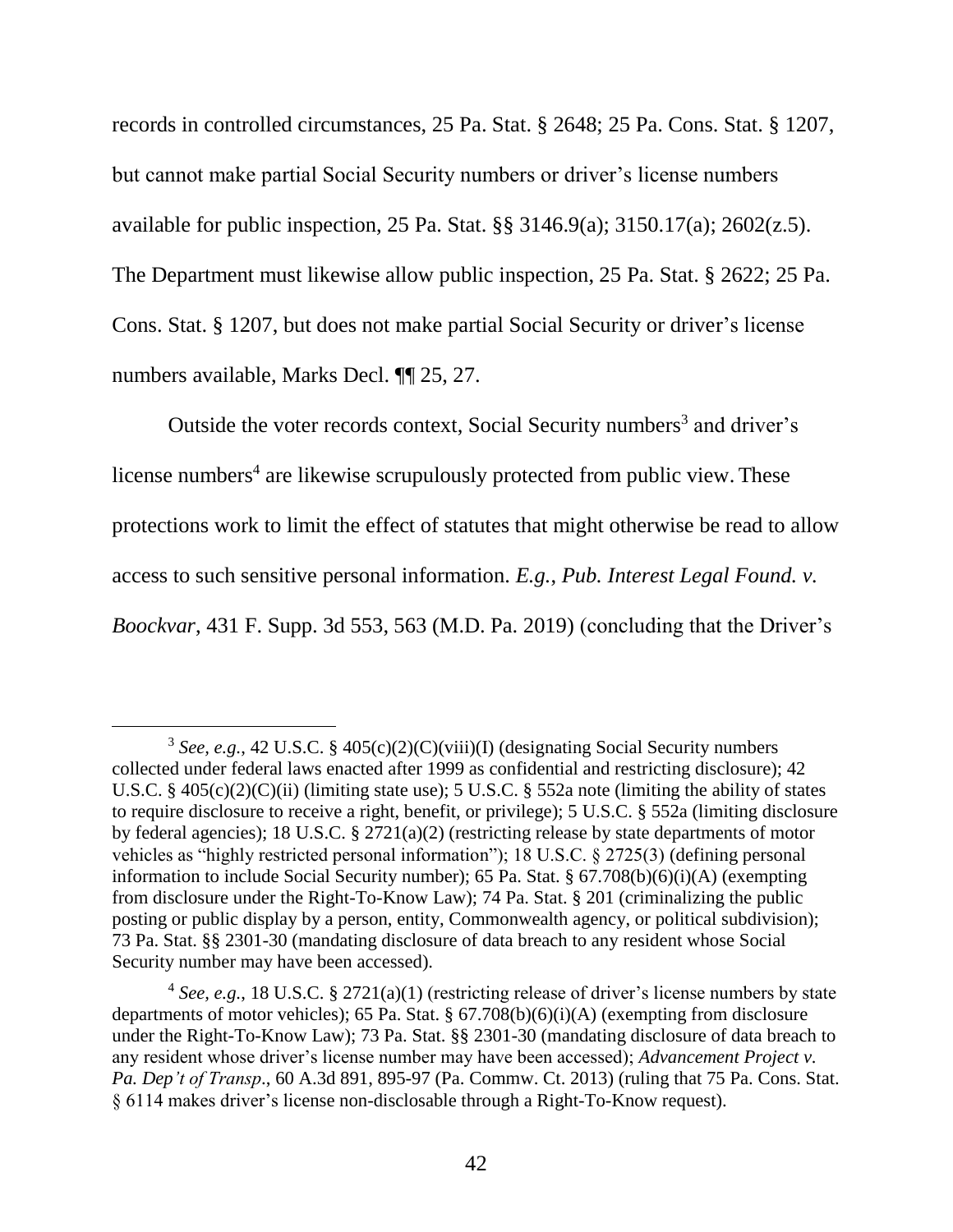Protection Privacy Act prohibits access to driver's license numbers that the National Voter Registration Act might otherwise allow).

Demanding that the Secretary produce a single package that includes not only partial Social Security numbers and driver's license numbers, but also the home addresses and dates of birth for more than nine million Pennsylvanians, sharpens the privacy interests at stake. *E.g.*, Ferrante Decl. ¶¶ 15-18, 20-22, 28-29, 54-55; *U.S. Dep't of Justice v. Reporters Comm. For Freedom of Press*, 489 U.S. 749, 764 (1989) (noting the "vast difference between the public records that might be found after a diligent search of courthouse files, county archives, and local police stations throughout the country and a computerized summary located in a single clearinghouse of information").

The Supreme Court of Pennsylvania already has ruled that people have "constitutionally protected privacy interests in their home addresses." *PSEA*, 148 A.3d at 157. And it has cited with approval a decision of this Court concluding that disclosure of someone's month and date of birth would jeopardize "personal security." *Reese*, 173 A.3d at 1159 (citing *Governor's Office of Admin. v. Purcell*, 35 A.3d 811, 821 (Pa. Commw. Ct. 2011)); *see also True the Vote v. Hosemann*, 43 F. Supp. 3d 693, 736 (S.D. Miss. 2014) (finding that disclosure of voters' "birthdates raises serious concerns similar to disclosure of SSNs" particularly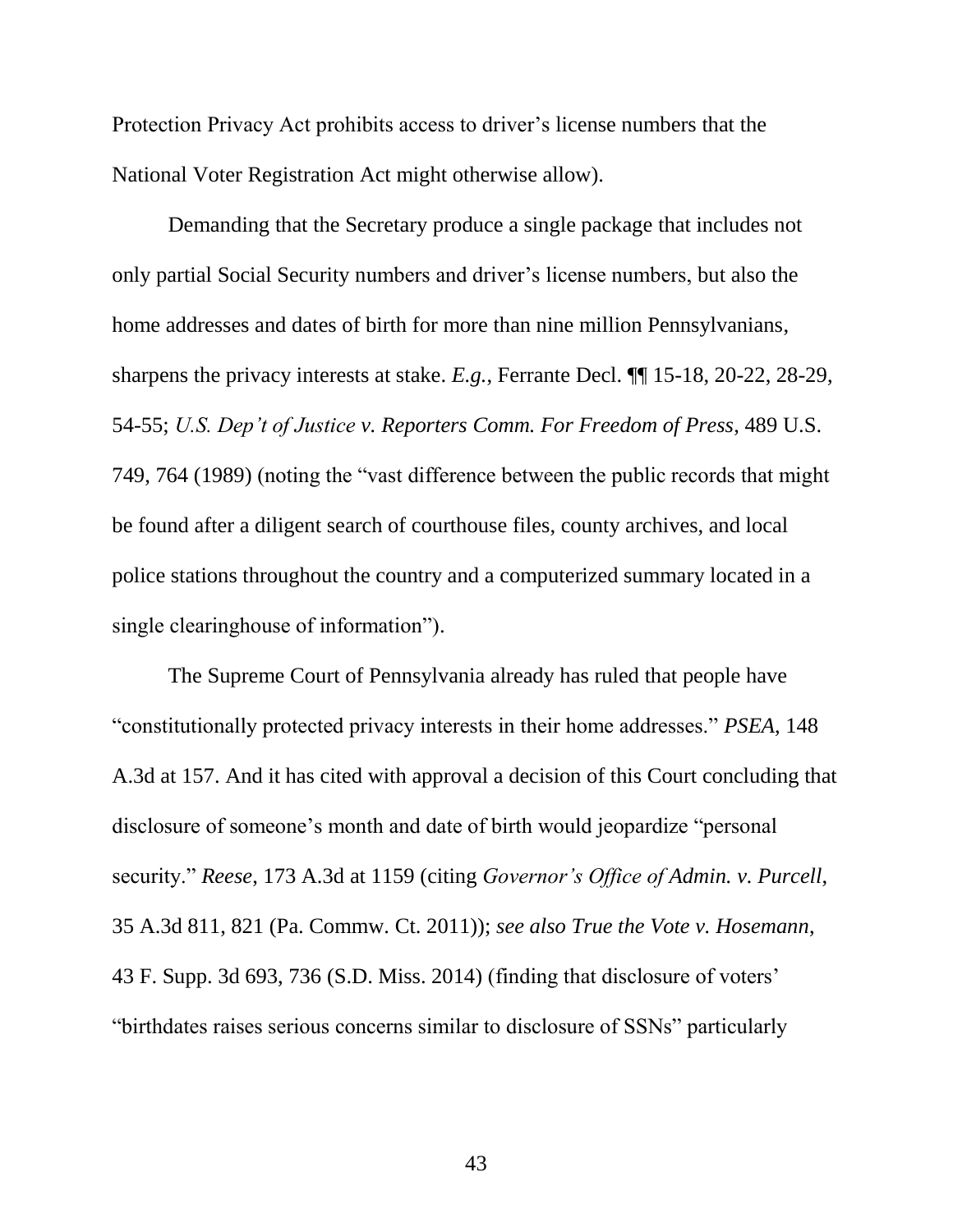"when combined with other identifying information available in voter registration records").

Pennsylvania and federal law exhibit similar concern for public access to voter information. For example, state and federal judges, state and federal law enforcement officers, state prosecutors, parole officers, correctional employees, individuals with a Protection from Abuse order, individuals granted a protection order due to stalking, and other individuals who can demonstrate a threat to personal safety can request that their home addresses not be disclosed on public voter lists. 4 Pa. Code § 183.14(c)(4)-(5). Likewise, the Address Confidentiality Program protects the addresses of victims of domestic violence, sexual assault, and stalking and their families by requiring use of substitute addresses in the SURE system. 23 Pa. Const. Stat. §§ 6701-13; Marks Decl. ¶ 31. And as discussed above, *supra* at 24, 42, "public information lists" are not truly "public"; instead, recipients of these lists must adhere to limitations on use and dissemination.

The Committee's demand for unrestricted access to a thorough package of personal voter information exacerbates risks to both individual personal and financial security and to national security. Ferrante Decl. ¶¶ 21-23, 28-31, 51-55. The number of data breaches in 2021 to date has already surpassed all of 2020. *Id.* ¶ 30. Identity theft cost victims \$56 billion in 2020—\$13 billion in traditional identity fraud and \$43 billion in identity fraud scams. *Id.* ¶ 31. Reactive remedies,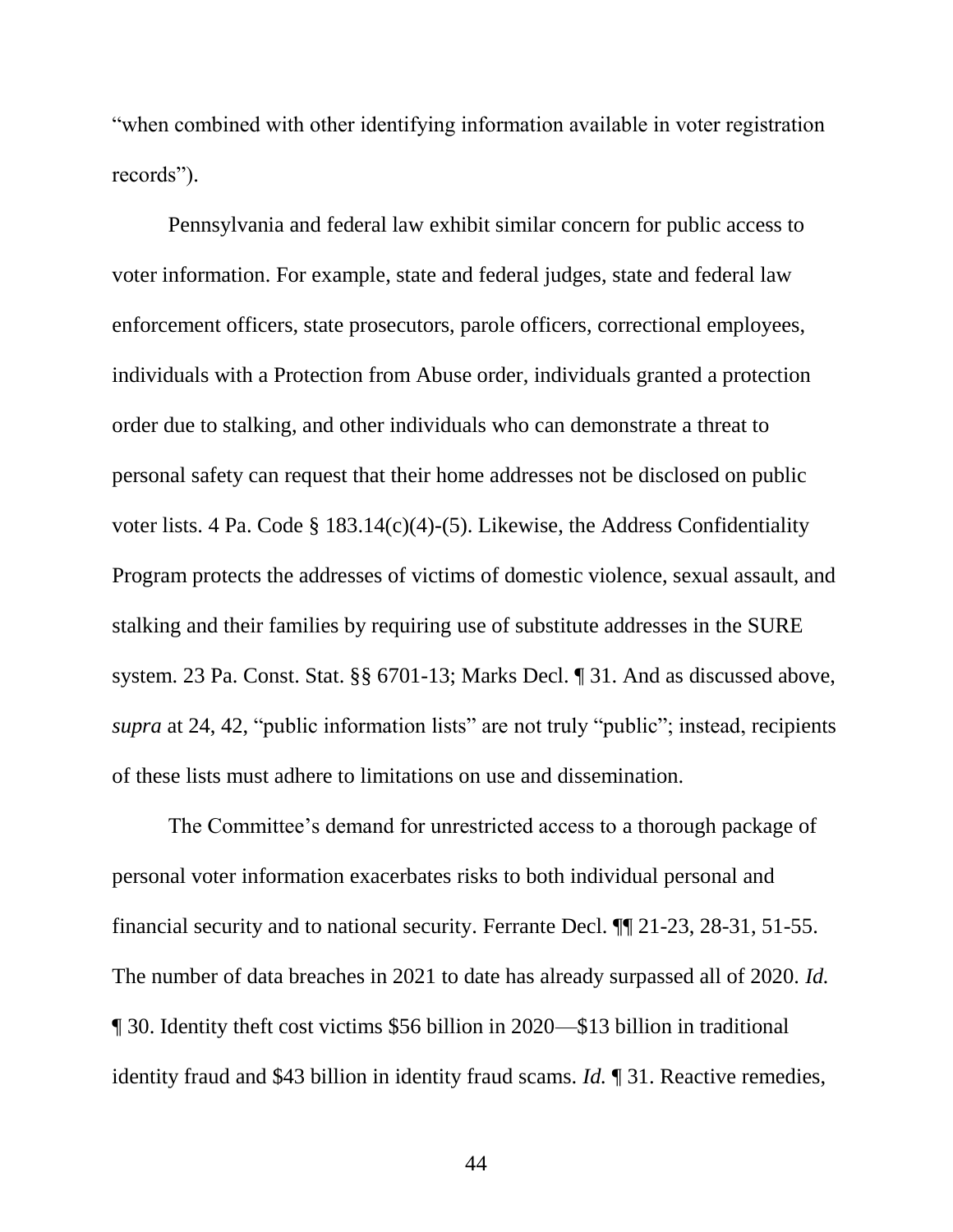such as credit monitoring, are no guarantee of future security. *Id.* ¶ 54. The requested personal information also increases the risk of potential tampering with an individual's voter registration, Pa. Dep't of State, *Voter Registration Application* (Ex. F-67)*—*such as by changing the voter's name, address, and party affiliation, or by requesting a mail-in ballot for the voter and having it sent to a different mailing address, Ferrante Decl. ¶ 55. These risks explain why one court held that a state program to collect partial Social Security numbers, full names, addresses, and birth dates to perform interstate checks of voter rolls violates the federal right to informational privacy. *Moore v. Kobach*, 359 F. Supp. 3d 1029, 1049-50 (D. Kan. 2019). Of course, Pennsylvania's right to informational privacy is even stronger than the federal right at issue in *Moore*. *See PSEA*, 148 A.3d at 151.

The significant privacy interest voters have in their partial Social Security number and driver's license number, as well as the complete package of personal information demanded, heavily outweighs any public interest the Committee purports to have in obtaining—and disclosing to a yet-unknown third-party vendor—the personal information of all Pennsylvania voters.

For one, the Committee's interest in the requested information is not in furtherance of a legitimate legislative purpose, *supra* at 27-34, and so cannot outweigh the privacy interests of over nine million Pennsylvanians. Nor is there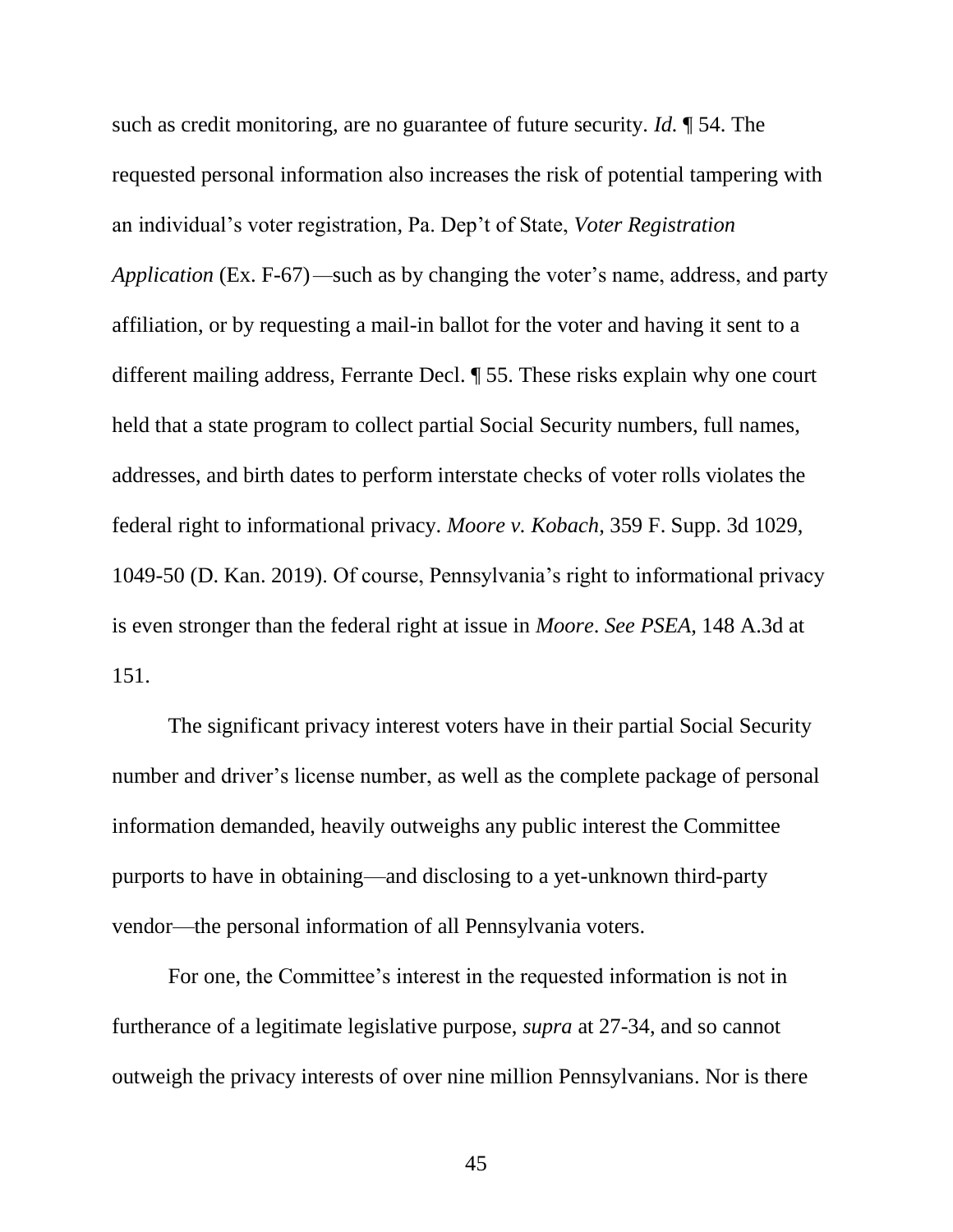any plausible connection between the partial Social Security number, driver's license number, address, and date of birth for more than nine million Pennsylvania and legislative action. The "unproven ability of the release of the requested information to assist" the requester's supposed needs weighs against release. *Sapp Roofing Co. v. Sheet Metal Workers' Int'l Ass'n, Local Union No. 12*, 713 A.2d 627, 630 (Pa. 1998) (plurality opinion) (performing balancing in context of Rightto-Know request). In fact, there is "little benefit to the public from a disclosure of 'bulk' personal information in response to 'generic requests based upon no criteria other than'" the person's exercise of the franchise. *City of Harrisburg v. Prince*, 219 A.3d 602, 618 (Pa. 2019).

The Committee's interest in the requested information also does not outweigh the risks attendant to the Committee's, or an unidentified third party's, access to over nine million Pennsylvanians' private, personal information, where access to that personal information can be used to commit identity theft or financial fraud or to change voters' addresses and mail-in ballot requests. *Supra* at 41-43, 45. This is especially true because the Committee has not demonstrated any ability to protect the personal voter information it has demanded. Ferrante Decl. ¶¶ 33-38. And the Committee's plan to disclose voters' personal information to an unknown third-party vendor on unknown terms and to perform unspecified tasks magnifies these risks. *Id.* ¶ 39. For this reason, the data security expert retained by the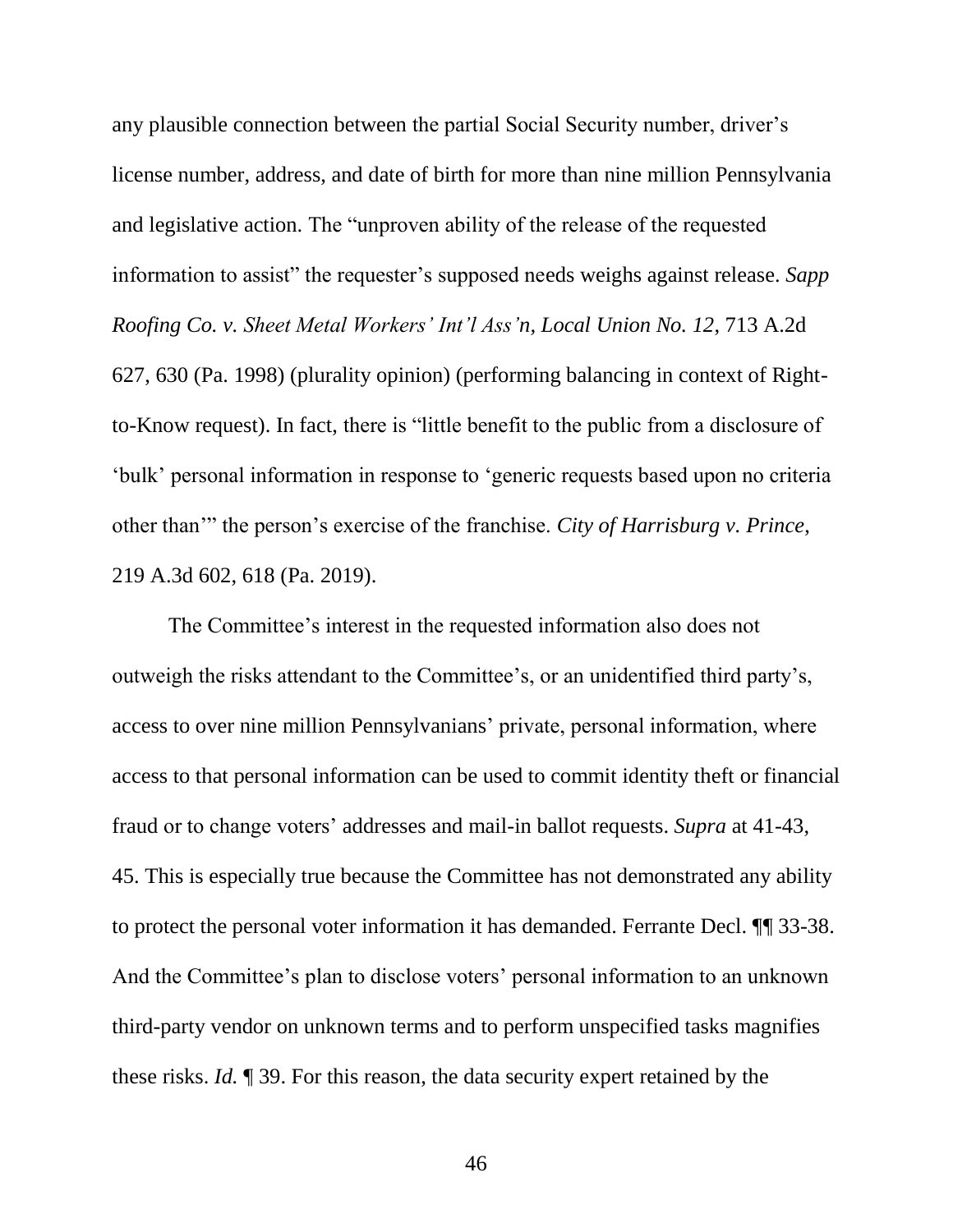Department has concluded that if the Department is forced to comply with the Subpoena, "there is a high likelihood" that personal voter information "will be subject to theft by malicious actors and leveraged for nefarious purposes, resulting in the harm of potentially millions of Pennsylvania citizens and the Pennsylvania SURE election system." Ferrante Decl. ¶ 14.

Because the Subpoena violates the informational privacy rights of more than nine million Pennsylvania voters, paragraphs 4 through 14 must be quashed.

### **B. The Subpoena Invades a Reasonable Expectation of Privacy**

<span id="page-53-0"></span>Additionally, paragraphs 4-14 of the Subpoena are unconstitutional because they seek to perform an unreasonable search.

The Pennsylvania Constitution protects Pennsylvanians' reasonable expectations of privacy from unreasonable searches. Pa. Cons. art. I, § 8. Unreasonable violations of privacy interests are no less objectionable because they are accomplished by the legislature rather than law enforcement. *Annenberg v. Roberts*, 2 A.2d 612, 617–18 (Pa. 1938); *Lunderstadt*, 519 A.2d at 414-15 (announcing judgment). A contrary rule would put individuals at risk of legislative "fishing expeditions." *Lunderstadt*, 519 A.2d at 414 (announcing judgment).

To guard against unreasonable invasions of privacy, the legislature must affirmatively demonstrate the need for any invasion of privacy and any demand for private information must be tailored to that need. That heightened protection of the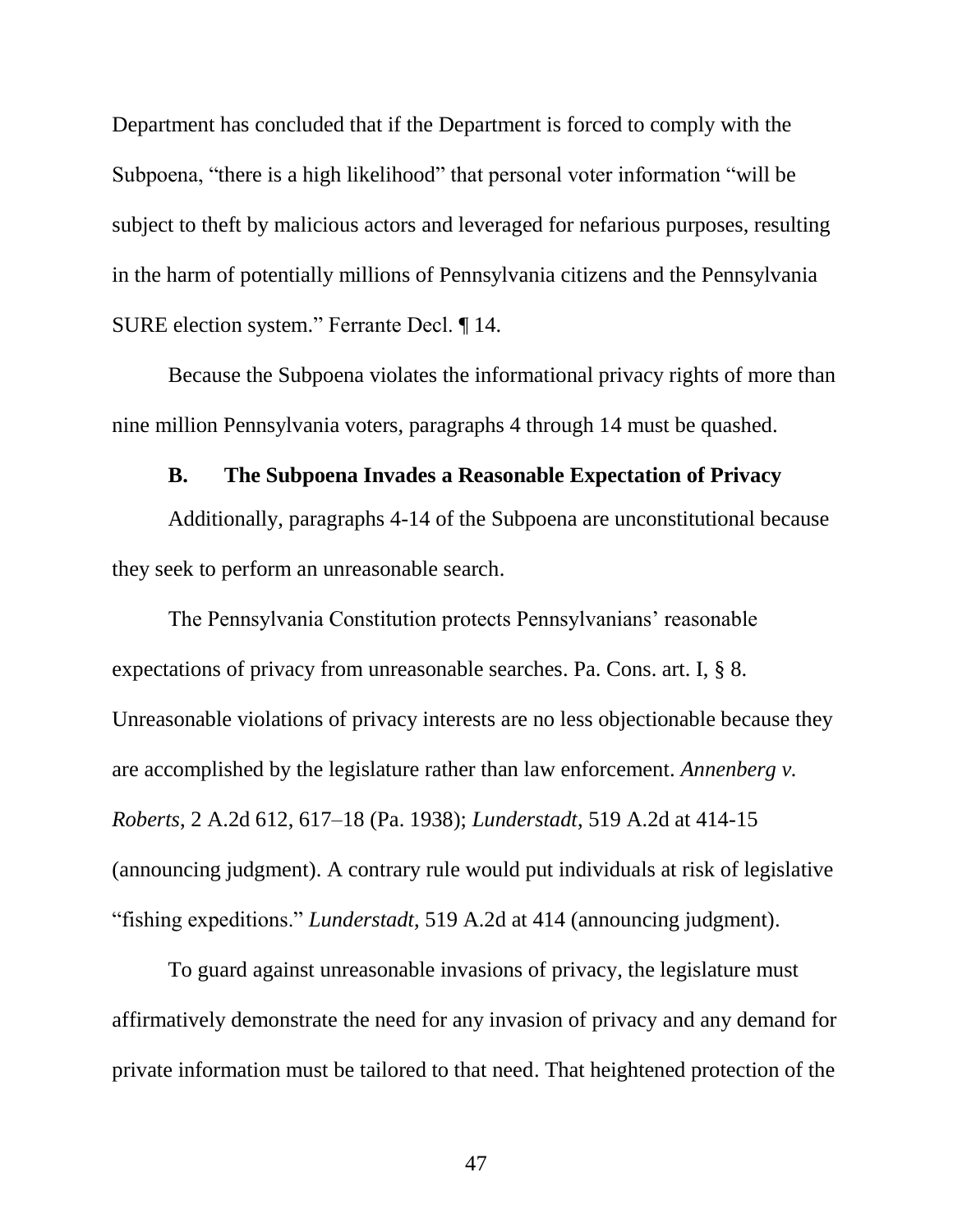Pennsylvanians' privacy rights has been described both as demanding that the legislature establish "probable cause that the particular records sought contain evidence of civil or criminal wrongdoing," *id.* 519 A.2d at 415 (announcing judgment), and as a requirement that the information sought be definite and "reasonably relevant" to an investigation within the authority of the legislature, *id.* at 417 (Zappala, J., concurring); *see also Annenberg*, 2 A.2d at 617 (explaining that a legislature cannot invade expectations of privacy "except to the extent to which such disclosure is reasonably required for the general purpose of the inquiry"). Either way, a legislative body cannot issue sweeping subpoenas disconnected from any documented need. *Lunderstadt*, 519 A.2d at 415 (announcing judgment); *id.* at 416-17 (Zappala, J., concurring). The Fourth Amendment of the U.S. Constitution, which offers less protection than Article I, Section 8, *see Commonwealth v. DeJohn*, 403 A.2d 1283, 1291 (Pa. 1979), requires a showing of probable cause for subpoenas that demand records from a third party in which persons have a reasonable expectation of privacy, *Carpenter v. United States*, 138 S. Ct. 2206, 2222 (2018).

By any standard—probable cause or reasonable relevance—the Committee's demand for personal information is unjustified. Pennsylvanians have a reasonable expectation of privacy in their driver's license number, last four digits of their Social Security number, and birthdate. The many federal and state laws that protect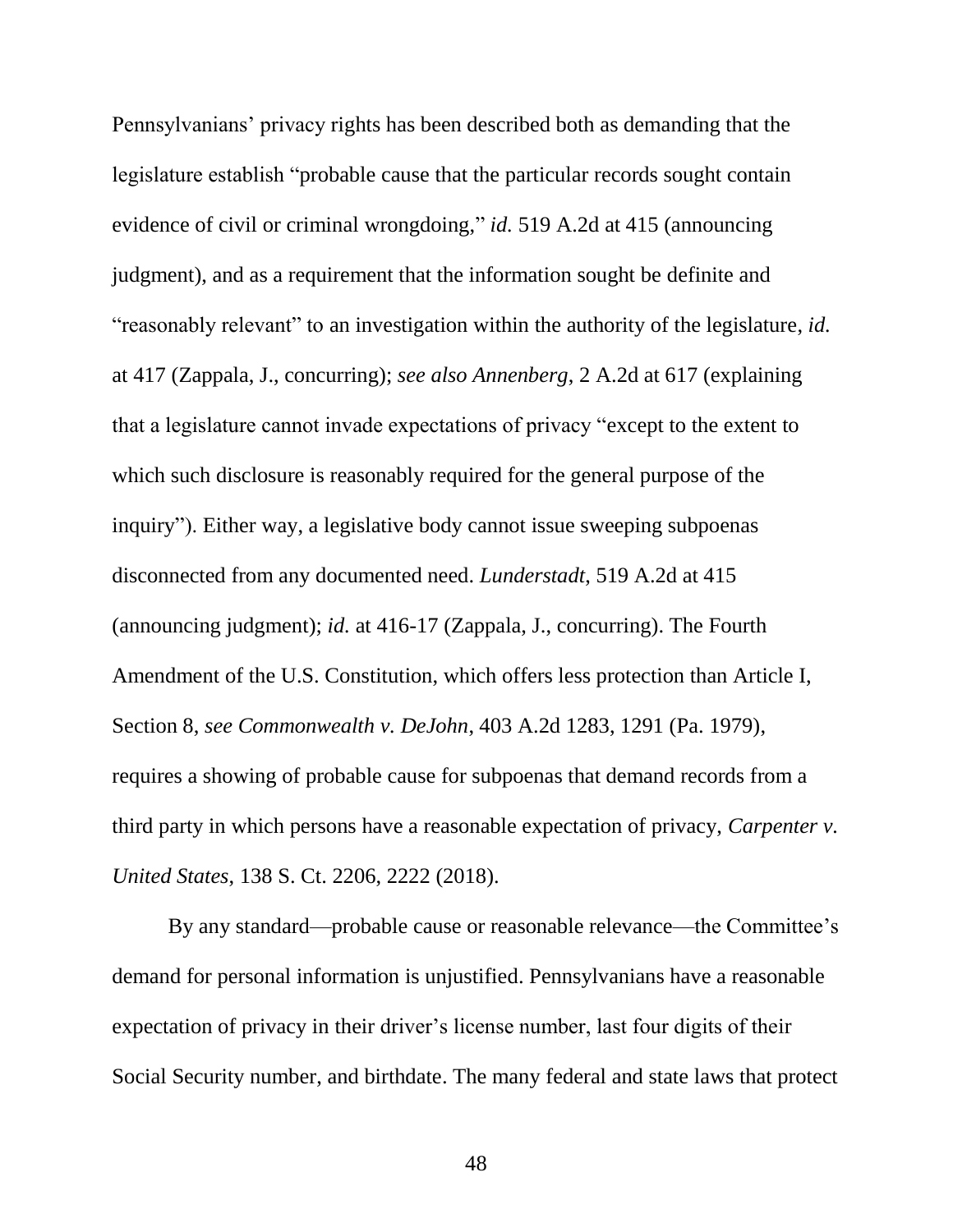this information from disclosure or limit its use, *supra* at 42-43 & nn. 3&4, confirm both voters' subjective expectation of privacy and society's recognition that this expectation is reasonable.

The Committee has not demonstrated, and cannot demonstrate, either probable cause that the requested personal information contains evidence of civil or criminal wrongdoing, or that it is tailored and relevant to whatever investigation the Committee is performing. Senator Dush has explained that the Committee is requesting Social Security and driver's license numbers "[b]ecause there have been questions regarding the validity of people who have voted, whether or not they exist" and because the Committee wants to assess the "veracity of the individual voters and whether or not they were authorized." Hr'g Tr. (Sept. 15, 2021) at 15:10-24, 16:18-21. But there are no credible allegations or evidence of such voter fraud. *Supra* at 5-7. Therefore there is no support for the relevance of a "sweeping" request for the personal information of every registered voter, *see Lunderstadt*, 519 A.2d at 417 (Zappala, J., concurring), and certainly not probable cause that a significant number of people voted in recent elections who "did not exist" or who were not authorized to vote.

Because the Committee has not demonstrated either probable cause to demand voters' personal information, or the reasonable relevance of that demand, paragraphs 4 through 14 must be quashed.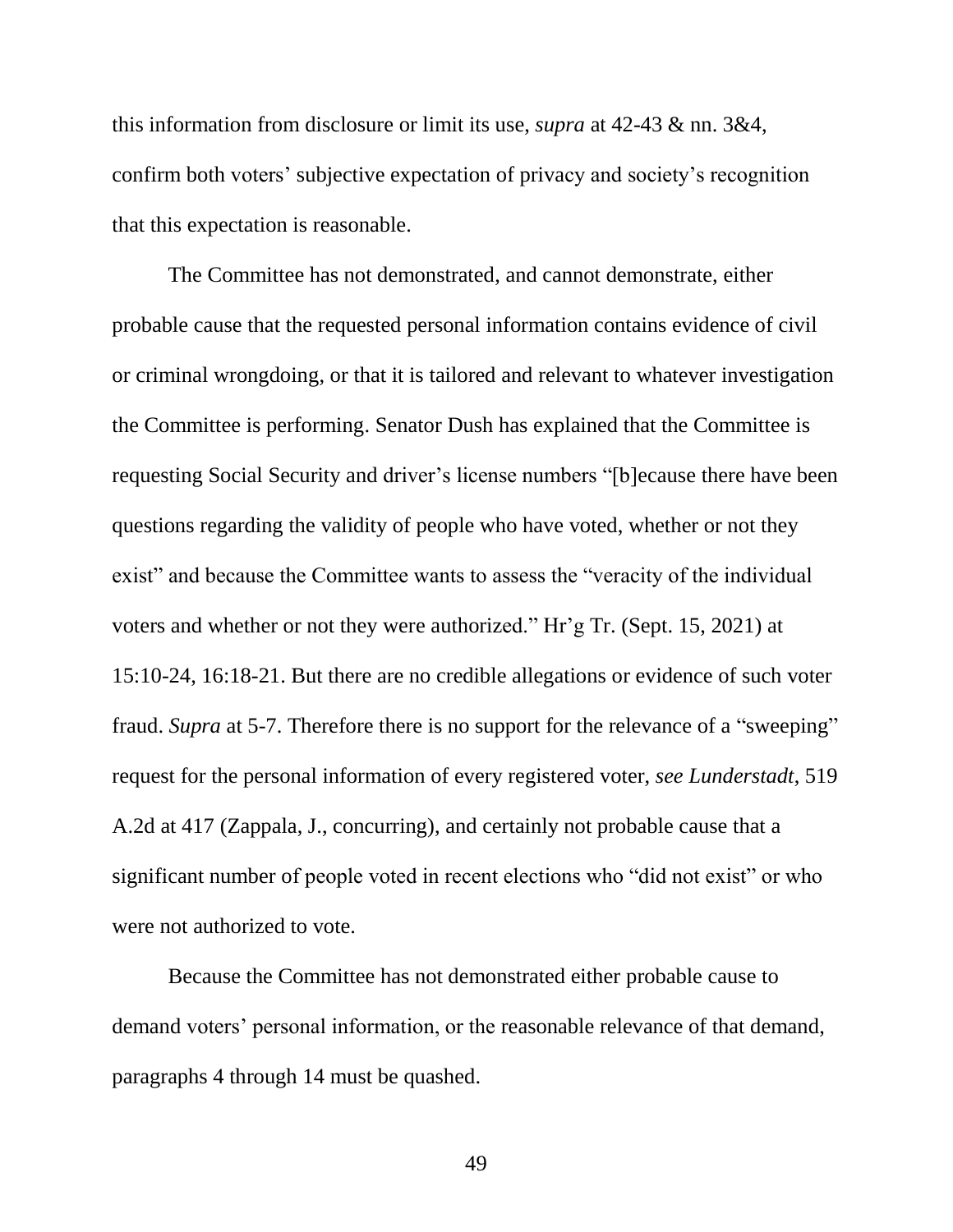<span id="page-56-0"></span>**IV. The Subpoena Interferes with Pennsylvanians' Right to Fair Elections and the Free Exercise of the Right to Vote** 

The Subpoena's demand for voters' personal information also interferes with Pennsylvanians' right to free elections and to freely exercise the right to vote. Demanding the disclosure of a voter's personal information, including driver's license and partial Social Security numbers, imposes an undue burden by chilling voters' willingness to exercise their franchise.

The freedom to vote is a fundamental right, which both the Pennsylvania Constitution and the U.S. Constitution safeguard. Pa. Const. art. I, § 5; *Reynolds v. Sims*, 377 U.S. 533, 554 (1964) ("[A]ll qualified voters have a constitutionally protected right to vote."). The right is fundamental because voting "is of the essence of a democratic society." *Reynolds*, 377 U.S. at 555. Burdens on the right to vote thus "strike at the heart of representative government." *Id.* Both the Pennsylvania Constitution and the U.S. Constitution prohibit activities that discourage voting without, at least, adequate justification.

Pennsylvania's protections of the right to vote are especially extensive. Elections here "shall be free and equal; and no power, civil or military, shall at any time interfere to prevent the free exercise of the right of suffrage." Pa. Const. art. I, § 5. This provision's sweeping language ensures that "all aspects of the electoral process, to the greatest degree possible, be kept open and unrestricted to the voters of our Commonwealth." *League of Women Voters v. Commonwealth*, 178 A.3d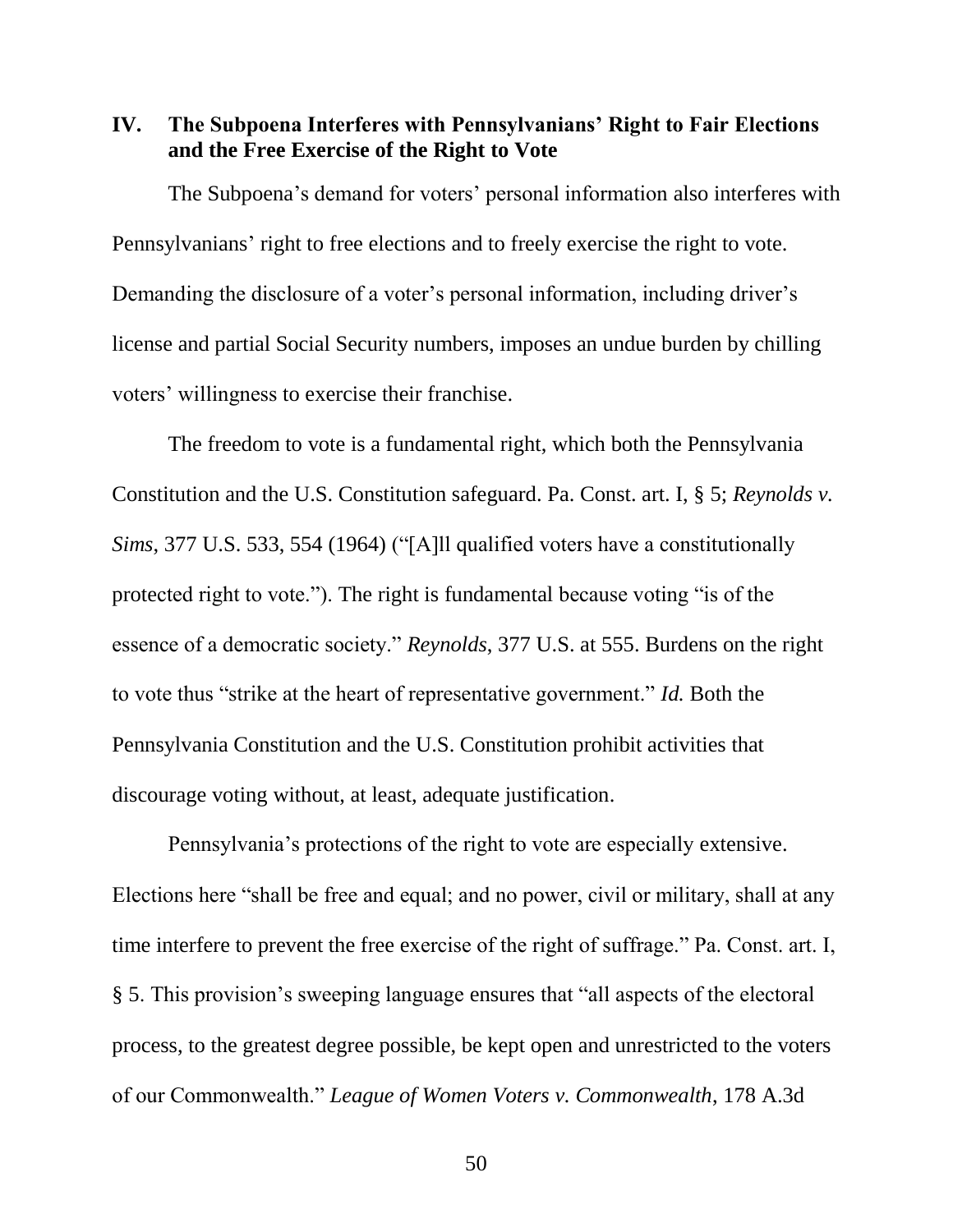737, 804 (Pa. 2018). To honor that purpose, courts give Article I, Section 5 "the broadest interpretation, one which governs all aspects of the electoral process." *Id.* at 814.

Article I, Section 5's proscriptions are clear. It forbids any "undue influences by which elections may be assailed," including influences that "shall impair the right of suffrage rather than facilitate or reasonably direct the manner of its exercise." *Id*. at 809 (quoting Charles R. Buckalew, *An Examination of the Constitution of Pennsylvania*. *Exhibiting The Derivation and History of Its Several Provisions*, Article I at 10 (1883)). Article I, Section 5 also prohibits acts that "discourage[e] voters from participating in the electoral process." *Id.* at 814.

The U.S. Constitution likewise carefully protects against acts that might discourage an individual from exercising the right to vote. For example, the U.S. Supreme Court has recognized that political speech—to which the First Amendment gives "its fullest and most urgent application"—must yield if it might interfere with someone's right to vote. *Burson v. Freeman*, 504 U.S. 191, 196-208 (1992) (plurality opinion) (upholding Tennessee law that prohibited certain forms of political speech within 100 feet of a polling place); *see also Minnesota Voters All. v. Mansky*, 138 S. Ct. 1876, 1888 (2018) (agreeing that a state's interest in preserving safe access to the ballot box could justify restricting First Amendment rights). The most compelling First Amendment rights, the Court reasoned, must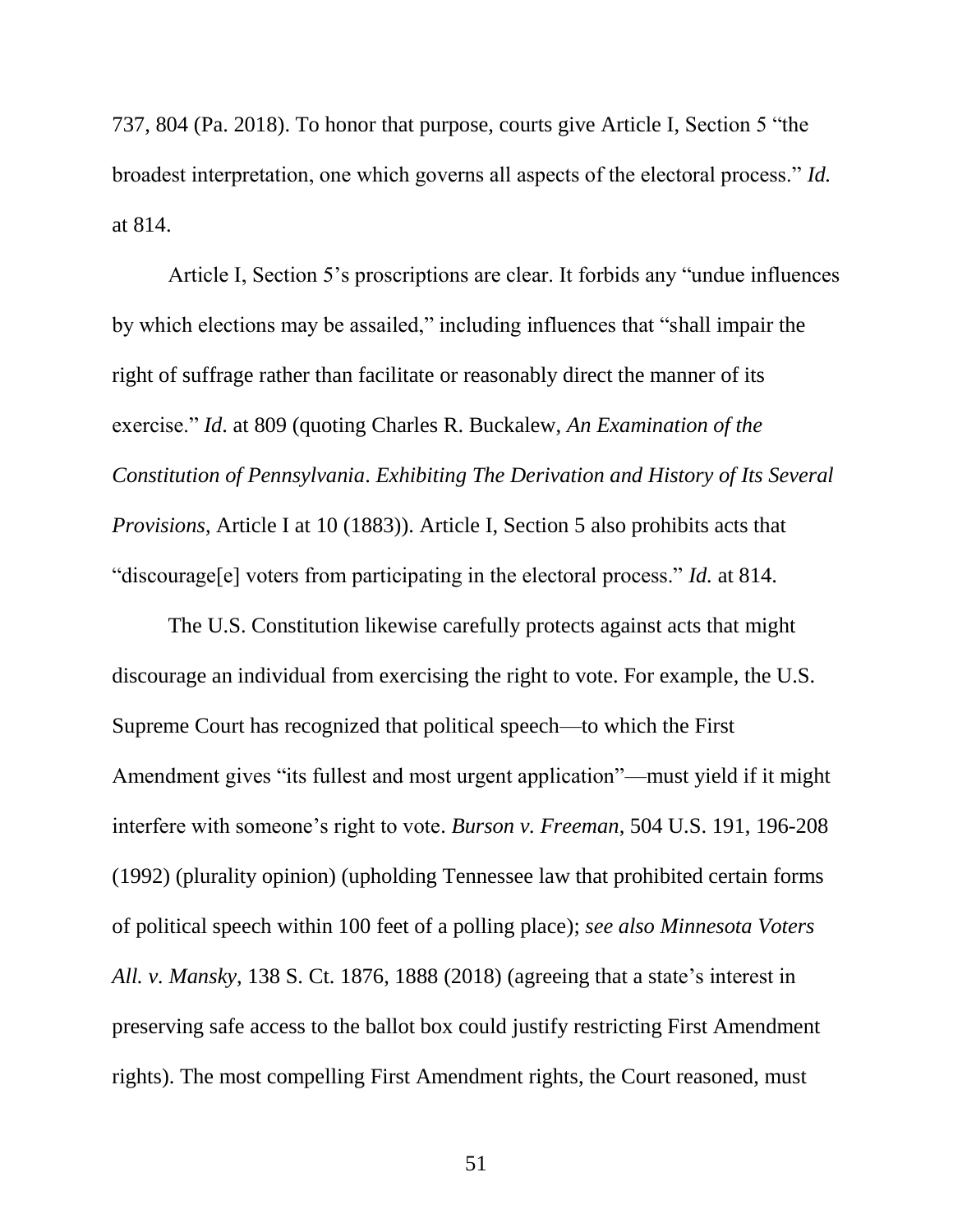give way to ensure that there are no undetected "acts of interference" in the electoral process that might "drive the voter away." *Burson*, 504 U.S. at 207. For this reason, people may bring claims if they have been or may be discouraged from exercising the right to vote. *Smith v. Meese*, 821 F.2d 1484, 1488-94 (11th Cir. 1987); *cf. Democratic Nat. Comm. v. Republican Nat. Comm.,* 673 F.3d 192, 209 (3d Cir. 2012) (describing purpose of consent decree as to "help ensure that potential minority voters are not dissuaded from going to the polling station to vote").

Federal courts have recognized that disclosure of voters' personal information chills voters' willingness to exercise that right. For example, a state law that demanded a voter provide their Social Security number to register, then permitted public inspection and disclosure of that Social Security number, constituted a "profound invasion of privacy when exercising the fundamental right to vote" and thus imposed a substantial burden. *Greidinger v. Davis*, 988 F.2d 1344, 1353-54 (4th Cir. 1993). <sup>5</sup> Likewise, voters' reasonable concerns about access to their personal information is also why courts have interpreted the National Voter Registration Act *not* to require disclosure of Social Security numbers. *See True the Vote*, 43 F. Supp. 3d at 739; *Project Vote/Voting For Am.,* 

l

<sup>&</sup>lt;sup>5</sup> Internal use of a Social Security number for only election administration purposes does not impose the same burden. *Greidinger*, 988 F.2d at 1354 n.10.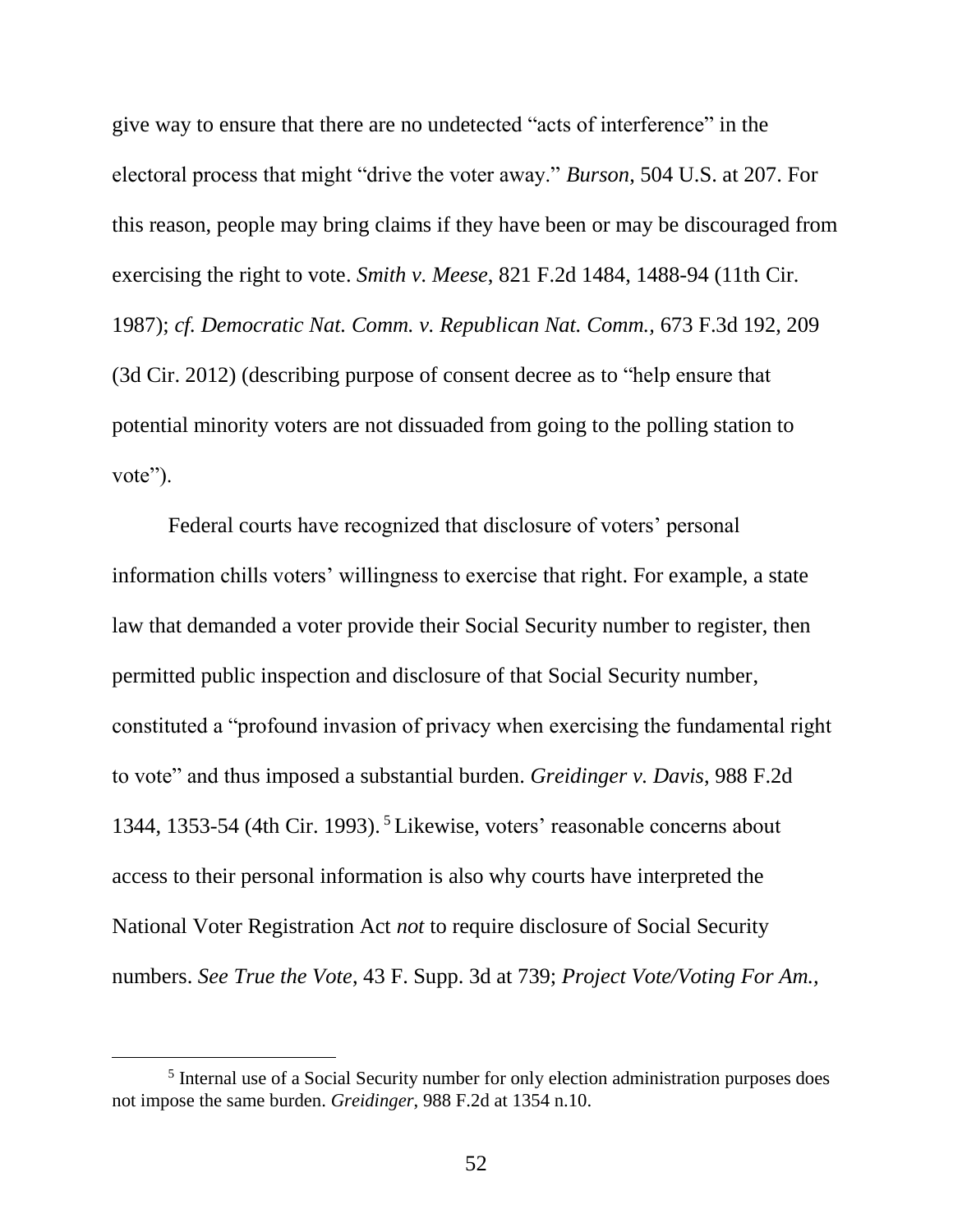*Inc. v. Long*, 752 F. Supp. 2d 697, 712-13 (E.D. Va. 2010). An alternative conclusion would run counter to "the voter registration goals of the NVRA" because allowing "uniquely sensitive" information that is "vulnerable to abuse" to be disclosed would make voters understandably hesitant to register in the first place. *Project Vote*, 752 F. Supp. 2d at 712-13. As another court reasoned, requiring unredacted disclosure of personal information, such as birthdates, names, and addresses creates "a substantial likelihood that many may decline to register altogether, thus depressing voter registration." *True the Vote*, 43 F. Supp. 3d at 739.

Here, the Committee demands a package of voters' personal information, including their driver's license and partial Social Security numbers. Even without the Subpoena, voters are leery of sharing some of the personal information required to register to vote. *See* Intervenors' Verified Pet. for Review ¶¶ 52, 70. Any transfer of that sensitive information to new entities amplifies the risk. *See* Ferrante Decl. ¶¶ 32, 39.

Even worse, the Committee insists upon receiving highly sensitive information without having implemented basic security protocols to ensure that the information demanded remains secure and is not misused. *Id.* ¶¶ 33-39, 48-50. Instead, Senator Dush, his staff, Senate Republican legal counsel, and possible outside counsel intend to transfer the requested information to an unknown third-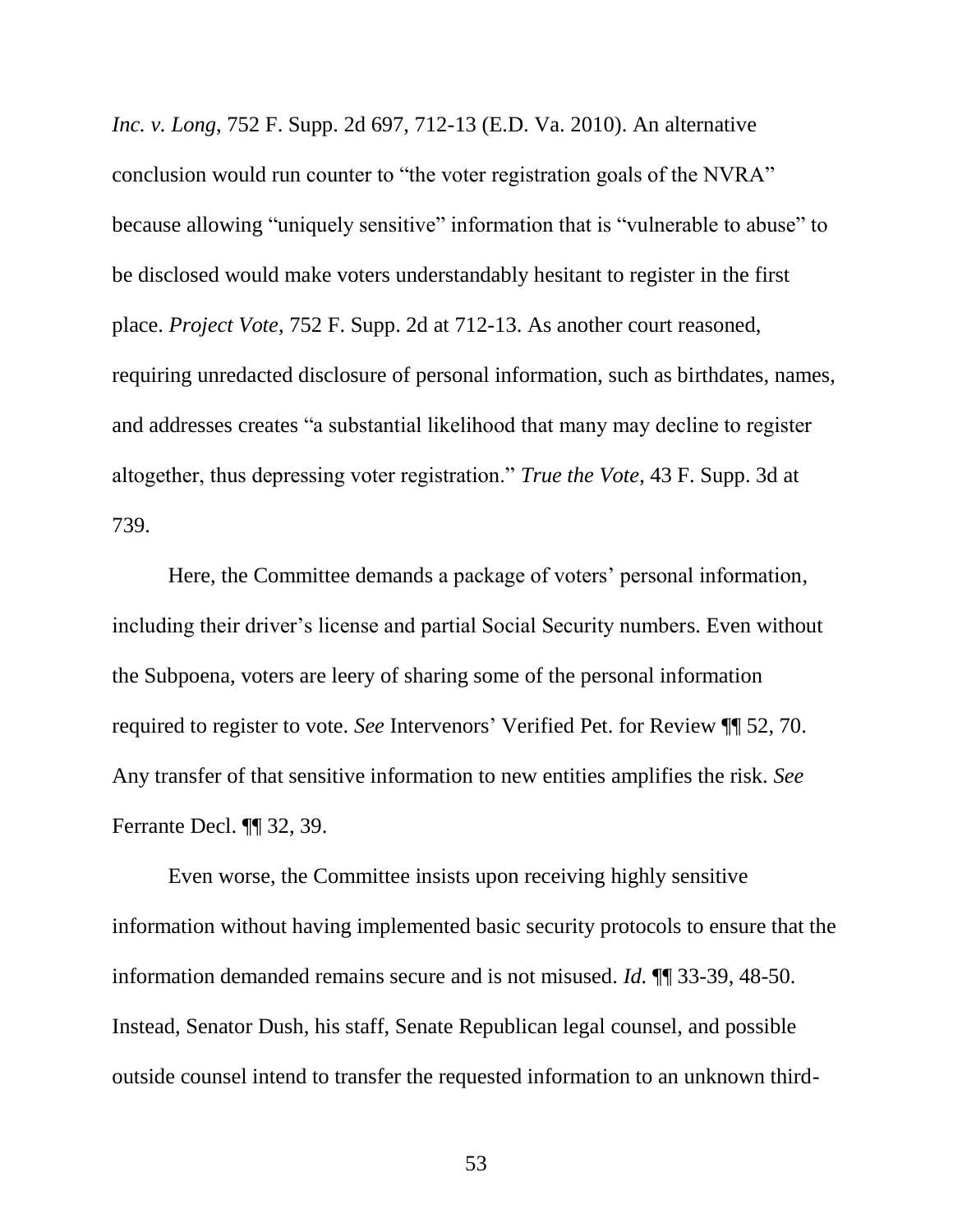party vendor. Hr'g Tr. (Sept. 15, 2021) at 20:8-21:22; 23:13-25:12. Senator Dush refused to share any information about the prospective vendors, whether they are qualified to securely handle the sensitive personal information of more than nine million Pennsylvania voters, how they might do so, and whether they have conflicts of interest. *Id.* at 20:6-26:17; 39:10-40:11.

Enforcing the Subpoena would thus introduce the possibility that any future participation in Pennsylvania's electoral process comes with the risk that, on a purely partisan basis, political actors and unknown third parties can access the very information that voters are already reluctant to turn over just to election administrators. And those political actors will be able to demand access despite the complete absence of standards to keep the information safe.

That fear is already spreading across the electorate. Senate Majority Leader Kim Ward reacted to the Committee's demand for personal information as being "intrusive and overreaching." Deb Erdley, *Pennsylvania Democrats ramp up effort to derail GOP election subpoenas,* TribLive (Sept. 23, 2021) (Ex. F-68). And Senate Majority Leader Ward expressed the reasonable fear of Pennsylvania voters who do not know what will happen if the Committee gets access to their private information: "And yeah, (the last four digits of your Social Security is) scary and the license. So, I don't know what's going to happen with those things." Bob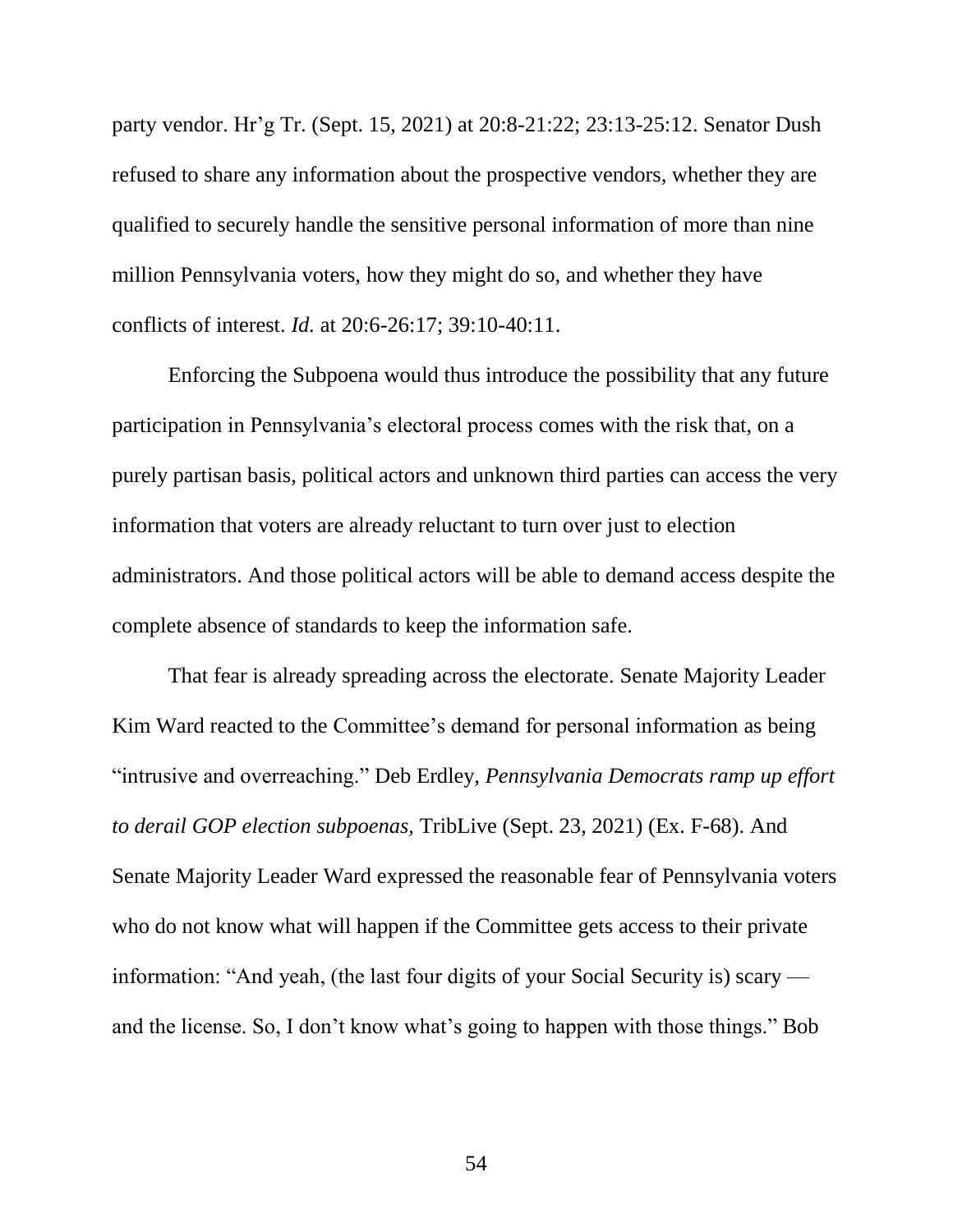Mayo, *Voters' private info subpoenaed by State Senate Republicans; Democrats challenge move in court*, WTAE Pittsburgh (Sept. 21, 2021) (Ex. F-69).

Senate Majority Leader Ward is hardly alone. In the 10 days after the Committee voted to issue the Subpoena, 549 people, including individuals from both major political parties, contacted the Office of Attorney General's constituent services to express concern about the disclosure of their personal information to an unknown vendor, and the attendant risk of identity theft. Charles Decl. ¶¶ 11, 13- 24. (Ex. I). More than 300 Bucks County voters contacted their Board of Elections to express a similar concern. Ellis-Marseglia Decl. ¶¶ 6-8 (Ex. J). Members of the Pennsylvania AFL-CIO's affiliates, a group of about 750,000 people, have expressed "grave concerns" about the Subpoena because of the risk that their personal information will be misused. Bloomingdale Decl. ¶¶ 1, 9-10 (Ex. K).

One woman who contacted the Office of Attorney General expressed in particular that the "real threat" of the Subpoena "is the potential discouragement from voting in the future." Charles Decl. ¶ 18 (Ex. I). Organizations dedicated to registering voters already have stated that they will have a harder time doing so because of fears that private, personal information will be published. Intervenors' Verified Petition for Review ¶¶ 53, 71. Counties expect the same challenges in their voter registration efforts. Ellis-Marseglia Decl. ¶ 16 (Ex. J); Arkoosh Decl.  $\P$  6 (Ex. L).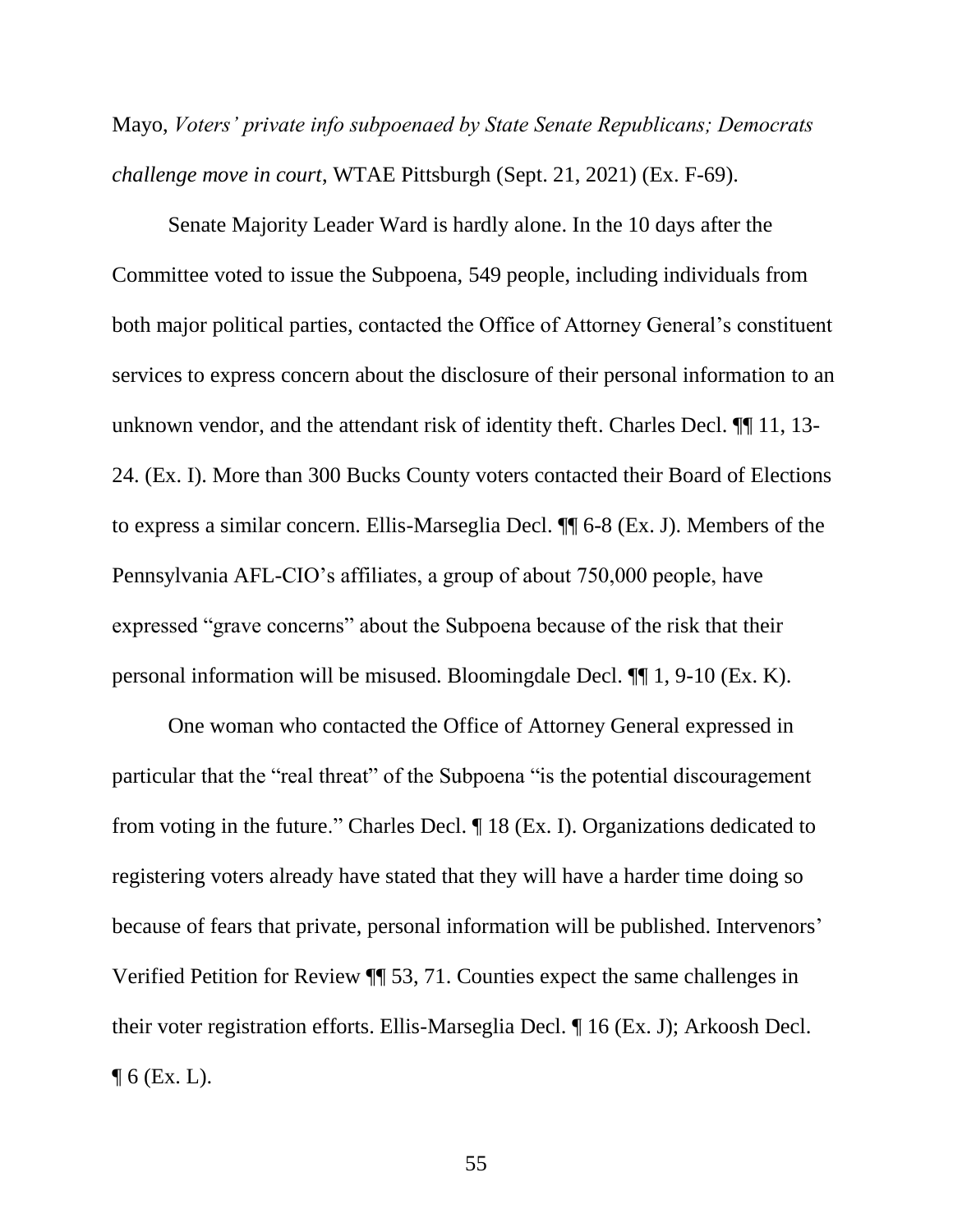The pall that would hang over future participation in the electoral process if the Subpoena is enforced will discourage voters from exercising their democratic rights. And no justification, let alone an adequate one, has been given in defense of that burden on the right to vote. *Supra* at 27-34, 46-47.

Discouraging voters from exercising their right to vote in such an unjustified manner violates Article I, Section 5 of the Pennsylvania Constitution. *See League of Women Voters*, 178 A.3d at 814. All aspects of the electoral process will no longer be kept open "to the greatest degree possible." *See id.* at 804. Compliance with the Subpoena would thus be an "undue influence" by which elections may be assailed," that would "impair the right of suffrage rather than facilitate or reasonably direct the manner of its exercise." *Id.* at 809 (quoting Charles R. Buckalew, *An Examination of the Constitution of Pennsylvania*. *Exhibiting The Derivation and History of Its Several Provisions*, Article I at 10 (1883)).

For the same reasons, the Subpoena is an affront to the U.S. Constitution. Making the risk of public disclosure of personal information a condition of registering to vote burdens that right and will chill qualified voters from participating in future elections. *Greidinger*, 988 F.2d at 1354; *True the Vote*, 43 F. Supp. 3d at 739; *Project Vote*, 752 F. Supp. 2d at 712-13. Whatever minimal interest might be conjured in defense of the Subpoena, that interest must give way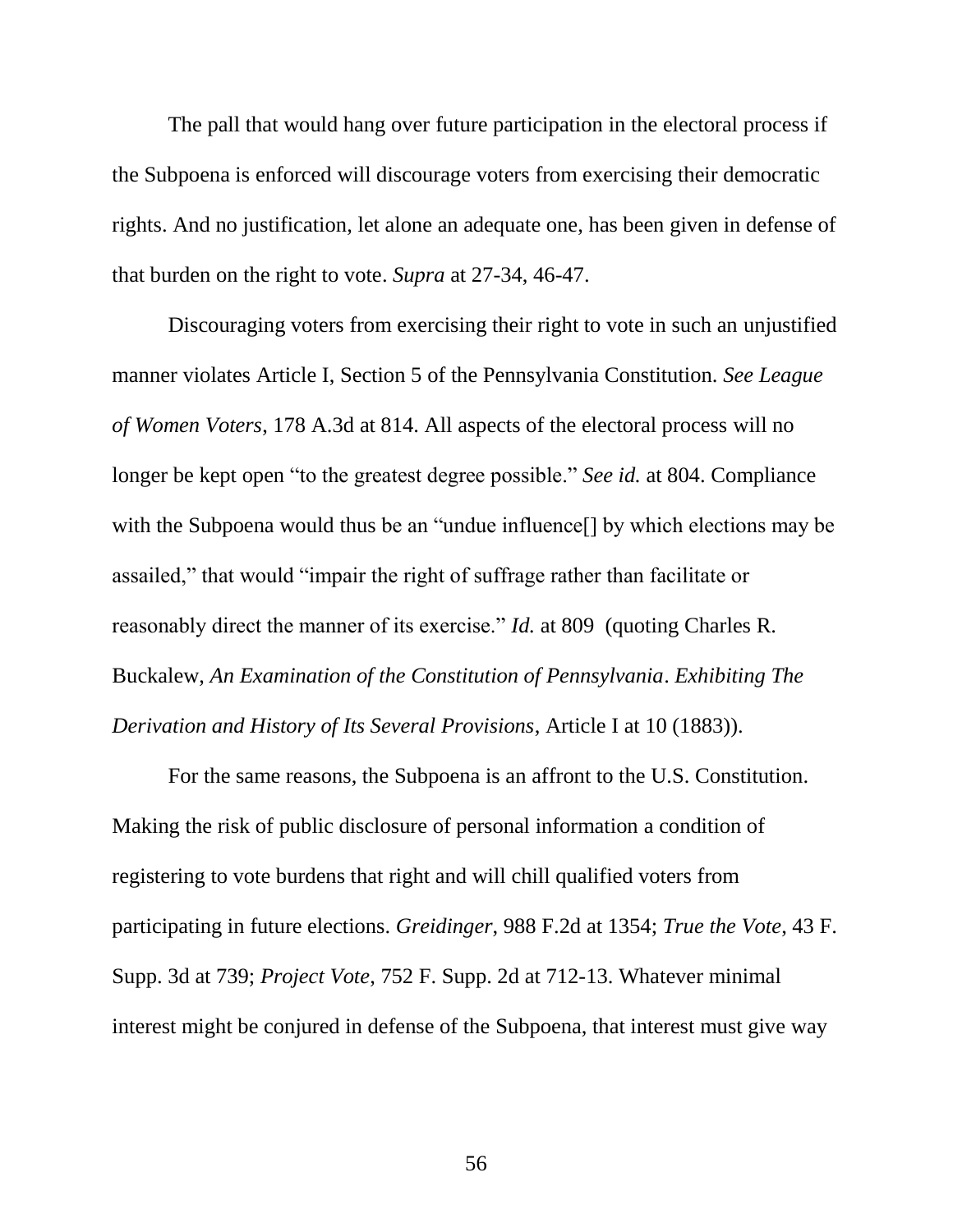to avoid "acts of interference" in the electoral process that might "drive the voter away." *Burson*, 504 U.S. at 207.

Because the Subpoena's unjustified demand for voters' personal information infringes upon the fundamental right to vote, paragraphs 4 through 14 must be quashed.

#### <span id="page-63-0"></span>**V. The Subpoena Demands Protected Critical Infrastructure Information**

Paragraph 16 of the Subpoena demands protected critical infrastructure information (PCII) protected from disclosure under federal law.

Federal law protects critical infrastructure and critical infrastructure information. 6 U.S.C. §§ 671-674; 42 U.S.C. § 5195c; *see* Ferrante Decl. ¶¶ 40-43, 57-59. "Critical infrastructure" are "systems and assets" that are "so vital to the United States" that their incapacity or destruction "would have a debilitating impact on security, national economic security, national public health[,] or safety." 42 U.S.C. § 5195c. Election systems are one type of critical infrastructure. U.S. Dep't of Homeland Security, *Statement by Secretary Jeh Johnson on the Designation of Election Infrastructure as a Critical Infrastructure Subsector* (Jan. 6, 2017) (Ex. F-70). "Critical infrastructure information" is nonpublic information "related to the security of critical infrastructure," including "security testing, risk evaluation thereto, risk management planning, or risk audit." 6 U.S.C. § 671(3).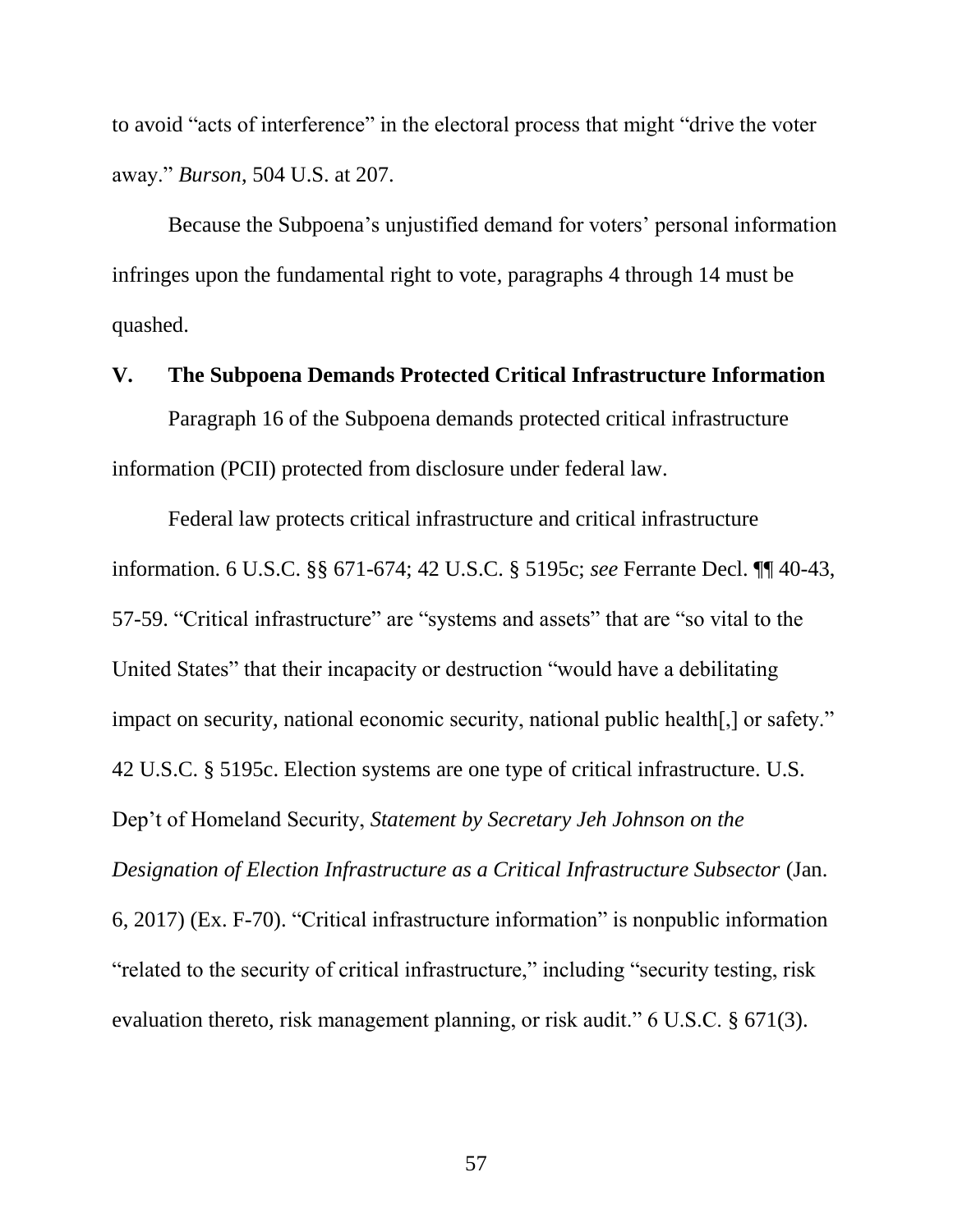The PCII Program protects critical infrastructure information from public disclosure. 6 U.S.C. § 673; 6 C.F.R. §§ 29.1-29.9; *see generally* Cybersecurity & Infrastructure Security Agency, Protected Critical Infrastructure Information (PCII) Program (Ex. F-71). If a State has voluntarily and properly submitted critical infrastructure information to the PCII Program, then the information cannot be used without written consent or used other than for the purpose of protecting critical infrastructure or protected systems. 6 U.S.C. § 673(a)(1)(E); 6 C.F.R. § 29.8. In accordance with federal law and U.S. Department of Homeland Security practice, the Department has properly submitted critical infrastructure information about the SURE system to the PCII Program. Marks Decl. ¶ 37.

Paragraph 16 of the Subpoena demands disclosure of records that constitute PCII under federal law; specifically, records that provide detail about the Department's IT architecture and identify potential risks and vulnerabilities in the SURE system and the Department's IT infrastructure. *Id.* ¶ 39. These records would create a roadmap about how to attack the SURE system. *Id.*; *see* Ferrante Decl. ¶¶ 57-59. As a result, those records can be accessed only in accordance with strict safeguarding and handling requirements, and only by those with an absolute need to know in order to perform homeland security duties. Marks Decl. ¶ 39; Ferrante Decl. ¶¶ 41-43.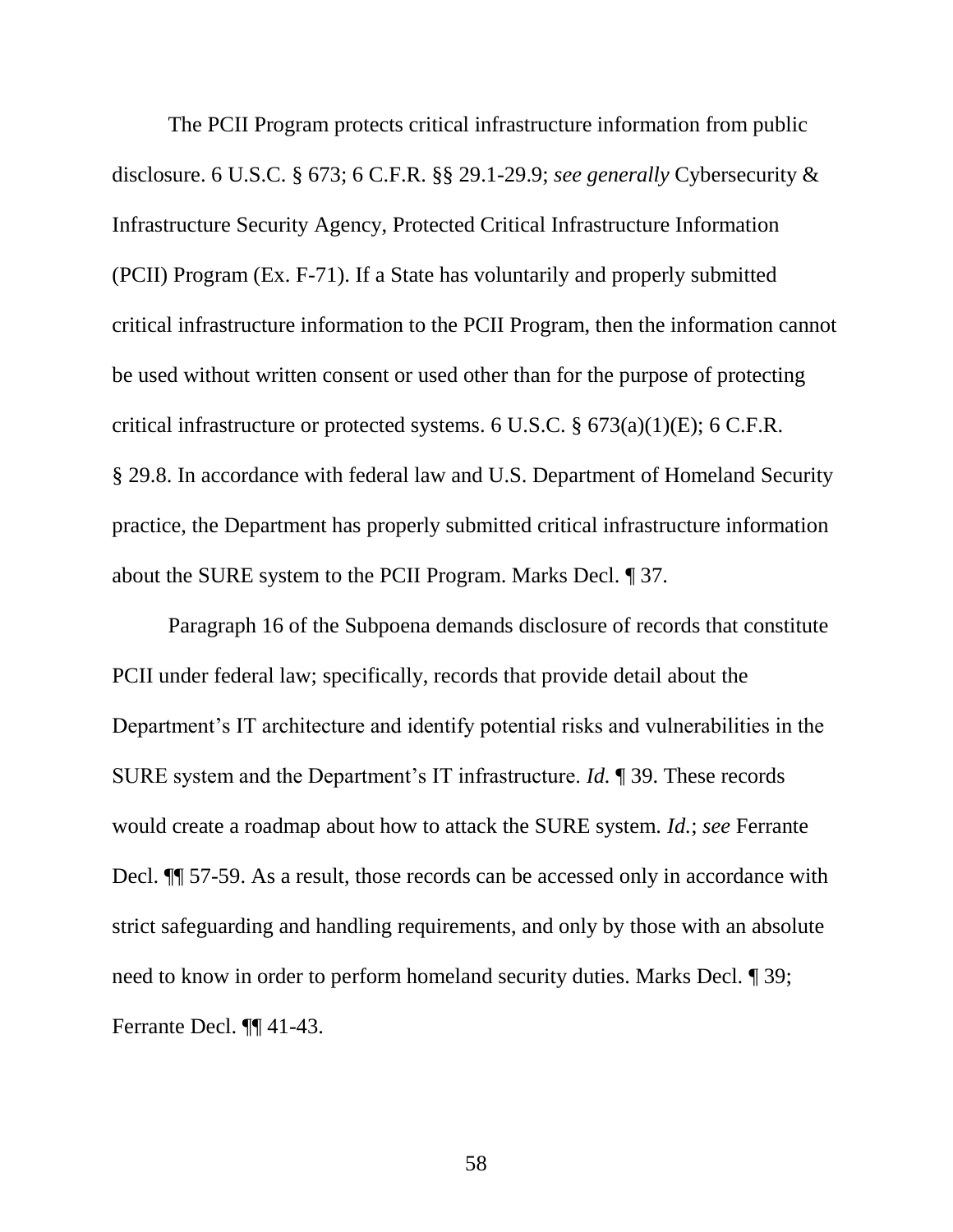The Committee is not authorized to access PCII under federal law: it does not perform homeland security duties, it is not requesting the information for the purpose of protecting critical infrastructure, and it has not demonstrated an ability to protect PCII. Ferrante Decl. ¶¶ 46-50. The Subpoena must be quashed to the extent it demands PCII.

#### <span id="page-65-0"></span>**VI. The Subpoena Demands Privileged Information**

Finally, paragraph 16 of the subpoena appears to request material protected by the deliberative process privilege. And although the best reading of paragraph 2 refers only to final directives, guidance, policies, and procedures, the Committee may intend the Subpoena to reach draft documents and discussions about those drafts. To the extent it seeks protected material, that paragraph must be quashed because subpoena recipients "retain common law and constitutional privileges" in the course of a legislative investigation. *Mazars*, 140 S. Ct. at 2032.<sup>6</sup>

That deliberative process privilege "benefits the public" because it "allow[s] the free exchange of ideas and information within government agencies." *Commonwealth v. Vartan*, 733 A.2d 1258, 1264 (Pa. 1999). Under the privilege, "confidential deliberations of law or policymaking, reflecting opinions, recommendations or advice'" are exempt from disclosure. *Id.* at 1263.

 $\overline{a}$ 

<sup>&</sup>lt;sup>6</sup> To the extent that any aspect of the subpoena seeks privileged or otherwise protected information, the Commonwealth Petitioners object and do not waive any privilege or protection against disclosure.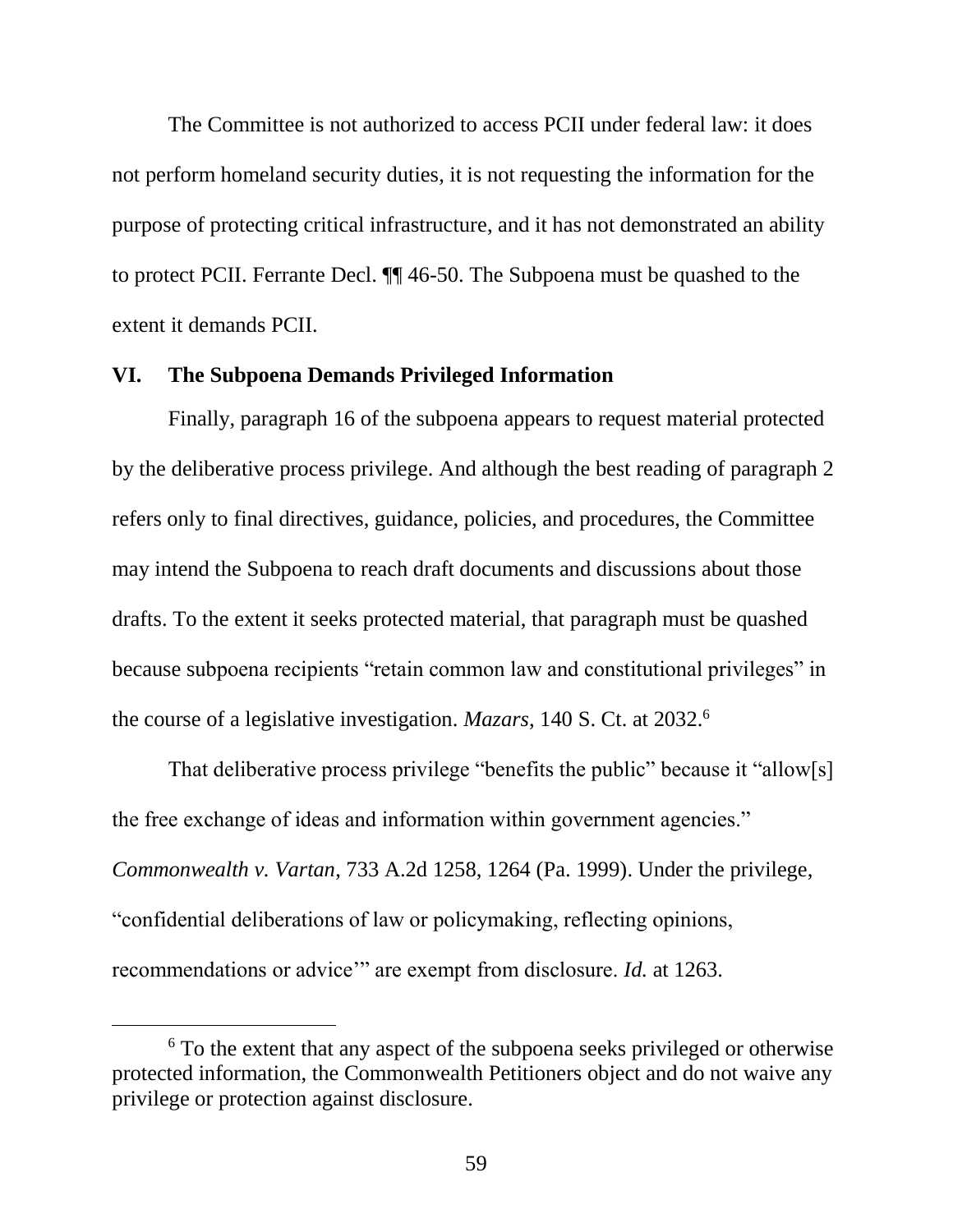Materials are protected by the deliberative process privilege if they satisfy two criteria. First, they "must have been made before the deliberative process was completed." *Id.* at 1264. And, second, they "must be deliberative in character." *Id.* That is, the material must "make[] recommendations or express[] opinions on legal or policy matters." *Id.*

Materials demanded by paragraph 16 include discussions within the Department regarding the SURE system that are deliberative in character and were conducted prior to the completion of the relevant deliberative process. As a result, those materials are exempt from disclosure. To the extent that paragraph 16—or any other paragraph—seeks material protected by the deliberative process privilege, it must be quashed.

### **CONCLUSION**

<span id="page-66-0"></span>For the reasons set forth above, Commonwealth Petitioners' Application for Summary Relief should be granted, and the Subpoena should be quashed.

Dated: October 13, 2021 Respectfully submitted,

Josh Shapiro Attorney General Commonwealth of Pennsylvania

John C. Dodds (Bar. No. 44423) MORGAN, LEWIS & BOCKIUS LLP 1701 Market Place Philadelphia, PA 19103 john.dodds@morganlewis.com 215.963.5000

/s/ *Michael J. Fischer*

Michael J. Fischer (Bar. No. 322311) Chief Counsel and Executive Deputy Attorney General Aimee D. Thomson (Bar. No. 326328) Jacob B. Boyer (Bar. No. 324396)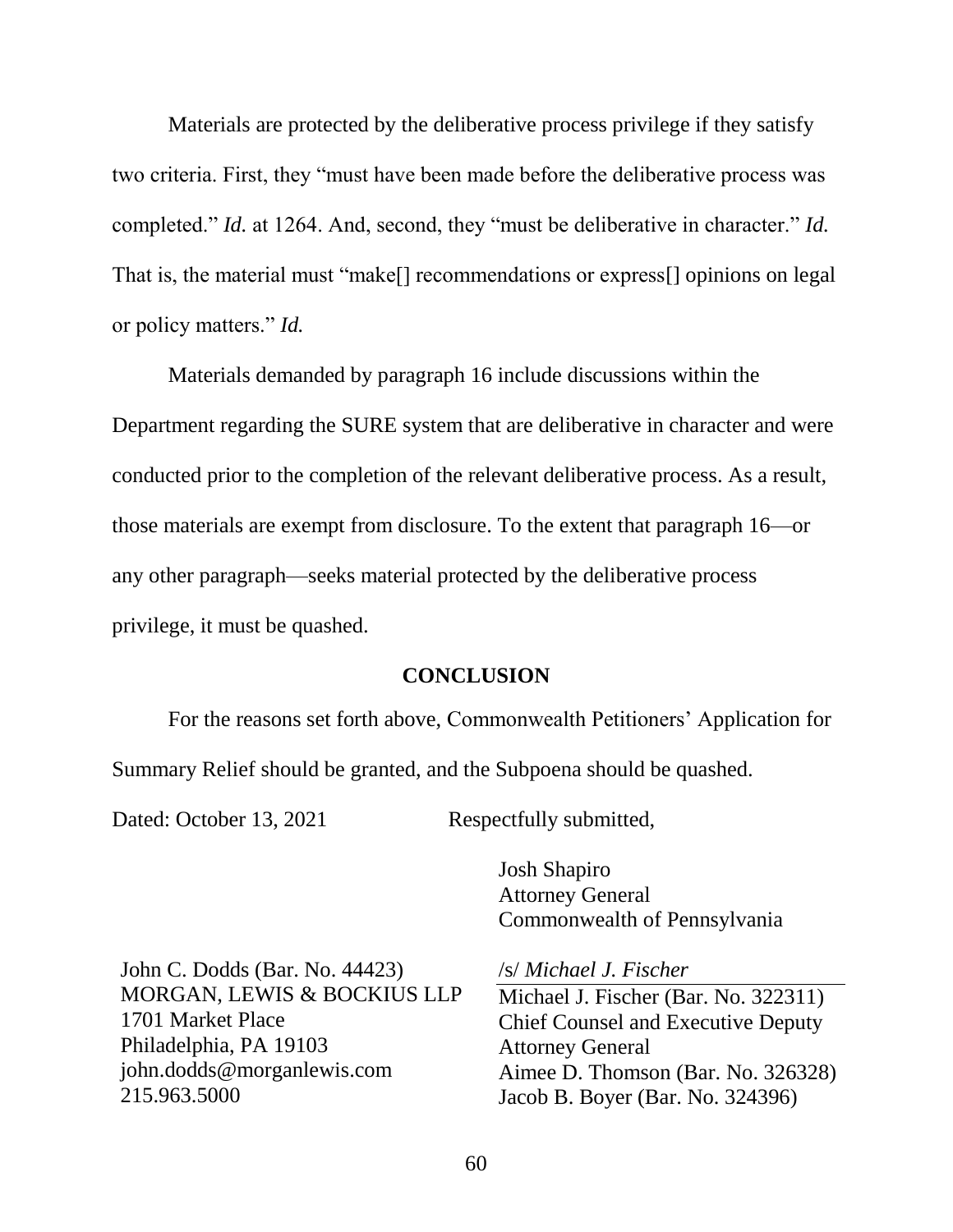Susan Baker Manning (*pro hac vice* application pending) MORGAN, LEWIS & BOCKIUS LLP 1111 Pennsylvania Avenue, NW Washington, DC 20004 susan.manning@morganlewis.com 202.739.3000

Aaron Scherzer (*pro hac vice* application pending) Christine P. Sun (*pro hac vice* application pending) STATES UNITED DEMOCRACY CENTER 572 Valley Road, No. 43592 Montclair, NJ 07043 aaron@statesuniteddemocracy.org 862.367.6480 christine@statesuniteddemocracy.org 615.574.9108

*Attorneys for Petitioner Pennsylvania Department of State and Petitioner/Respondent Acting Secretary of the Commonwealth Veronica Degraffenreid*

Deputy Attorneys General Stephen R. Kovatis (Bar No. 209495) Senior Deputy Attorney General PENNSYLVANIA OFFICE OF ATTORNEY GENERAL 1600 Arch Street, Suite 300 Philadelphia, PA 19103 mfischer@attorneygeneral.gov athomson@attorneygeneral.gov jboyer@attorneygeneral.gov 215.560.2171

Keli M. Neary (Bar. No. 205178) Executive Deputy Attorney General Karen M. Romano (Bar. No. 88848) Chief Deputy Attorney General Stephen Moniak (Bar. No. 80035) Senior Deputy Attorney General PENNSYLVANIA OFFICE OF ATTORNEY GENERAL 15th Floor Strawberry Square Harrisburg, PA 17120

*Attorneys for Petitioner Commonwealth of Pennsylvania, Petitioner Pennsylvania Department of State and Petitioner/Respondent Acting Secretary of the Commonwealth Veronica Degraffenreid*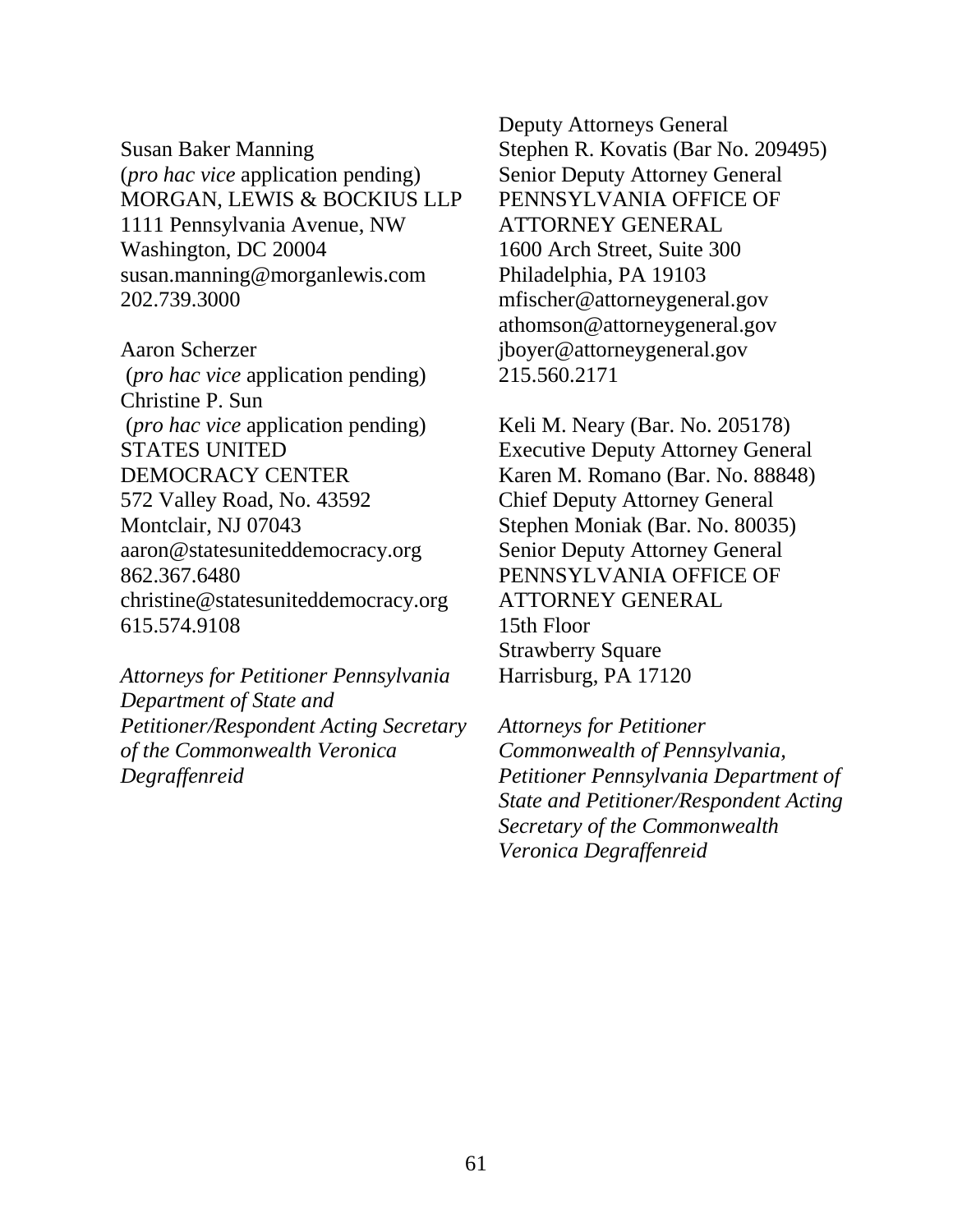# **CERTIFICATE OF COMPLIANCE**

I certify that this filing complies with the provisions of the *Case Records Public Access Policy of the Unified Judicial System of Pennsylvania* that require filing confidential information and documents differently than non-confidential information and documents.

Dated: October 13, 2021

/s/ *Michael J. Fischer*

Michael J. Fischer